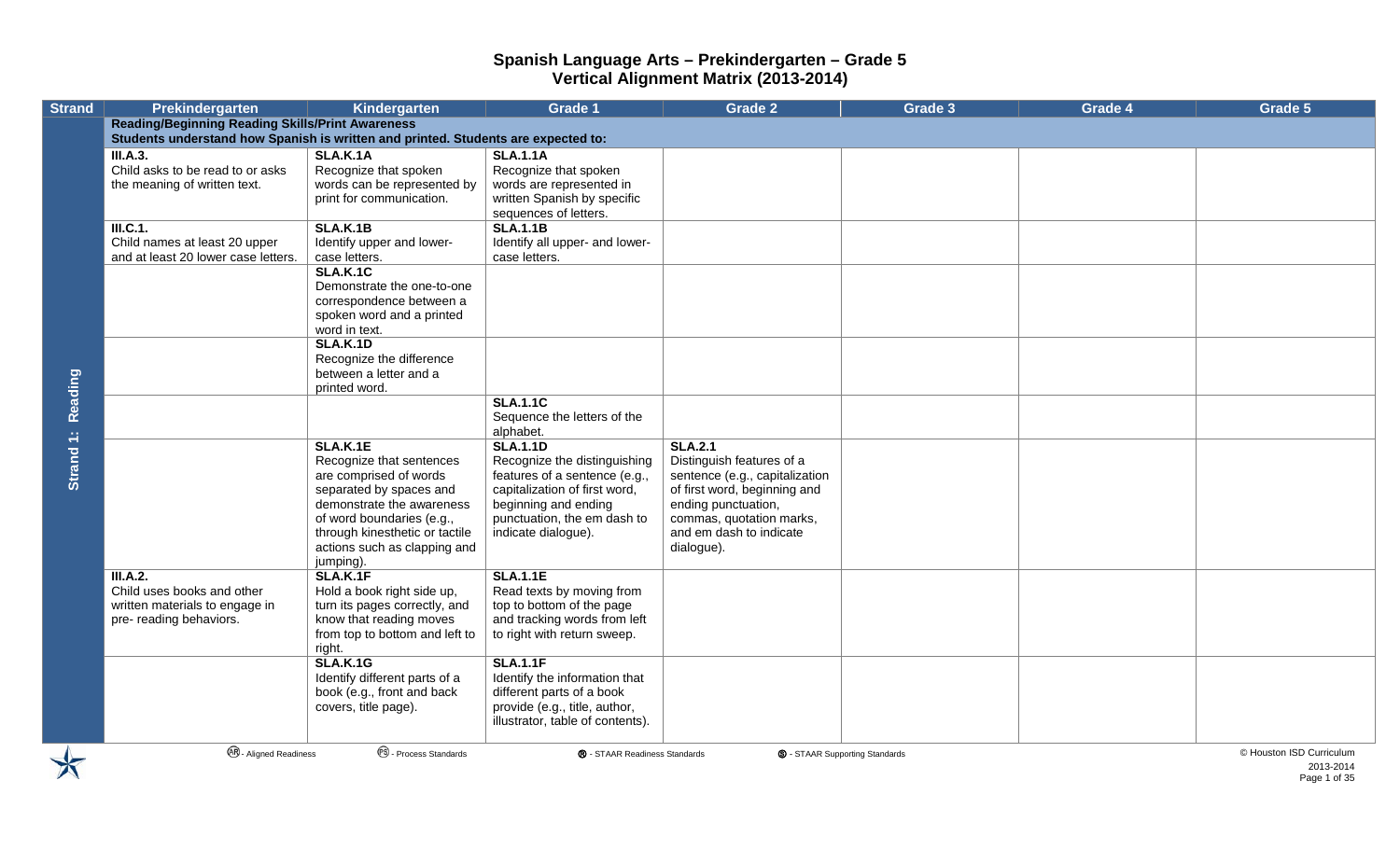| <b>Strand</b> | Prekindergarten                                                    | Kindergarten                                           | <b>Grade 1</b>                                   | <b>Grade 2</b> | Grade 3                               | Grade 4 | Grade 5                  |
|---------------|--------------------------------------------------------------------|--------------------------------------------------------|--------------------------------------------------|----------------|---------------------------------------|---------|--------------------------|
|               | <b>Reading/Beginning Reading Skills/Phonological Awareness</b>     |                                                        |                                                  |                |                                       |         |                          |
|               | Students display phonological awareness. Students are expected to: |                                                        |                                                  |                |                                       |         |                          |
|               | III.B.1.                                                           | <b>SLA.K.2A</b>                                        |                                                  |                |                                       |         |                          |
|               | Child separates a normally                                         | Identify a sentence made up                            |                                                  |                |                                       |         |                          |
|               | spoken four word sentence into                                     | of a group of words.                                   |                                                  |                |                                       |         |                          |
|               | individual words.                                                  |                                                        |                                                  |                |                                       |         |                          |
|               |                                                                    | <b>SLA.K.2B</b>                                        |                                                  |                |                                       |         |                          |
|               |                                                                    | Identify syllables in spoken<br>words.                 |                                                  |                |                                       |         |                          |
|               | <b>III.B.6.</b>                                                    | <b>SLA.K.2C</b>                                        | <b>SLA.1.2A</b>                                  |                |                                       |         |                          |
|               | Child can produce a word that                                      | Orally generate rhymes in                              | Orally generate a series of                      |                |                                       |         |                          |
|               | rhymes with a given word.                                          | response to spoken words                               | original rhyming words using                     |                |                                       |         |                          |
|               |                                                                    | (e.g., "¿Qué rima con                                  | a variety of endings (e.g.,                      |                |                                       |         |                          |
|               |                                                                    | mesa?").                                               | -ita, -osa, -ión).                               |                |                                       |         |                          |
|               | II.C.2.<br>Child perceives differences                             | <b>SLA.K.2D</b><br>Distinguish orally presented        | <b>SLA.1.2D</b><br>Distinguish orally presented  |                |                                       |         |                          |
|               | between similar sounding words.                                    | rhyming pairs of words from                            | rhyming pairs of words from                      |                |                                       |         |                          |
|               |                                                                    | non-rhyming pairs.                                     | non-rhyming pairs.                               |                |                                       |         |                          |
|               | III.B.4.                                                           |                                                        |                                                  |                |                                       |         |                          |
| Reading       | Child combines syllables into                                      |                                                        |                                                  |                |                                       |         |                          |
|               | words                                                              |                                                        |                                                  |                |                                       |         |                          |
|               | <b>III.B.10.</b>                                                   |                                                        | <b>SLA.1.2B</b>                                  |                |                                       |         |                          |
| Strand 1:     | Child recognizes and blends two                                    |                                                        | Recognize the change in a                        |                |                                       |         |                          |
|               | phonemes into real words with                                      |                                                        | spoken word when a                               |                |                                       |         |                          |
|               | pictorial support.                                                 |                                                        | specified syllable or                            |                |                                       |         |                          |
|               |                                                                    |                                                        | phoneme is added, changed,                       |                |                                       |         |                          |
|               |                                                                    |                                                        | or removed (e.g., "ma-lo" to                     |                |                                       |         |                          |
|               |                                                                    | SLA.K.2F                                               | "ma-sa"; "to-mo" to "co-mo").<br><b>SLA.1.2C</b> |                |                                       |         |                          |
|               |                                                                    | Blend spoken phonemes to                               | Blend spoken phonemes to                         |                |                                       |         |                          |
|               |                                                                    | form syllables and words                               | form syllables and words                         |                |                                       |         |                          |
|               |                                                                    | (e.g., /m/ /a/ says ma,                                | (e.g., sol, pato).                               |                |                                       |         |                          |
|               |                                                                    | ma-pa says "mapa").                                    |                                                  |                |                                       |         |                          |
|               |                                                                    | <b>SLA.K.2G</b>                                        |                                                  |                |                                       |         |                          |
|               |                                                                    | Isolate the initial syllabic                           |                                                  |                |                                       |         |                          |
|               |                                                                    | sound in spoken words (e.g.,                           |                                                  |                |                                       |         |                          |
|               |                                                                    | /pa/ta/, /la/ta/, /ra/ta/).                            |                                                  |                |                                       |         |                          |
|               | III.B.7.                                                           | SLA.K.2E                                               |                                                  |                |                                       |         |                          |
|               | Child can produce a word that                                      | Recognize spoken                                       |                                                  |                |                                       |         |                          |
|               | begins with the same sound as a<br>given pair of words.            | alliteration or groups of<br>words that begin with the |                                                  |                |                                       |         |                          |
|               |                                                                    | same initial sound (e.g.,                              |                                                  |                |                                       |         |                          |
|               |                                                                    | "Pepe Pecas pica papas").                              |                                                  |                |                                       |         |                          |
|               | <sup>48</sup> - Aligned Readiness                                  | <sup><sup>6</sup> - Process Standards</sup>            | ® - STAAR Readiness Standards                    |                | <b>S</b> - STAAR Supporting Standards |         | © Houston ISD Curriculum |

2013-2014 Page 2 of 35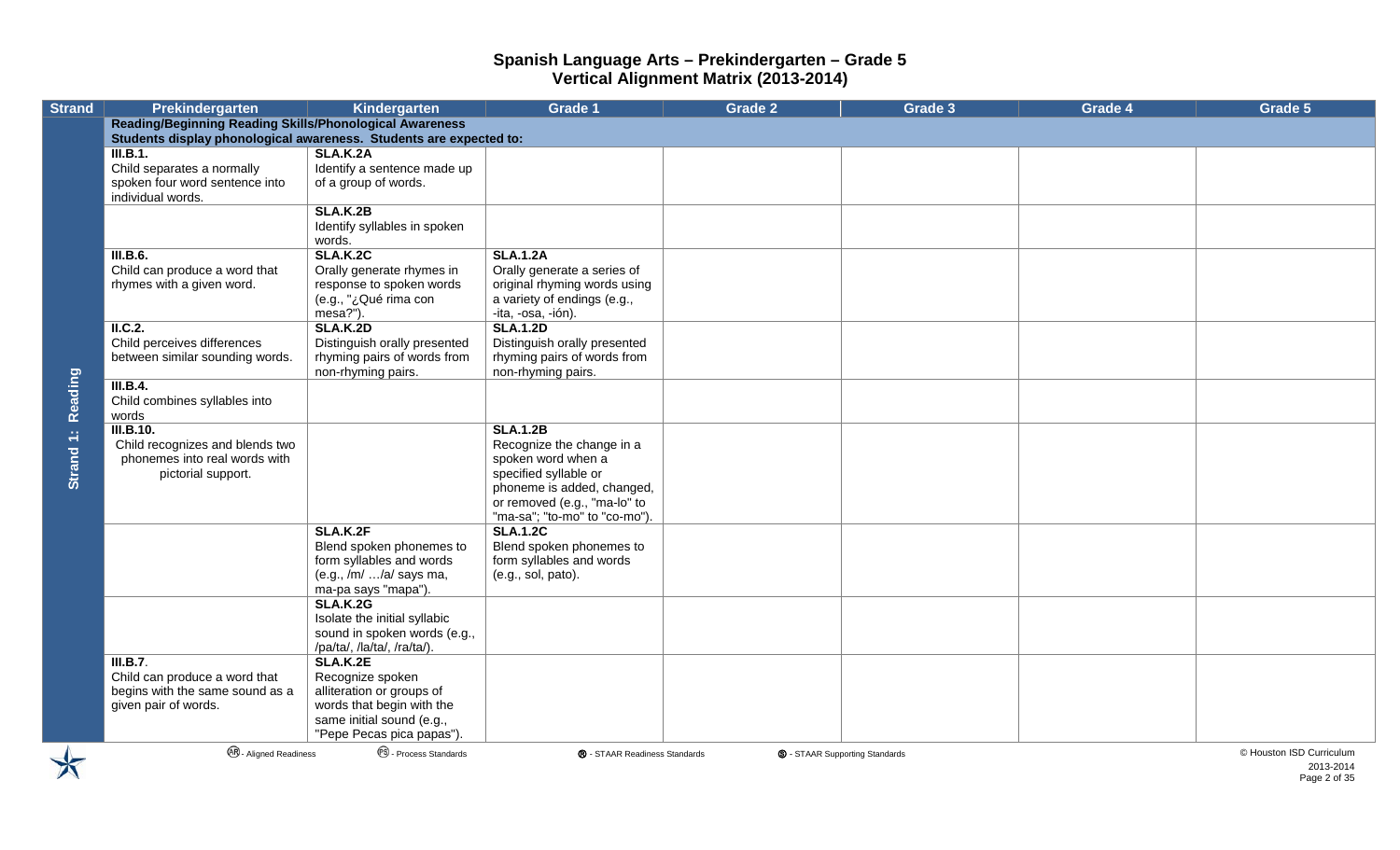| <b>Strand</b>        | Prekindergarten                                                                                                                                                                                                                | Kindergarten                         | <b>Grade 1</b>                                                | <b>Grade 2</b>                             | Grade 3                               | Grade 4 | Grade 5                  |
|----------------------|--------------------------------------------------------------------------------------------------------------------------------------------------------------------------------------------------------------------------------|--------------------------------------|---------------------------------------------------------------|--------------------------------------------|---------------------------------------|---------|--------------------------|
|                      |                                                                                                                                                                                                                                |                                      | <b>SLA.1.2E</b>                                               |                                            |                                       |         |                          |
|                      |                                                                                                                                                                                                                                |                                      | Identify syllables in spoken                                  |                                            |                                       |         |                          |
|                      |                                                                                                                                                                                                                                |                                      | words, including diphthongs<br>and hiatus (le-er, rí-o; quie- |                                            |                                       |         |                          |
|                      |                                                                                                                                                                                                                                |                                      | ro, na-die, ra-dio).                                          |                                            |                                       |         |                          |
|                      |                                                                                                                                                                                                                                | SLA.K.2H                             | <b>SLA.1.2F</b>                                               |                                            |                                       |         |                          |
|                      |                                                                                                                                                                                                                                | Separate spoken multi-               | Separate spoken multi-                                        |                                            |                                       |         |                          |
|                      |                                                                                                                                                                                                                                | syllabic words into two to           | syllabic words into two to                                    |                                            |                                       |         |                          |
|                      |                                                                                                                                                                                                                                | three syllables (e.g., /to//ma/      | four syllables (e.g., ra-na,                                  |                                            |                                       |         |                          |
|                      |                                                                                                                                                                                                                                | /te/).                               | má-qui-na, te-lé-fo-no).                                      |                                            |                                       |         |                          |
|                      | <b>Reading/Beginning Reading Skills/Phonics</b>                                                                                                                                                                                |                                      |                                                               |                                            |                                       |         |                          |
|                      | Students use the relationships between letters and sounds and spelling based on orthographic rules to decode written Spanish. Students will continue to apply earlier standards with greater depth in increasingly more comple |                                      |                                                               |                                            |                                       |         |                          |
|                      | texts. Students are expected to:                                                                                                                                                                                               |                                      |                                                               |                                            |                                       |         |                          |
|                      |                                                                                                                                                                                                                                | <b>SLA.K.3A</b>                      | <b>SLA.1.3A</b>                                               |                                            |                                       |         |                          |
|                      |                                                                                                                                                                                                                                | Decode the five vowel<br>sounds.     | Decode the five vowel<br>sounds.                              |                                            |                                       |         |                          |
|                      |                                                                                                                                                                                                                                |                                      |                                                               |                                            |                                       |         |                          |
|                      |                                                                                                                                                                                                                                | <b>SLA.K.3B</b>                      | <b>SLA.1.3B</b>                                               |                                            |                                       |         |                          |
|                      |                                                                                                                                                                                                                                | Decode syllables.                    | Decode syllables.                                             |                                            |                                       |         |                          |
|                      | III.C.2.                                                                                                                                                                                                                       | <b>SLA.K.3C</b>                      | <b>SLA.1.3C</b>                                               |                                            |                                       |         |                          |
| Reading<br>Strand 1: | Child recognizes at least 20 letter                                                                                                                                                                                            | Use phonological knowledge           | Use phonological knowledge                                    |                                            |                                       |         |                          |
|                      | sounds.                                                                                                                                                                                                                        | to match sounds to individual        | to match sounds to individual                                 |                                            |                                       |         |                          |
|                      | <b>III.C.3.</b>                                                                                                                                                                                                                | letters and syllables including      | letters and syllables including                               |                                            |                                       |         |                          |
|                      | Child produces the correct                                                                                                                                                                                                     | hard and soft consonants             | hard and soft consonants                                      |                                            |                                       |         |                          |
|                      | sounds for at least 10 letters.                                                                                                                                                                                                | such as "r," "c," and "g".           | such as "r," "c," and "g".                                    |                                            |                                       |         |                          |
|                      |                                                                                                                                                                                                                                | SLA.PK.3B<br>Identify high-frequency | SLA.PK.3B<br>Identify high-frequency                          | SLA.PK.3B<br>Identify high-frequency words |                                       |         |                          |
|                      |                                                                                                                                                                                                                                | words of interest.                   | words of interest.                                            | of interest.                               |                                       |         |                          |
|                      |                                                                                                                                                                                                                                |                                      |                                                               |                                            |                                       |         |                          |
|                      |                                                                                                                                                                                                                                | <b>SLA.K.3D</b>                      | <b>SLA.1.3D</b>                                               |                                            |                                       |         |                          |
|                      |                                                                                                                                                                                                                                | Decode the written "y" when          | Decode the written "y" when                                   |                                            |                                       |         |                          |
|                      |                                                                                                                                                                                                                                | used as a conjunction (e.g.,         | used as a conjunction (e.g.,                                  |                                            |                                       |         |                          |
|                      |                                                                                                                                                                                                                                | "mamá y papá").                      | "mamá y papá").                                               |                                            |                                       |         |                          |
|                      | III.C.3.                                                                                                                                                                                                                       | SLA.K.3H                             | <b>@SLA.1.3E.i</b>                                            | <b>SLA.2.2A.i</b>                          |                                       |         |                          |
|                      | Child produces the correct                                                                                                                                                                                                     | Use knowledge of                     | Decode words in context and                                   | Decode words in context and                |                                       |         |                          |
|                      | sounds for at least 10 letters.                                                                                                                                                                                                | consonant/vowel sound                | in isolation by applying the                                  | in isolation by applying the               |                                       |         |                          |
|                      |                                                                                                                                                                                                                                | relationships to decode              | knowledge of letter-sound                                     | knowledge of letter-sound                  |                                       |         |                          |
|                      |                                                                                                                                                                                                                                | syllables and words in text          | relationships in different                                    | relationships in different                 |                                       |         |                          |
|                      |                                                                                                                                                                                                                                | and independent of content           | syllabic structures including                                 | syllabic structures including              |                                       |         |                          |
|                      |                                                                                                                                                                                                                                | (e.g., CV, VC, CVC, CVCV             | open syllable (e.g., CV, la;                                  | open syllable (CV) (e.g.,                  |                                       |         |                          |
|                      |                                                                                                                                                                                                                                | words).                              | VCV, ala; CVCV, toma).                                        | la/la-ta; to/to-ma).                       |                                       |         |                          |
|                      | <b>48</b> - Aligned Readiness                                                                                                                                                                                                  | <sup>6</sup> - Process Standards     | ® - STAAR Readiness Standards                                 |                                            | <b>S</b> - STAAR Supporting Standards |         | © Houston ISD Curriculum |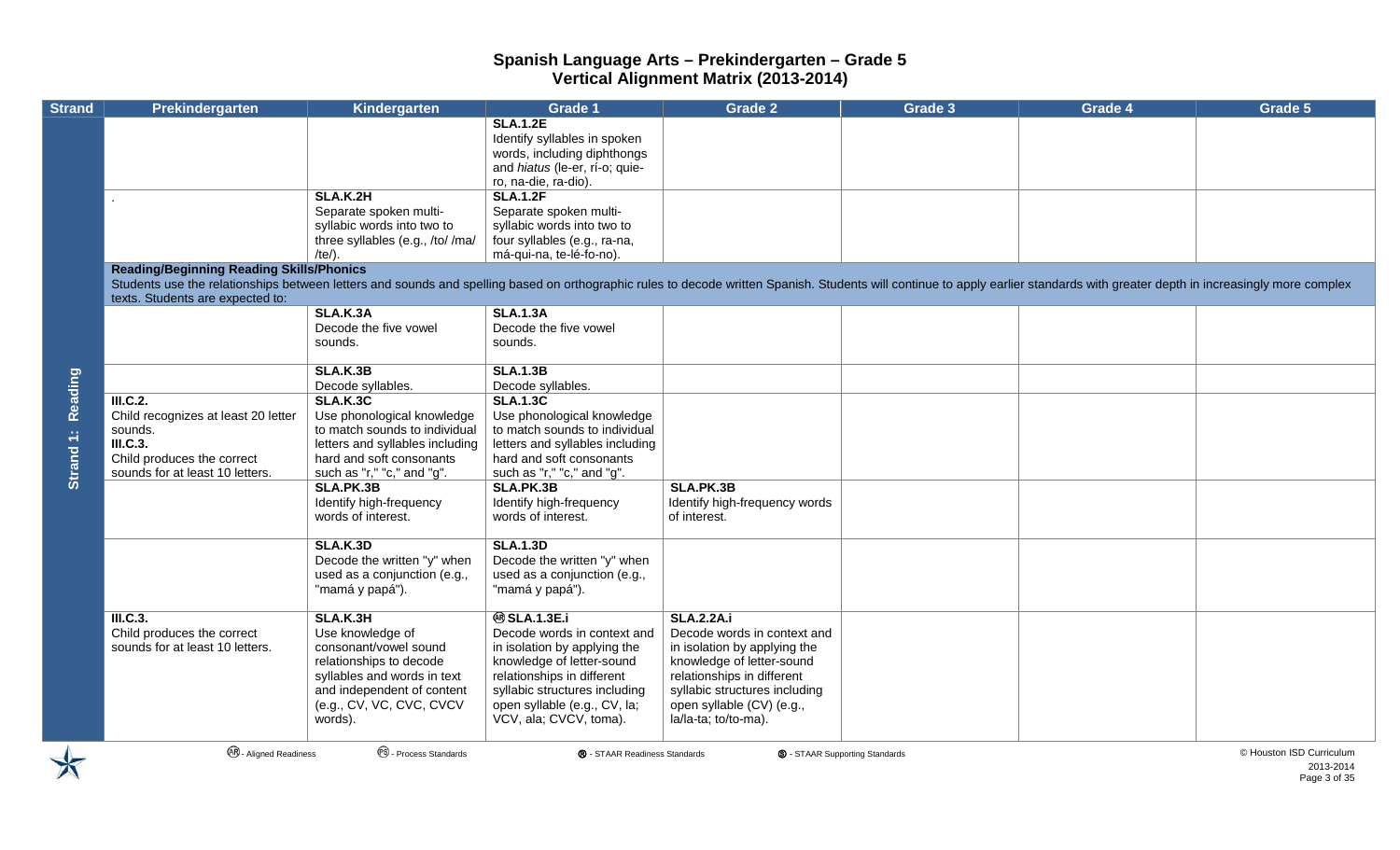| <b>Strand</b>  | Prekindergarten | Kindergarten                | <b>Grade 1</b>                                                                           | Grade 2                                                                                  | Grade 3                                              | Grade 4 | Grade 5 |
|----------------|-----------------|-----------------------------|------------------------------------------------------------------------------------------|------------------------------------------------------------------------------------------|------------------------------------------------------|---------|---------|
|                |                 |                             | <b>@SLA.1.3E.ii</b><br>Decode words in context and<br>in isolation by applying the       | <b>SLA.2.2A.ii</b><br>Decode words in context and<br>in isolation by applying the        |                                                      |         |         |
|                |                 |                             | knowledge of letter-sound<br>relationships in different                                  | knowledge of letter-sound<br>relationships in different                                  |                                                      |         |         |
|                |                 |                             | syllabic structures including                                                            | syllabic structures including                                                            |                                                      |         |         |
|                |                 |                             | closed syllable (e.g., VC, un;<br>CVC, mes).                                             | closed syllable (CVC) (e.g.,<br>mes, sol).                                               |                                                      |         |         |
|                |                 |                             | <b>@SLA.1.3E.iii</b>                                                                     | <b>SLA.2.2A.v</b>                                                                        |                                                      |         |         |
|                |                 |                             | Decode words in context and<br>in isolation by applying the<br>knowledge of letter-sound | Decode words in context and<br>in isolation by applying the<br>knowledge of letter-sound |                                                      |         |         |
|                |                 |                             | relationships in different                                                               | relationships in different                                                               |                                                      |         |         |
|                |                 |                             | syllabic structures including<br>consonant blends (e.g.,                                 | syllabic structures including<br>consonant blends (e.g.,                                 |                                                      |         |         |
|                |                 |                             | bra/bra-zo; glo/glo-bo).                                                                 | bra/bra-zo; glo/glo-bo).                                                                 |                                                      |         |         |
| <b>Reading</b> |                 |                             |                                                                                          | <b>SLA.2.2A.iii</b><br>Decode words in context and                                       |                                                      |         |         |
|                |                 |                             |                                                                                          | in isolation by applying the                                                             |                                                      |         |         |
|                |                 |                             |                                                                                          | knowledge of letter-sound<br>relationships in different                                  |                                                      |         |         |
| Strand 1:      |                 |                             |                                                                                          | syllabic structures including                                                            |                                                      |         |         |
|                |                 |                             |                                                                                          | diphthongs (e.g., viernes,<br>pie, fui).                                                 |                                                      |         |         |
|                |                 |                             |                                                                                          | <b>SLA.2.2A.iv</b><br>Decode words in context and                                        |                                                      |         |         |
|                |                 |                             |                                                                                          | in isolation by applying the                                                             |                                                      |         |         |
|                |                 |                             |                                                                                          | knowledge of letter-sound<br>relationships in different                                  |                                                      |         |         |
|                |                 |                             |                                                                                          | syllabic structures including                                                            |                                                      |         |         |
|                |                 |                             |                                                                                          | hiatus (e.g., fideo, poeta).<br><b>SLA.2.2B</b>                                          | <b>SLA.3.1A</b>                                      |         |         |
|                |                 |                             |                                                                                          | Use orthographic rules to                                                                | Use orthographic rules to                            |         |         |
|                |                 |                             |                                                                                          | segment and combine<br>syllables including vowel                                         | segment and combine<br>syllables including dipthongs |         |         |
|                |                 |                             |                                                                                          | diphthongs (e.g., pue-de,                                                                | (e.g., na-die, ra-dio).                              |         |         |
|                |                 | SLA.K.3E                    | <b>SLA.1.3F</b>                                                                          | sien-te, va-ca).<br><b>SLA.2.2C</b>                                                      | <b>SLA.3.1B</b>                                      |         |         |
|                |                 | Become familiar with the    | Decode words with silent "h".                                                            | Decode words with silent "h"                                                             | Decode words with silent "h"                         |         |         |
|                |                 | concept that "h" is silent. |                                                                                          | with increasing accuracy.                                                                | with increasing accuracy.                            |         |         |

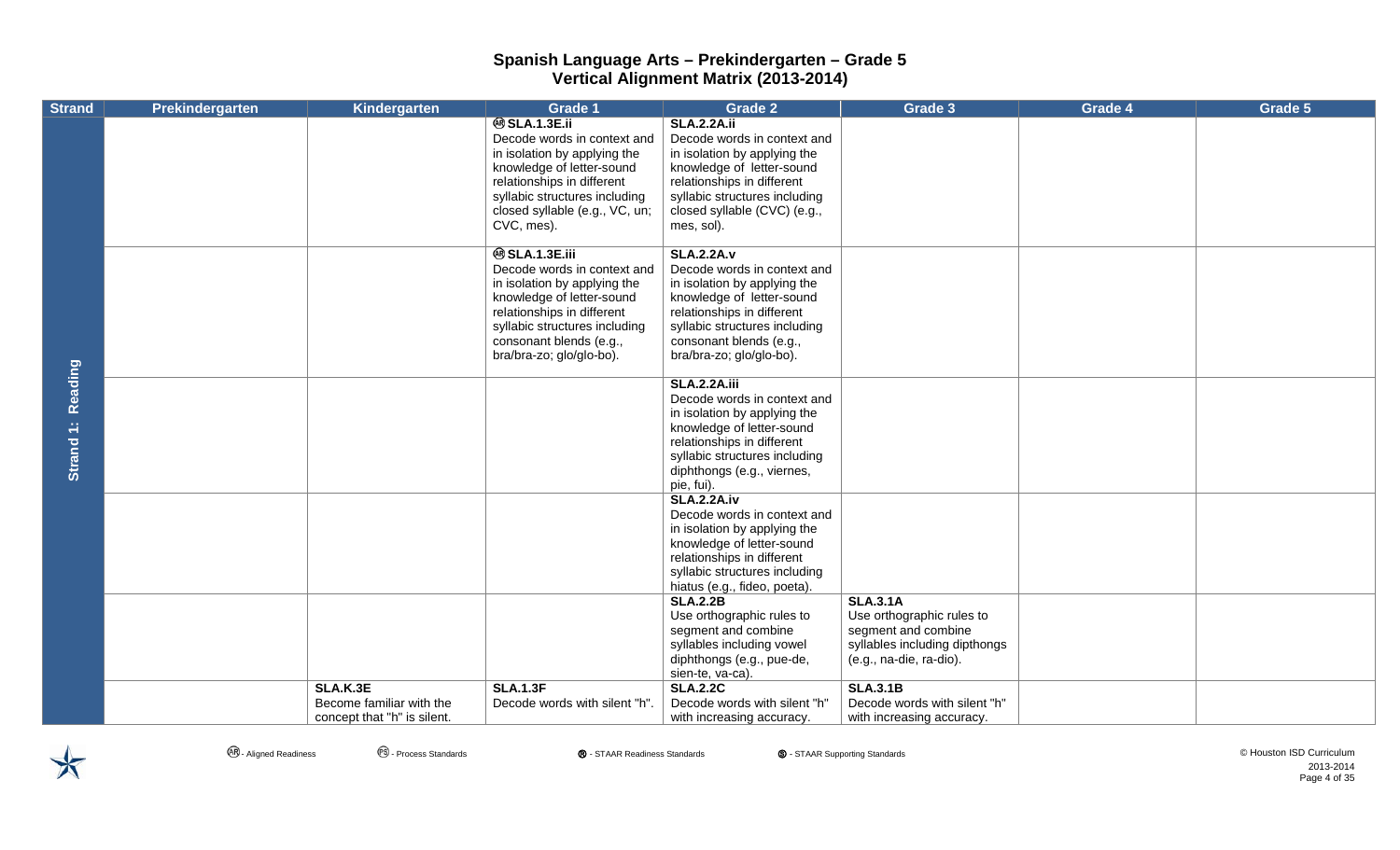| <b>Strand</b>        | Prekindergarten | Kindergarten                                                                                                          | <b>Grade 1</b>                                                                                                                                                                                                                                                                                                                                                                                                                                                            | <b>Grade 2</b>                                                                                                                                                                                                                                                                                                                                                                                                                                                                                       | Grade 3                                                                                                                                                                                                                                                                                                                                                                                                                                                                                                                              | Grade 4 | Grade 5 |
|----------------------|-----------------|-----------------------------------------------------------------------------------------------------------------------|---------------------------------------------------------------------------------------------------------------------------------------------------------------------------------------------------------------------------------------------------------------------------------------------------------------------------------------------------------------------------------------------------------------------------------------------------------------------------|------------------------------------------------------------------------------------------------------------------------------------------------------------------------------------------------------------------------------------------------------------------------------------------------------------------------------------------------------------------------------------------------------------------------------------------------------------------------------------------------------|--------------------------------------------------------------------------------------------------------------------------------------------------------------------------------------------------------------------------------------------------------------------------------------------------------------------------------------------------------------------------------------------------------------------------------------------------------------------------------------------------------------------------------------|---------|---------|
|                      |                 | SLA.K.3F<br>Become familiar with the<br>digraphs /ch/, /rr/.                                                          | <b>SLA.1.3E.iv</b><br>Decode words in context and<br>in isolation by applying the<br>knowledge of letter-sound<br>relationships in different<br>syllabic structures including<br>consonant digraphs (e.g.,<br>ch/chi-le; ll/lla-ve; rr/pe-rro).                                                                                                                                                                                                                           | <b>SLA.2.2A.vi</b><br>Decode words in context and<br>in isolation by applying the<br>knowledge of letter-sound<br>relationships in different<br>syllabic structures including<br>consonant digraphs (e.g.,<br>ch/chi-le; II/IIa-ve; rr/pe-rro).                                                                                                                                                                                                                                                      |                                                                                                                                                                                                                                                                                                                                                                                                                                                                                                                                      |         |         |
|                      |                 |                                                                                                                       | <b>SLA.1.3G</b><br>Decode words that use<br>syllables que-, qui-, as in<br>queso and quito; gue-, gui-,<br>as in guiso and juguete; and<br>güe-, güi-, as in pingüino and<br>agüita.                                                                                                                                                                                                                                                                                      | <b>SLA.2.2D</b><br>Become familiar with words<br>that use syllables que-, qui-,<br>as in queso and quito; gue-,<br>gui-, as in guiso and juguete;<br>and güe-, güi-, as in pingüino<br>and agüita.                                                                                                                                                                                                                                                                                                   | <b>SLA.3.1C</b><br>Decode words that use<br>syllables que-, qui-, as in<br>queso and quito; gue-, gui-,<br>as in guiso and juguete; and<br>güe-, güi-, as in paragüero<br>and agüita.                                                                                                                                                                                                                                                                                                                                                |         |         |
| Reading<br>Strand 1: |                 | <b>SLA.K.3G</b><br>Become familiar with the<br>concept that "II" and "y" have<br>the same sound (e.g., llave,<br>ya). | <b>SLA.1.3H</b><br>Decode words that have the<br>same sounds represented by<br>different letters (e.g., "r" and<br>"rr," as in ratón and perro; "II"<br>and "y," as in llave and yate;<br>"g" and "j," as in gigante and<br>jirafa; "c," "k," and "q," as in<br>casa, kilo, and quince; "c,"<br>"s," and "z," as in cereal,<br>semilla, and zapato; "j" and<br>"x," as in cojín and México;<br>"i" and "y," as in imán and<br>doy; "b" and "v," as in burro<br>and vela). | <b>SLA.2.2E</b><br>Decode words that have the<br>same sounds represented by<br>different letters with<br>increased accuracy (e.g., "r"<br>and "rr," as in ratón and<br>perro; "II" and "y," as in Ilave<br>and yate; "g" and "j," as in<br>gigante and jirafa; "c," "k,"<br>and "q," as in casa, kilo, and<br>quince; "c," "s," and "z," as in<br>cereal, semilla, and zapato;<br>"j" and "x," as in cojín and<br>México; "i" and "y," as in<br>imán and doy; "b" and "v," as<br>in burro and vela). | <b>SLA.3.1D</b><br>Develop automatic<br>recognition of words that<br>have the same sounds<br>represented by different<br>letters with increased<br>accuracy (e.g., "r" and "rr,"<br>as in ratón and perro; "II" and<br>"y," as in llave and yate; "g"<br>and "j," as in gigante and<br>jirafa; "c," "k," and "q," as in<br>casa, kilo, and quince; "c,"<br>"s," and "z," as in cereal,<br>semilla, and zapato; "j" and<br>"x," as in cojín and México;<br>"i" and "y," as in imán and<br>doy; "b" and "v," as in burro<br>and vela). |         |         |
|                      |                 |                                                                                                                       |                                                                                                                                                                                                                                                                                                                                                                                                                                                                           | <b>SLA.2.2F</b><br>Read words with common<br>prefixes (e.g., in-, des-) and<br>suffixes (e.g., -mente, -dad,<br>$-0SO$ ).                                                                                                                                                                                                                                                                                                                                                                            | <b>SLA.3.1E</b><br>Read words with common<br>prefixes (e.g., in-, des-) and<br>suffixes (e.g., -mente, -dad,<br>$-0SO$ ).                                                                                                                                                                                                                                                                                                                                                                                                            |         |         |
|                      |                 |                                                                                                                       |                                                                                                                                                                                                                                                                                                                                                                                                                                                                           | <b>SLA.2.2G</b><br>Identify and read<br>abbreviations (e.g., Sr.,<br>Dra.).                                                                                                                                                                                                                                                                                                                                                                                                                          |                                                                                                                                                                                                                                                                                                                                                                                                                                                                                                                                      |         |         |



**4**. Aligned Readiness **CO.** Process Standards **®** - STAAR Readiness Standards **©** - STAAR Supporting Standards **©** - STAAR Supporting Standards © Houston ISD Curriculum

2013-2014 Page 5 of 35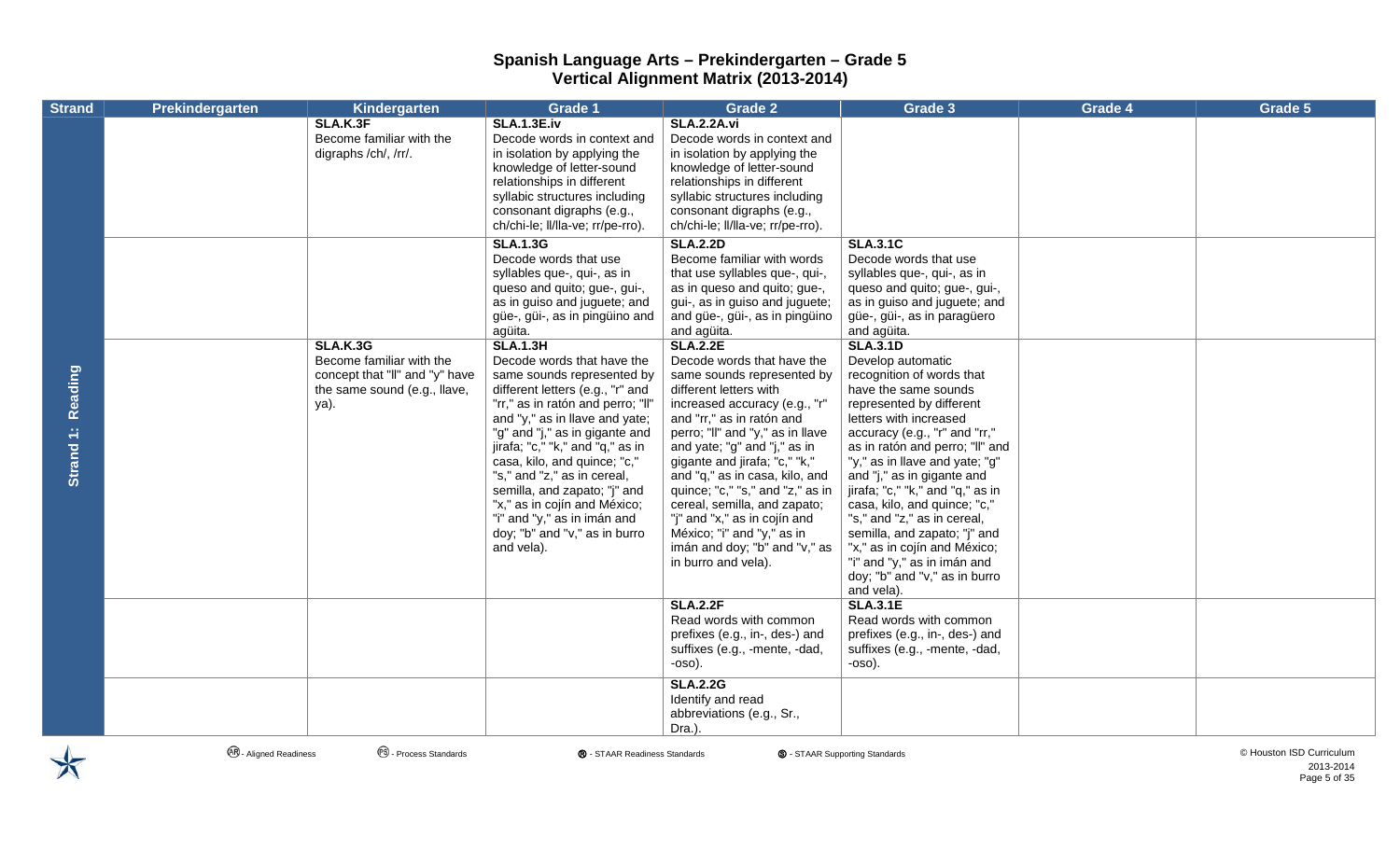| <b>Strand</b> | Prekindergarten                                                                                                                                         | Kindergarten                                                                                                    | <b>Grade 1</b>                                                                                                                                    | <b>Grade 2</b>                                                                                                                                                                        | Grade 3                                                                                                                                                                               | Grade 4 | Grade 5 |
|---------------|---------------------------------------------------------------------------------------------------------------------------------------------------------|-----------------------------------------------------------------------------------------------------------------|---------------------------------------------------------------------------------------------------------------------------------------------------|---------------------------------------------------------------------------------------------------------------------------------------------------------------------------------------|---------------------------------------------------------------------------------------------------------------------------------------------------------------------------------------|---------|---------|
|               |                                                                                                                                                         |                                                                                                                 | <b>SLA.1.31</b><br>Identify the stressed syllable<br>(sílaba tónica).                                                                             | <b>SLA.2.2H</b><br>Identify the syllable that is<br>stressed (sílaba tónica).                                                                                                         | <b>SLA.3.1F</b><br>Use knowledge of<br>syllabication to identify the<br>syllable that is stressed<br>(sílaba tónica).                                                                 |         |         |
|               |                                                                                                                                                         |                                                                                                                 | <b>SLA.1.3J</b><br>Decode words with an<br>orthographic accent (e.g.,<br>papá, mamá).                                                             | <b>SLA.2.21</b><br>Decode words with an<br>orthographic accent (e.g.,<br>papá, avión).                                                                                                | <b>SLA.3.1G</b><br>Decode words with an<br>orthographic accent (e.g.,<br>día, también, después).                                                                                      |         |         |
|               |                                                                                                                                                         | <b>SLA.K.31</b><br>Recognize that new words<br>are created when syllables<br>are changed, added, or<br>deleted. |                                                                                                                                                   |                                                                                                                                                                                       |                                                                                                                                                                                       |         |         |
| Reading       |                                                                                                                                                         |                                                                                                                 | <b>SLA.1.3K</b><br>Use knowledge of the<br>meaning of base words to<br>identify and read common<br>compound words (e.g.,<br>sacapuntas, abrelata, | <b>SLA.2.2J</b><br>Use knowledge of the<br>meaning of base words to<br>identify and read common<br>compound words (e.g.,<br>sacapuntas, abrelatas,                                    | <b>SLA.3.1H</b><br>Use knowledge of the<br>meaning of base words to<br>identify and read common<br>compound words (e.g.,<br>sacapuntas, abrelatas,                                    |         |         |
|               |                                                                                                                                                         |                                                                                                                 | salvavidas).                                                                                                                                      | sobrecama).                                                                                                                                                                           | salvavidas).                                                                                                                                                                          |         |         |
| Strand 1:     |                                                                                                                                                         |                                                                                                                 |                                                                                                                                                   |                                                                                                                                                                                       | <b>SLA.3.11</b><br>Monitor accuracy in decoding<br>words that have same sound<br>represented by different<br>letters.                                                                 |         |         |
|               | <b>Reading/Beginning Reading/Strategies</b><br>Students comprehend a variety of texts drawing on useful strategies as needed. Students are expected to: |                                                                                                                 |                                                                                                                                                   |                                                                                                                                                                                       |                                                                                                                                                                                       |         |         |
|               | III.D.3.<br>Child asks and answers<br>appropriate questions about the<br>book.                                                                          | <b>SLA.K.4A</b><br>Predict what might happen<br>next in text based on the<br>cover, title, and illustrations.   | <b>SLA.1.4A</b><br>Confirm predictions about<br>what will happen next in text<br>by "reading the part that<br>tells".                             | <b>SLA.2.3A</b><br>Use ideas (e.g., illustrations,<br>titles, topic sentences, key<br>words, and foreshadowing)<br>to make and confirm<br>predictions.                                | <b>SLA.3.2A</b><br>Use ideas (e.g., illustrations,<br>titles, topic sentences, key<br>words, and foreshadowing<br>clues) to make and confirm<br>predictions.                          |         |         |
|               | III.D.3.<br>Child asks and answers<br>appropriate questions about the<br>book.                                                                          | <b>® SLA.K.4B</b><br>Ask and respond to questions<br>about texts read aloud.                                    | <b>@SLA.1.4B</b><br>Ask relevant questions, seek<br>clarification, and locate facts<br>and details about stories and<br>other texts.              | <b>SLA.2.3B</b><br>Ask relevant questions, seek<br>clarification, and locate facts<br>and details about stories and<br>other texts and support<br>answers with evidence from<br>text. | <b>SLA.3.2B</b><br>Ask relevant questions, seek<br>clarification, and locate facts<br>and details about stories and<br>other texts and support<br>answers with evidence from<br>text. |         |         |

2013-2014 Page 6 of 35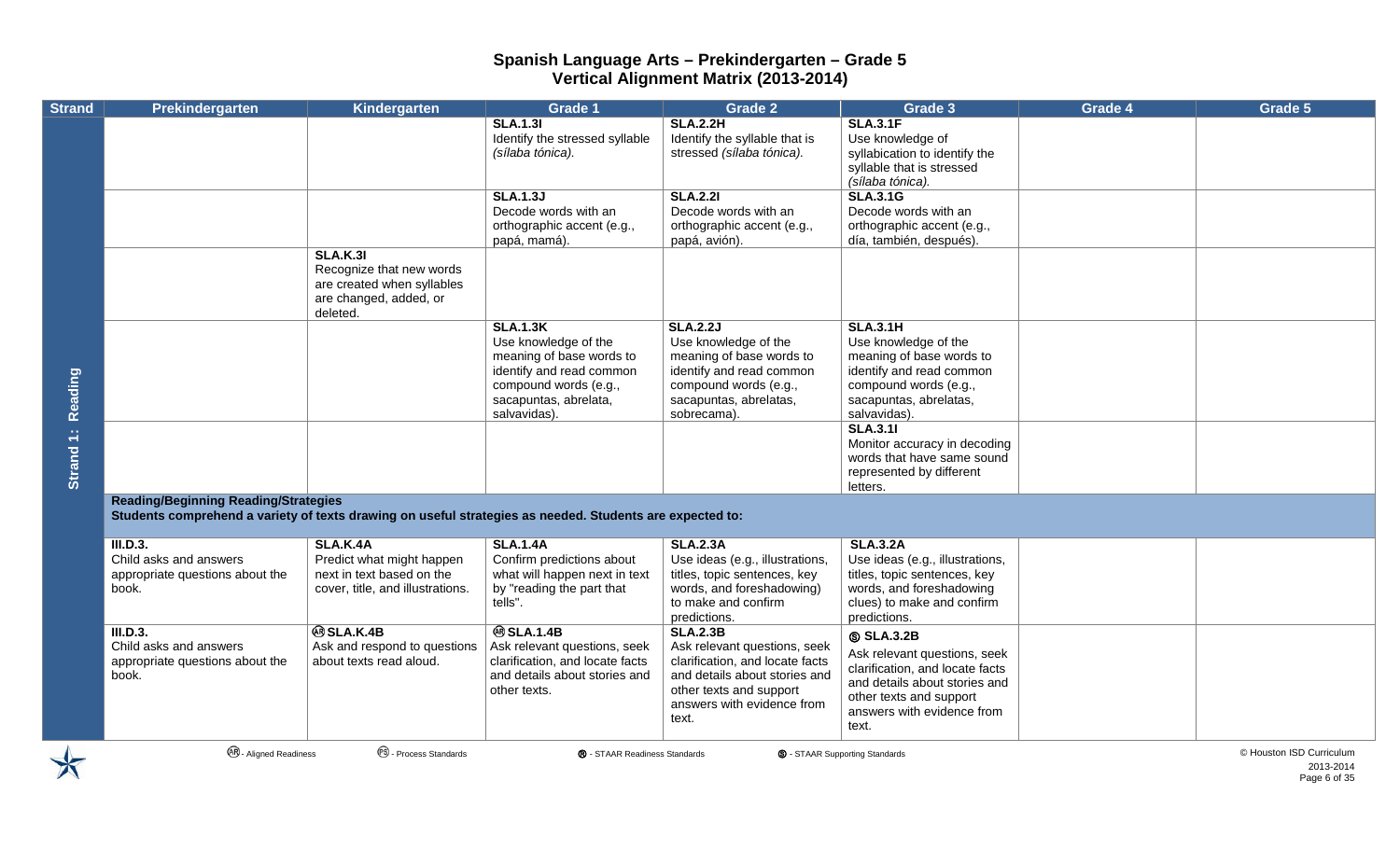| <b>Strand</b> | Prekindergarten                                                                                                                                                       | Kindergarten                                                                                                                              | <b>Grade 1</b>                                                                                                                                                                                                                                                                                       | <b>Grade 2</b>                                                                                                                                                                                                                                                                                       | Grade 3                                                                                                                                                                                                                                                                                              | Grade 4                                                                                                                           | Grade 5                                                                                                                        |
|---------------|-----------------------------------------------------------------------------------------------------------------------------------------------------------------------|-------------------------------------------------------------------------------------------------------------------------------------------|------------------------------------------------------------------------------------------------------------------------------------------------------------------------------------------------------------------------------------------------------------------------------------------------------|------------------------------------------------------------------------------------------------------------------------------------------------------------------------------------------------------------------------------------------------------------------------------------------------------|------------------------------------------------------------------------------------------------------------------------------------------------------------------------------------------------------------------------------------------------------------------------------------------------------|-----------------------------------------------------------------------------------------------------------------------------------|--------------------------------------------------------------------------------------------------------------------------------|
|               |                                                                                                                                                                       |                                                                                                                                           | <b>SLA.1.4C</b><br>Establish purpose for reading<br>selected texts and monitor<br>comprehension, making<br>corrections and adjustments<br>when that understanding<br>breaks down (e.g., identifying<br>clues, using background<br>knowledge, generating<br>questions, rereading a<br>portion aloud). | <b>SLA.2.3C</b><br>Establish purpose for<br>reading selected texts and<br>monitor comprehension,<br>making corrections and<br>adjustments when that<br>understanding breaks down<br>(e.g., identifying clues, using<br>background knowledge,<br>generating questions,<br>rereading a portion aloud). | <b>SLA.3.2C</b><br>Establish purpose for reading<br>selected texts and monitor<br>comprehension, making<br>corrections and adjustments<br>when that understanding<br>breaks down (e.g., identifying<br>clues, using background<br>knowledge, generating<br>questions, rereading a<br>portion aloud). |                                                                                                                                   |                                                                                                                                |
|               | <b>Reading/Fluency</b><br>Students read grade-level text with fluency (rate, accuracy, expression, appropriate phrasing) and comprehension. Students are expected to: |                                                                                                                                           |                                                                                                                                                                                                                                                                                                      |                                                                                                                                                                                                                                                                                                      |                                                                                                                                                                                                                                                                                                      |                                                                                                                                   |                                                                                                                                |
| Reading       | <b>III.A.1.</b><br>Child engages in pre- reading and<br>reading-related activities.                                                                                   |                                                                                                                                           | <b>SLA.1.5A</b><br>Read aloud grade-level<br>appropriate text with fluency<br>(rate, accuracy, expression,<br>appropriate phrasing) and<br>comprehension.                                                                                                                                            | <b>SLA.2.4A</b><br>Read aloud grade-level<br>appropriate text with fluency<br>(rate, accuracy, expression,<br>appropriate phrasing) and<br>comprehension.                                                                                                                                            | <b>SLA.3.3A</b><br>Read aloud grade-level<br>appropriate text with fluency<br>(rate, accuracy, expression,<br>appropriate phrasing) and<br>comprehension.                                                                                                                                            | <b>SLA.4.1A</b><br>Read aloud grade-level<br>stories with accuracy,<br>expression, appropriate<br>phrasing, and<br>comprehension. | <b>SLA.5.1A</b><br>Read aloud grade-level<br>stories with accuracy,<br>expression, appropriate<br>phrasing, and comprehension. |
| Strand 1:     | <b>Reading/Vocabulary Development</b><br>Students understand new vocabulary and use it when reading and writing. Students are expected to:                            |                                                                                                                                           |                                                                                                                                                                                                                                                                                                      |                                                                                                                                                                                                                                                                                                      |                                                                                                                                                                                                                                                                                                      |                                                                                                                                   |                                                                                                                                |
|               | II.D.1.<br>Child uses a wide variety of<br>words to label and describe<br>people, places, things, and<br>actions.                                                     | <b>@SLA.K.5A</b><br>Identify and use words that<br>name actions, directions,<br>positions, sequences, and<br>locations.                   | <b>SLA.1.6A</b><br>Identify words that name<br>actions (verbs) and words<br>that name persons, places,<br>or things (nouns).                                                                                                                                                                         |                                                                                                                                                                                                                                                                                                      |                                                                                                                                                                                                                                                                                                      |                                                                                                                                   |                                                                                                                                |
|               |                                                                                                                                                                       | <b>SLA.K.5B</b><br>Become familiar with grade<br>appropriate vocabulary<br>including content and<br>function words.                       |                                                                                                                                                                                                                                                                                                      |                                                                                                                                                                                                                                                                                                      |                                                                                                                                                                                                                                                                                                      |                                                                                                                                   |                                                                                                                                |
|               | III.B.2.<br>Child combines words to make a<br>compound word.<br>III. B.3.<br>Child deletes a word from a<br>compound word.                                            | <b>@SLA.K.5C</b><br>Recognize that compound<br>words are made by putting<br>two words together (e.g.,<br>$saca + puntas =$<br>sacapuntas) | <b>SLA.1.6B</b><br>Determine the meaning of<br>compound words using<br>knowledge of the meaning of<br>their individual component<br>words (e.g., paraguas).                                                                                                                                          |                                                                                                                                                                                                                                                                                                      |                                                                                                                                                                                                                                                                                                      |                                                                                                                                   |                                                                                                                                |
|               | <b>48</b> - Aligned Readiness                                                                                                                                         | <sup>®</sup> - Process Standards                                                                                                          | ® - STAAR Readiness Standards                                                                                                                                                                                                                                                                        |                                                                                                                                                                                                                                                                                                      | <b>S</b> - STAAR Supporting Standards                                                                                                                                                                                                                                                                |                                                                                                                                   | © Houston ISD Curriculum                                                                                                       |

2013-2014 Page 7 of 35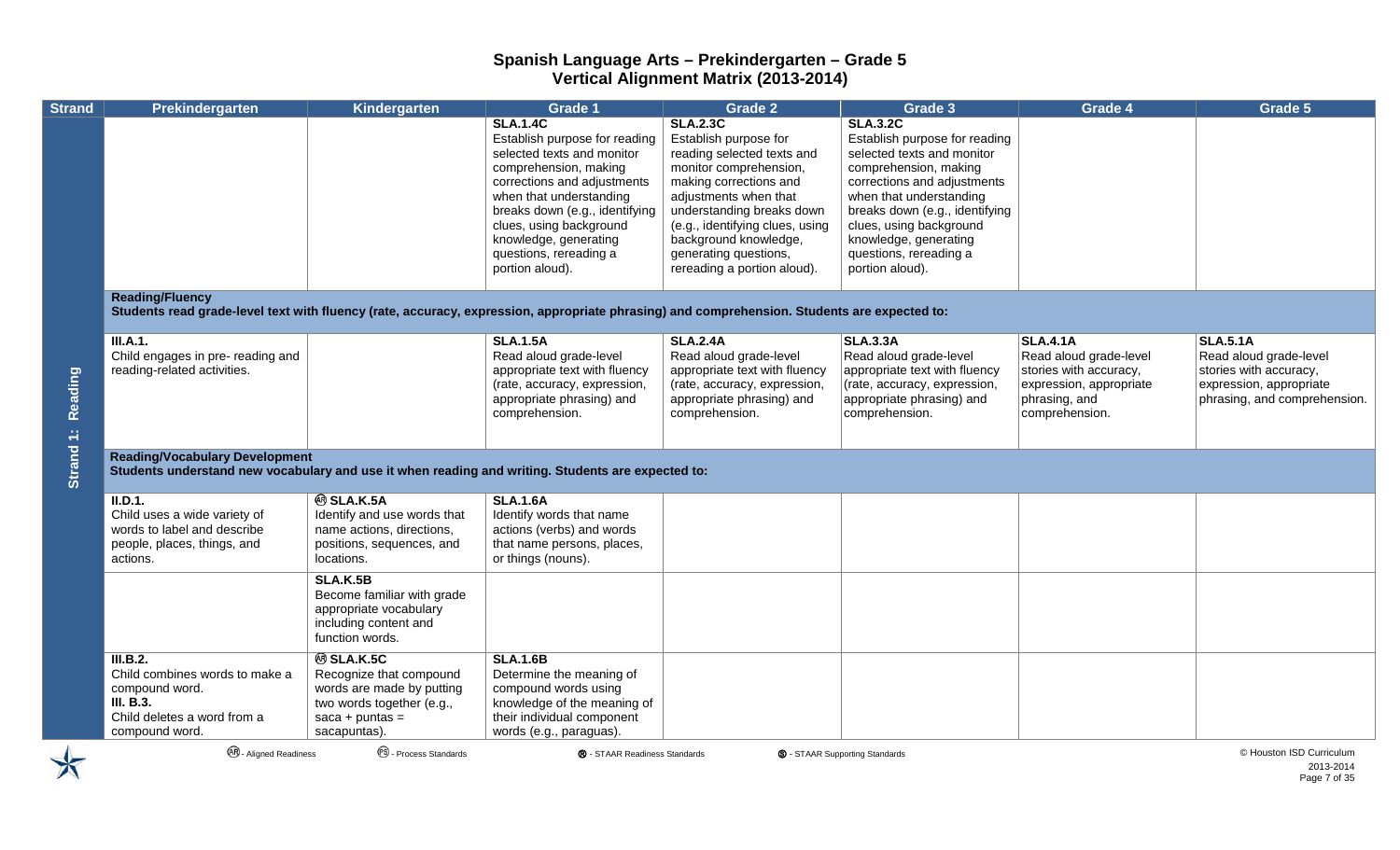| <b>Strand</b>        | Prekindergarten                                                                                                                                   | Kindergarten                                                                                                                          | <b>Grade 1</b>                                                                                                              | <b>Grade 2</b>                                                                                                                                    | Grade 3                                                                                                                                                                                                    | Grade 4                                                                                                                                                                               | Grade 5                                                                                                                                                                                                        |
|----------------------|---------------------------------------------------------------------------------------------------------------------------------------------------|---------------------------------------------------------------------------------------------------------------------------------------|-----------------------------------------------------------------------------------------------------------------------------|---------------------------------------------------------------------------------------------------------------------------------------------------|------------------------------------------------------------------------------------------------------------------------------------------------------------------------------------------------------------|---------------------------------------------------------------------------------------------------------------------------------------------------------------------------------------|----------------------------------------------------------------------------------------------------------------------------------------------------------------------------------------------------------------|
|                      |                                                                                                                                                   |                                                                                                                                       |                                                                                                                             | <b>@SLA.2.5A</b><br>Use prefixes and suffixes to<br>determine the meaning of<br>words (e.g., componer/<br>descomponer; obedecer/<br>desobedecer). | <b>® SLA.3.4A</b><br>Identify the meaning of<br>common prefixes (e.g., ex-,<br>des-) and suffixes (e.g., -era,<br>-oso), and know how they<br>change the meaning of roots.                                 | <b>® SLA.4.2A</b><br>Determine the meaning of<br>grade-level academic<br>Spanish words derived from<br>Latin, Greek, or other<br>linguistic roots and affixes.                        | <b>® SLA.5.2A</b><br>Determine the meaning of<br>grade-level academic<br>Spanish words derived from<br>Latin, Greek, or other<br>linguistic roots and affixes.                                                 |
| Reading<br>Strand 1: | II.D.2.<br>Child demonstrates<br>understanding of terms used in<br>the instructional language of the<br>classroom.                                |                                                                                                                                       | <b>SLA.1.6C</b><br>Determine what words mean<br>from how they are used in a<br>sentence, either heard or<br>read.           | <b>@SLA.2.5B</b><br>Use context to determine the<br>relevant meaning of<br>unfamiliar words or multiple-<br>meaning words.                        | ® SLA.3.4B<br>Use context to determine the<br>relevant meaning of<br>unfamiliar words or<br>distinguish among multiple<br>meaning words and<br>homographs (e.g., vino-la<br>bebida; vino-del verbo venir). | <b>® SLA.4.2B</b><br>Use the context of the<br>sentence (e.g., in-sentence<br>example or definition) to<br>determine the meaning of<br>unfamiliar words or multiple<br>meaning words. | <b>® SLA.5.2B</b><br>Use context (e.g., in-<br>sentence restatement) to<br>determine or clarify the<br>meaning of unfamiliar or<br>multiple meaning words.                                                     |
|                      | II.D.6.<br>Child increases listening<br>vocabulary and begins to develop<br>vocabulary of object names and<br>common phrases in English.<br>(ELL) | <b>SLA.K.5D</b><br>Identify and sort pictures of<br>objects into conceptual<br>categories (e.g., colors,<br>shapes, sizes, textures). | <b>SLA.1.6D</b><br>Identify and sort words into<br>conceptual categories (e.g.,<br>opposites, living things).               | <b>SLA.2.5C</b><br>Identify and use common<br>words that are opposite<br>(antonyms) or similar<br>(synonyms) in meaning.                          | <b>S SLA.3.4C</b><br>Identify and use antonyms,<br>synonyms, and homophones<br>(e.g., tubo, tuvo).                                                                                                         | <b>SLA.4.2C</b><br>Complete analogies using<br>knowledge of antonyms and<br>synonyms (e.g., boy: girl as<br>male: _____ or girl: woman as<br>boy: $\overline{\phantom{a}}$            | <b>SLA.5.2C</b><br>Produce analogies with<br>known antonyms and<br>synonyms.                                                                                                                                   |
|                      | II.D.1.<br>Child uses a wide variety of<br>words to label and describe<br>people, places, things, and<br>actions.<br>II.D.4.                      |                                                                                                                                       |                                                                                                                             |                                                                                                                                                   | <b>SLA.3.4D</b><br>Identify and apply playful<br>uses of language (e.g.,<br>tongue twisters, palindromes,<br>riddles).                                                                                     | <b>SLA.4.2D</b><br>Identify the meaning of<br>common idioms.                                                                                                                          | <b>SLA.5.2D</b><br>Identify and explain the<br>meaning of common idioms,<br>adages, and other sayings.                                                                                                         |
|                      | Child uses a large speaking<br>vocabulary, adding several new<br>words daily.                                                                     |                                                                                                                                       |                                                                                                                             |                                                                                                                                                   |                                                                                                                                                                                                            |                                                                                                                                                                                       |                                                                                                                                                                                                                |
|                      |                                                                                                                                                   | SLA.K.5E<br>Use a picture dictionary to<br>find words.                                                                                | <b>SLA.1.6E</b><br>Alphabetize a series of<br>words to the first or second<br>letter and use a dictionary to<br>find words. | <b>SLA.2.5D</b><br>Alphabetize a series of<br>words and use a dictionary<br>or a glossary to find words.                                          | <b>SLA.3.4E</b><br>Alphabetize a series of<br>words to the third letter and<br>use a dictionary or a glossary<br>to determine the meanings<br>and syllabication of unknown<br>words.                       | <b>® SLA.4.2E</b><br>Use a dictionary or glossary<br>to determine the meanings,<br>spelling, and syllabication of<br>unknown words.                                                   | ® SLA.5.2E<br>Use a dictionary, a glossary,<br>or a thesaurus (printed or<br>electronic) to determine the<br>meanings, syllabication,<br>spelling, alternate word<br>choices, and parts of speech<br>of words. |



**<sup>④</sup> - Aligned Readiness** ● ● Process Standards ● ● STAAR Readiness Standards ● ● STAAR Supporting Standards ● ● Aligned Readiness ● ● Process Standards ● ● Process Standards ● ● Process Standards ● ● Process Standards ● 2013-2014 Page 8 of 35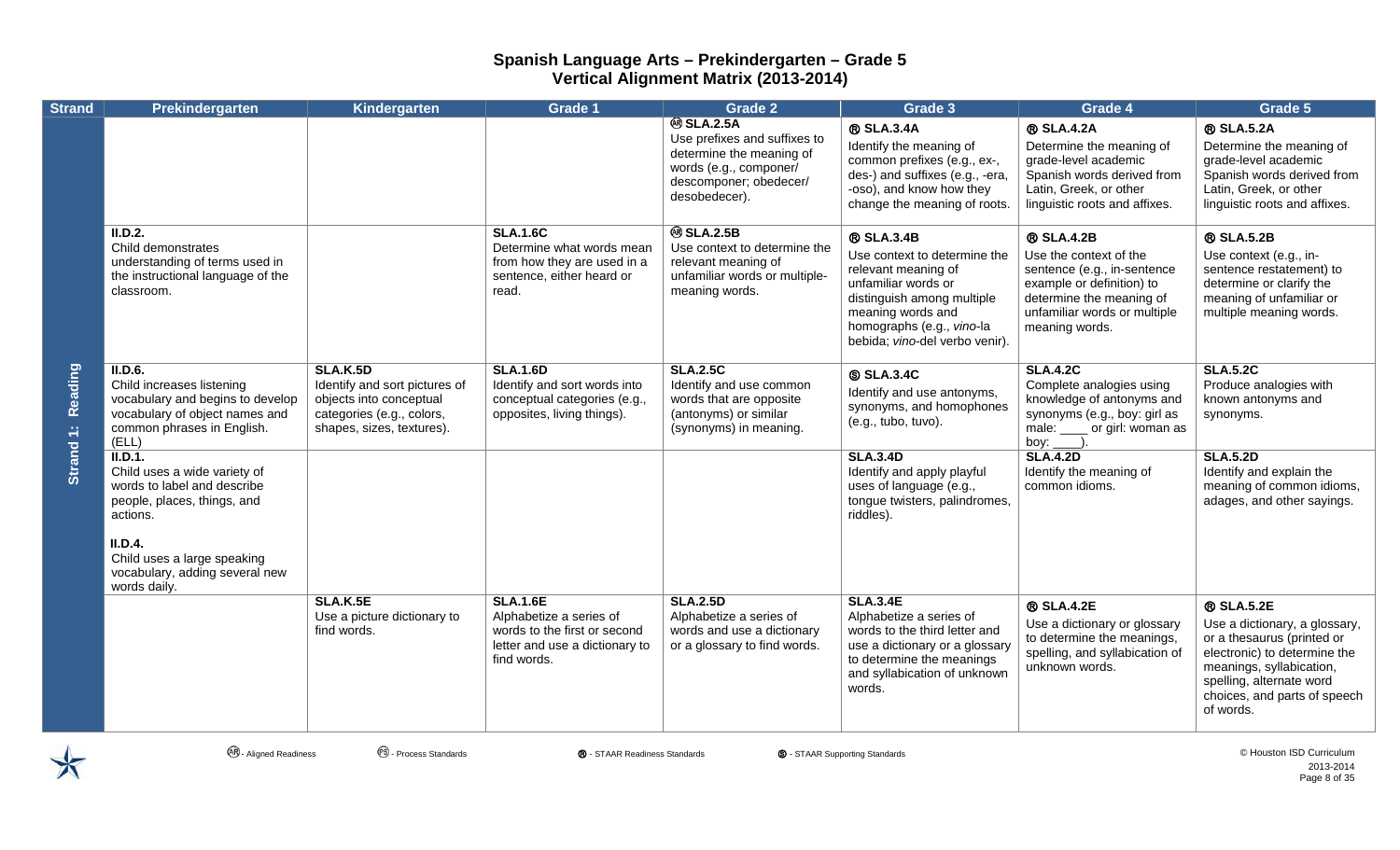| <b>Strand</b>        | Prekindergarten                                                                                                                                                                                                                                                              | Kindergarten                                            | <b>Grade 1</b>                                          | <b>Grade 2</b>                                         | Grade 3                                                | Grade 4                                                | Grade 5                                                |
|----------------------|------------------------------------------------------------------------------------------------------------------------------------------------------------------------------------------------------------------------------------------------------------------------------|---------------------------------------------------------|---------------------------------------------------------|--------------------------------------------------------|--------------------------------------------------------|--------------------------------------------------------|--------------------------------------------------------|
|                      | <b>Reading/Reading Comprehension Skills (Figure 19)</b><br>Students use a flexible range of metacognitive reading skills in both assigned and independent reading to understand an author's message. Students will continue to apply earlier standards with greater depth in |                                                         |                                                         |                                                        |                                                        |                                                        |                                                        |
|                      | increasingly more complex texts as they become self-directed, critical readers. The student is expected to:                                                                                                                                                                  |                                                         |                                                         |                                                        |                                                        |                                                        |                                                        |
|                      | II.A.1.                                                                                                                                                                                                                                                                      | SLA.K.Fig19A                                            | SLA.1.Fig19A                                            | SLA.2.Fig19A                                           | SLA.3.Fig19A                                           | SLA.4.Fig19A                                           | SLA.5.Fig19A                                           |
|                      | Child shows understanding by                                                                                                                                                                                                                                                 | Discuss the purposes for                                | Establish purposes for                                  | Establish purposes for                                 | Establish purposes for                                 | Establish purposes for                                 | Establish purposes for                                 |
|                      | responding appropriately.                                                                                                                                                                                                                                                    | reading and listening to                                | reading selected texts based                            | reading selected texts based                           | reading selected texts based                           | reading selected texts based                           | reading selected texts based                           |
|                      |                                                                                                                                                                                                                                                                              | various texts (e.g., to<br>become involved in real and  | upon desired outcome to<br>enhance comprehension.       | upon content to enhance<br>comprehension.              | upon own or others' desired<br>outcome to enhance      | upon own or others' desired<br>outcome to enhance      | upon own or others' desired<br>outcome to enhance      |
|                      |                                                                                                                                                                                                                                                                              | imagined events, settings,                              |                                                         |                                                        | comprehension.                                         | comprehension.                                         | comprehension.                                         |
|                      |                                                                                                                                                                                                                                                                              | actions, and to enjoy                                   |                                                         |                                                        |                                                        |                                                        |                                                        |
|                      |                                                                                                                                                                                                                                                                              | language).                                              |                                                         |                                                        |                                                        |                                                        |                                                        |
|                      | III.D.3.                                                                                                                                                                                                                                                                     | SLA.K.Fig19B                                            | SLA.1.Fig19B                                            | SLA.2.Fig19B                                           | SLA.3.Fig19B                                           | SLA.4.Fig19B                                           | SLA.5.Fig19B                                           |
|                      | Child asks and answers                                                                                                                                                                                                                                                       | Ask and respond to                                      | Ask literal questions of text.                          | Ask literal questions of text.                         | Ask literal, interpretive, and                         | Ask literal, interpretive, and                         | Ask literal, interpretive,                             |
|                      | appropriate questions about the<br>book.                                                                                                                                                                                                                                     | questions about text.                                   |                                                         |                                                        | evaluative questions of text.                          | evaluative questions of text.                          | evaluative, and universal                              |
|                      |                                                                                                                                                                                                                                                                              |                                                         |                                                         |                                                        |                                                        |                                                        | questions of text.                                     |
| Reading<br>Strand 1: |                                                                                                                                                                                                                                                                              |                                                         |                                                         |                                                        |                                                        |                                                        |                                                        |
|                      |                                                                                                                                                                                                                                                                              | SLA.K.Fig19C<br>Monitor and adjust                      | <b>SLA.1.Fig19C</b><br>Monitor and adjust               | <b>SLA.2.Fig19C</b><br>Monitor and adjust              | SLA.3.Fig19C<br>Monitor and adjust                     | SLA.4.Fig19C<br>Monitor and adjust                     | SLA.5.Fig19C<br>Monitor and adjust                     |
|                      |                                                                                                                                                                                                                                                                              | comprehension (e.g., using                              | comprehension (e.g., using                              | comprehension (e.g., using                             | comprehension (e.g., using                             | comprehension (e.g., using                             | comprehension (e.g., using                             |
|                      |                                                                                                                                                                                                                                                                              | background knowledge,                                   | background knowledge,                                   | background knowledge,                                  | background knowledge,                                  | background knowledge,                                  | background knowledge,                                  |
|                      |                                                                                                                                                                                                                                                                              | creating sensory images,<br>rereading a portion aloud). | creating sensory images,<br>rereading a portion aloud). | creating sensory images,<br>rereading a portion aloud, | creating sensory images,<br>rereading a portion aloud, | creating sensory images,<br>rereading a portion aloud, | creating sensory images,<br>rereading a portion aloud, |
|                      |                                                                                                                                                                                                                                                                              |                                                         |                                                         | and generating questions).                             | and generating questions).                             | and generating questions).                             | and generating questions).                             |
|                      |                                                                                                                                                                                                                                                                              |                                                         |                                                         |                                                        |                                                        |                                                        |                                                        |
|                      | III.D.2.                                                                                                                                                                                                                                                                     | <sup>®</sup> SLA.K.Fig19D                               | <sup>®</sup> SLA.1.Fig19D                               | <sup>®</sup> SLA.2.Fig19D                              | <b>® SLA.3.Fig19D</b>                                  | <b>® SLA.4.Fig19D</b>                                  | ® SLA.5.Fig19D                                         |
|                      | Child uses information learned                                                                                                                                                                                                                                               | Make inferences based on                                | Make inferences about text                              | Make inferences about text                             | Make inferences about text                             | Make inferences about text                             | Make inferences about text                             |
|                      | from books by describing,<br>relating, categorizing or                                                                                                                                                                                                                       | the cover, title, illustrations,<br>and plot.           | and use textual evidence to<br>support understanding.   | using textual evidence to<br>support understanding.    | and use textual evidence to                            | and use textual evidence to                            | and use textual evidence to                            |
|                      | comparing and contrasting.                                                                                                                                                                                                                                                   |                                                         |                                                         |                                                        | support understanding.                                 | support understanding.                                 | support understanding.                                 |
|                      | III.D.1.                                                                                                                                                                                                                                                                     | <b>@SLA.K.Fig19E</b>                                    | <sup>®</sup> SLA.1.Fig19E                               | <sup>®</sup> SLA.2.Fig19E                              | ® SLA.3.Fig19E                                         | ® SLA.4.Fig19E                                         | <b>® SLA.5.Fig19E</b>                                  |
|                      | Child retells or reenacts a story                                                                                                                                                                                                                                            | Retell or act out important                             | Retell or act out important                             | Retell important events in                             | Summarize information in                               | Summarize information in                               | Summarize and paraphrase                               |
|                      | after it is read aloud.                                                                                                                                                                                                                                                      | events in stories.                                      | events in stories in logical<br>order.                  | stories in logical order.                              | text maintaining meaning                               | text maintaining meaning                               | texts in ways that maintain                            |
|                      |                                                                                                                                                                                                                                                                              |                                                         |                                                         |                                                        | and logical order.                                     | and logical order.                                     | meaning and logical order                              |
|                      |                                                                                                                                                                                                                                                                              |                                                         |                                                         |                                                        |                                                        |                                                        | within a text and across<br>texts.                     |
|                      |                                                                                                                                                                                                                                                                              |                                                         |                                                         |                                                        |                                                        |                                                        |                                                        |

 $\bigtimes$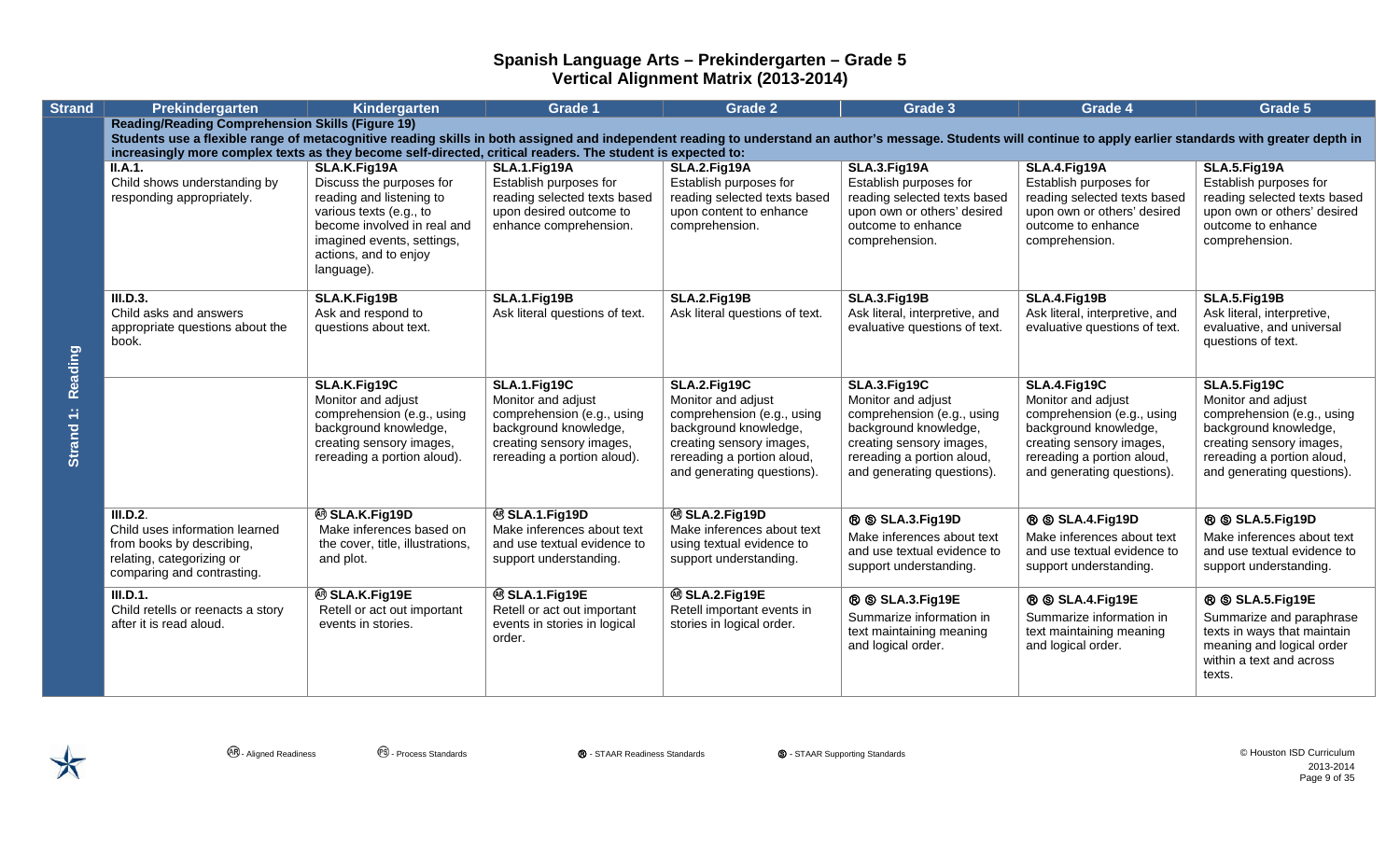| <b>Strand</b> | Prekindergarten                                                                                                                                                                                                                                                                                            | Kindergarten                                                                                                                                        | <b>Grade 1</b>                                                                                                                                      | <b>Grade 2</b>                                                                                                                                                                                       | Grade 3                                                                                                                                                                           | Grade 4                                                                                                                                                                             | Grade 5                                                                                                                                                                     |
|---------------|------------------------------------------------------------------------------------------------------------------------------------------------------------------------------------------------------------------------------------------------------------------------------------------------------------|-----------------------------------------------------------------------------------------------------------------------------------------------------|-----------------------------------------------------------------------------------------------------------------------------------------------------|------------------------------------------------------------------------------------------------------------------------------------------------------------------------------------------------------|-----------------------------------------------------------------------------------------------------------------------------------------------------------------------------------|-------------------------------------------------------------------------------------------------------------------------------------------------------------------------------------|-----------------------------------------------------------------------------------------------------------------------------------------------------------------------------|
|               | <b>III.D.2.</b><br>Child uses information learned<br>from books by describing,<br>relating, categorizing or<br>comparing and contrasting.                                                                                                                                                                  | SLA.K.Fig19F<br>Make connections to own<br>experiences, to ideas in<br>other texts, and to the larger<br>community and discuss<br>textual evidence. | SLA.1.Fig19F<br>Make connections to own<br>experiences, to ideas in<br>other texts, and to the larger<br>community and discuss<br>textual evidence. | SLA.2.Fig19F<br>Make connections to own<br>experiences, to ideas in<br>other texts, and to the larger<br>community and discuss<br>textual evidence.                                                  | SLA.3.Fig19F<br>Make connections (e.g.,<br>thematic links, author<br>analysis) between literary<br>and informational texts with<br>similar ideas and provide<br>textual evidence. | ® SLA.4.Fig19F<br>Make connections (e.g.,<br>thematic links, author<br>analysis) between literary<br>and informational texts with<br>similar ideas and provide<br>textual evidence. | ® SLA.5.Fig19F<br>Make connections (e.g.,<br>thematic links, author<br>analysis) between and<br>across multiple texts of<br>various genres and provide<br>textual evidence. |
|               | Reading Comprehension of Literary Text/Theme and Genre<br>Students analyze, make inferences and draw conclusions about theme and genre in different cultural, historical, and contemporary contexts and provide evidence from the text to support their understanding.<br><b>Students are expected to:</b> |                                                                                                                                                     |                                                                                                                                                     |                                                                                                                                                                                                      |                                                                                                                                                                                   |                                                                                                                                                                                     |                                                                                                                                                                             |
| Reading       | III.D.3.<br>Child asks and answers<br>appropriate questions about the<br>book.                                                                                                                                                                                                                             | <b>® SLA.K.6A</b><br>Identify elements of a story<br>including setting, character,<br>and key events.                                               |                                                                                                                                                     | <b>SLA.2.6B</b><br>Compare different versions<br>of the same story in<br>traditional and contemporary<br>folktales (and other genres)<br>with respect to their<br>characters, settings, and<br>plot. | <b>SLA.3.5B</b><br>Compare and contrast the<br>settings in myths and<br>traditional folktales.                                                                                    |                                                                                                                                                                                     |                                                                                                                                                                             |
| Strand 1:     |                                                                                                                                                                                                                                                                                                            |                                                                                                                                                     |                                                                                                                                                     |                                                                                                                                                                                                      |                                                                                                                                                                                   | <b>SLA.4.3B</b><br>Compare and contrast the<br>adventures or exploits of<br>characters (e.g., the trickster)<br>in traditional and classical<br>literature, and other genres.       |                                                                                                                                                                             |
|               |                                                                                                                                                                                                                                                                                                            |                                                                                                                                                     |                                                                                                                                                     |                                                                                                                                                                                                      |                                                                                                                                                                                   |                                                                                                                                                                                     | <b>SLA.5.3B</b><br>Describe the phenomena<br>explained in origin myths<br>from various cultures.                                                                            |
|               |                                                                                                                                                                                                                                                                                                            | <b>SLA.K.6B</b><br>Discuss the big idea (theme)<br>of a well-known folk tale,<br>fable and connect it to<br>personal experience.                    | <b>@SLA.1.7A</b><br>Connect the meaning of a<br>well-known story or fable to<br>personal experiences.                                               | <b>SLA.2.6A</b><br>Identify moral lessons as<br>themes in well-known fables,<br>legends, myths, stories (or<br>other genres).                                                                        | <b>SLA.3.5A</b><br>Paraphrase the themes and<br>supporting details of fables,<br>legends, myths, or stories.                                                                      | <b>SLA.4.3A</b><br>Summarize and explain the<br>lesson or message of a work<br>of fiction as its theme.                                                                             | <b>SLA.5.3A</b><br>Compare and contrast the<br>themes or moral lessons of<br>several works of fiction from<br>various cultures.                                             |
|               |                                                                                                                                                                                                                                                                                                            |                                                                                                                                                     |                                                                                                                                                     |                                                                                                                                                                                                      |                                                                                                                                                                                   |                                                                                                                                                                                     | <b>SLA.5.3C</b><br>Explain the effect of a<br>historical event or movement<br>on the theme of a work of<br>literature.                                                      |

 $\bigtimes$ 

**<sup>④</sup> - Aligned Readiness** ● ● Process Standards ● ● STAAR Readiness Standards ● ● STAAR Supporting Standards ● ● Aligned Readiness ● ● Process Standards ● ● Process Standards ● ● Process Standards ● ● Process Standards ●

2013-2014 Page 10 of 35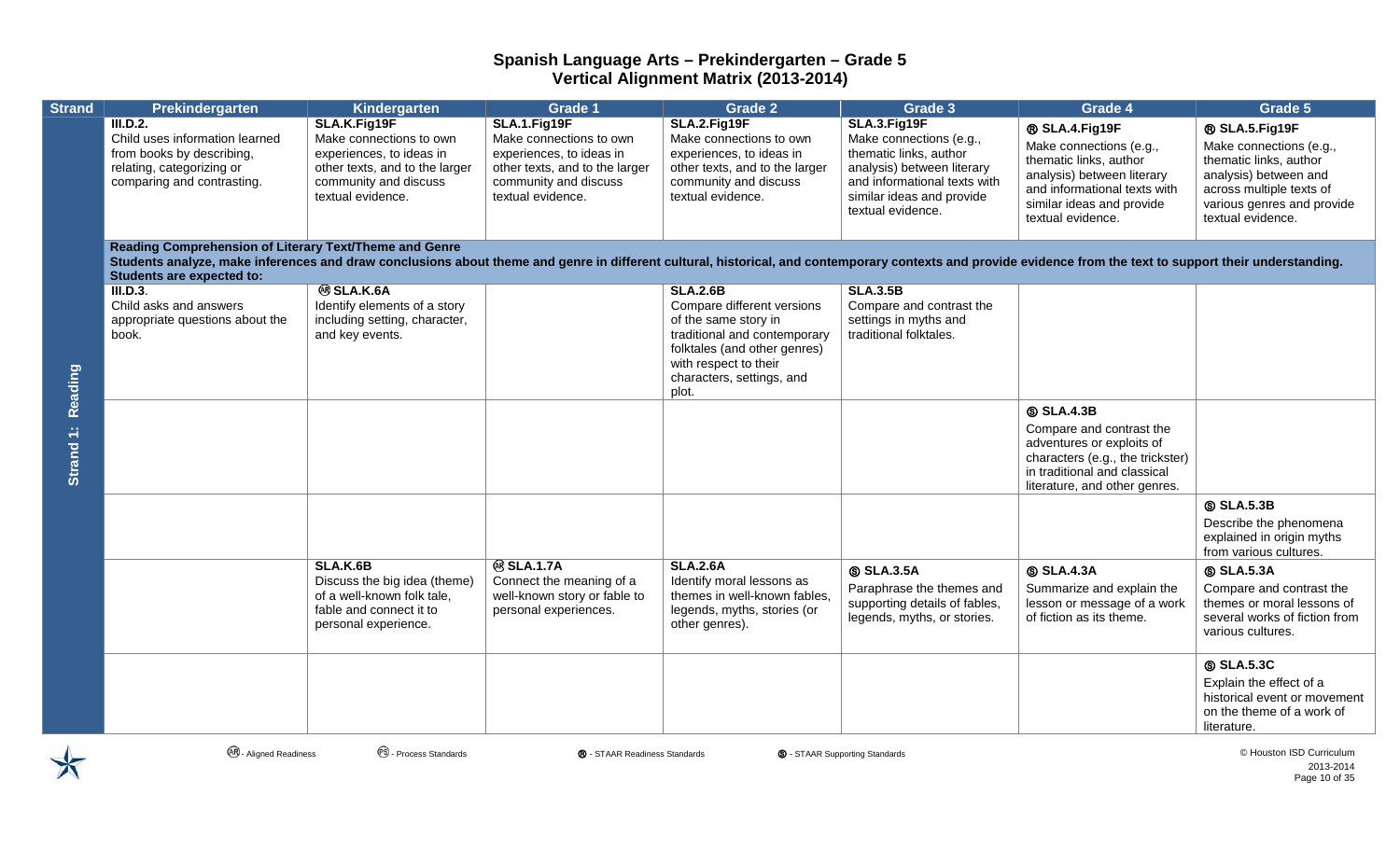| <b>Strand</b> | <b>Prekindergarten</b>                                                                                                                                                                                                                                                              | Kindergarten                                                                                                                                                          | Grade 1                                                                                                                                                                                    | <b>Grade 2</b>                                                                                                                    | Grade 3                                                                                                                                                                                      | Grade 4                                                                                                                                                                    | Grade 5                                                                                                                                                               |  |  |  |
|---------------|-------------------------------------------------------------------------------------------------------------------------------------------------------------------------------------------------------------------------------------------------------------------------------------|-----------------------------------------------------------------------------------------------------------------------------------------------------------------------|--------------------------------------------------------------------------------------------------------------------------------------------------------------------------------------------|-----------------------------------------------------------------------------------------------------------------------------------|----------------------------------------------------------------------------------------------------------------------------------------------------------------------------------------------|----------------------------------------------------------------------------------------------------------------------------------------------------------------------------|-----------------------------------------------------------------------------------------------------------------------------------------------------------------------|--|--|--|
|               |                                                                                                                                                                                                                                                                                     | <b>SLA.K.6D</b><br>Recognize recurring phrases<br>and characters in traditional<br>fairy tales, lullabies, and folk<br>tales from various cultures.<br><b>SLAK.6C</b> | <b>SLA.1.7B</b><br>Explain the function of<br>recurring phrases (e.g.,<br>"Había una vez" or "Colorín<br>Colorado, este cuento se ha<br>acabado") in traditional folk-<br>and fairy tales. |                                                                                                                                   |                                                                                                                                                                                              |                                                                                                                                                                            |                                                                                                                                                                       |  |  |  |
|               | Recognize sensory details.<br><b>Reading/Comprehension of Literary Text/Poetry</b><br>Students understand, make inferences and draw conclusions about the structure and elements of poetry and provide evidence from text to support their understanding. Students are expected to: |                                                                                                                                                                       |                                                                                                                                                                                            |                                                                                                                                   |                                                                                                                                                                                              |                                                                                                                                                                            |                                                                                                                                                                       |  |  |  |
| Reading       | III.B.6<br>Child can produce a word that<br>rhymes with a given word.                                                                                                                                                                                                               | <b>SLA.K.7A</b><br>Respond to rhythm and<br>rhyme in poetry through<br>identifying a regular beat and<br>similarities in word sounds.                                 | <b>SLA.1.8A</b><br>Respond to and use rhythm,<br>rhyme, and alliteration in<br>poetry.                                                                                                     | <b>SLA.2.7A</b><br>Describe how rhyme, rhythm,<br>and repetition interact to<br>create images in poetry.                          | <b>SLA.3.6A</b><br>Describe the characteristics<br>of various forms of poetry<br>and how they create imagery<br>(e.g., narrative poetry, lyrical<br>poetry, humorous poetry,<br>free verse). | <b>SLA.4.4A</b><br>Explain how the structural<br>elements of poetry (e.g.,<br>rhyme, meter, stanzas, line<br>breaks) relate to form (e.g.,<br>lyrical poetry, free verse). | <b>SLA.5.4A</b><br>Analyze how poets use<br>sound effects (e.g.,<br>alliteration, internal rhyme,<br>onomatopoeia, rhyme<br>scheme) to reinforce<br>meaning in poems. |  |  |  |
| Strand 1:     | <b>Reading/Comprehension of Literary Text/Drama</b><br>Students understand, and make inferences and draw conclusions about the structure and elements of drama and provide evidence from text to support their understanding. Students are expected to:                             |                                                                                                                                                                       |                                                                                                                                                                                            |                                                                                                                                   |                                                                                                                                                                                              |                                                                                                                                                                            |                                                                                                                                                                       |  |  |  |
|               |                                                                                                                                                                                                                                                                                     |                                                                                                                                                                       |                                                                                                                                                                                            | <b>SLA.2.8A</b><br>Identify the elements of<br>dialogue and use them in<br>informal plays.                                        | <b>SLA.3.7A</b><br>Explain the elements of plot<br>and character as presented<br>through dialogue in scripts<br>that are read, viewed,<br>written, or performed.                             | <b>SLA.4.5A</b><br>Describe the structural<br>elements particular to<br>dramatic literature.                                                                               | <b>SLA.5.5A</b><br>Analyze the similarities and<br>differences between an<br>original text and its dramatic<br>adaptation.                                            |  |  |  |
|               | <b>Reading/Comprehension of Literary Text/Fiction</b><br>Students understand, make inferences and draw conclusions about the structure and elements of fiction and provide evidence from text to support their understanding. Students are expected to:                             |                                                                                                                                                                       |                                                                                                                                                                                            |                                                                                                                                   |                                                                                                                                                                                              |                                                                                                                                                                            |                                                                                                                                                                       |  |  |  |
|               | III.D.1.<br>Child retells or reenacts a story<br>after it is read aloud.                                                                                                                                                                                                            | <b>@SLA.K.8A</b><br>Retell a main event from a<br>story read aloud.                                                                                                   | <b>@SLA.1.9A</b><br>Describe the plot (problem<br>and solution) and retell a<br>story's beginning, middle,<br>and end with attention to the<br>sequence of events.                         | <b>@SLA.2.9A</b><br>Describe similarities and<br>differences in the plots and<br>settings of several works by<br>the same author. | <b>® SLA.3.8A</b><br>Sequence and/or summarize<br>the plot's main events and<br>explain their influence on<br>future events.                                                                 | <b>® SLA.4.6A</b><br>Sequence and summarize,<br>the plot's main events and<br>explain their influence on<br>future events.                                                 | <b>® SLA.5.6A</b><br>Describe incidents that<br>advance the story or novel,<br>explaining how each incident<br>gives rise to or foreshadows<br>future events.         |  |  |  |

 $\bigtimes$ 

**<sup>④</sup> - Aligned Readiness** ● ● Process Standards ● ● STAAR Readiness Standards ● ● STAAR Supporting Standards ● ● Aligned Readiness ● ● Process Standards ● ● Process Standards ● ● Process Standards ● ● Process Standards ● 2013-2014 Page 11 of 35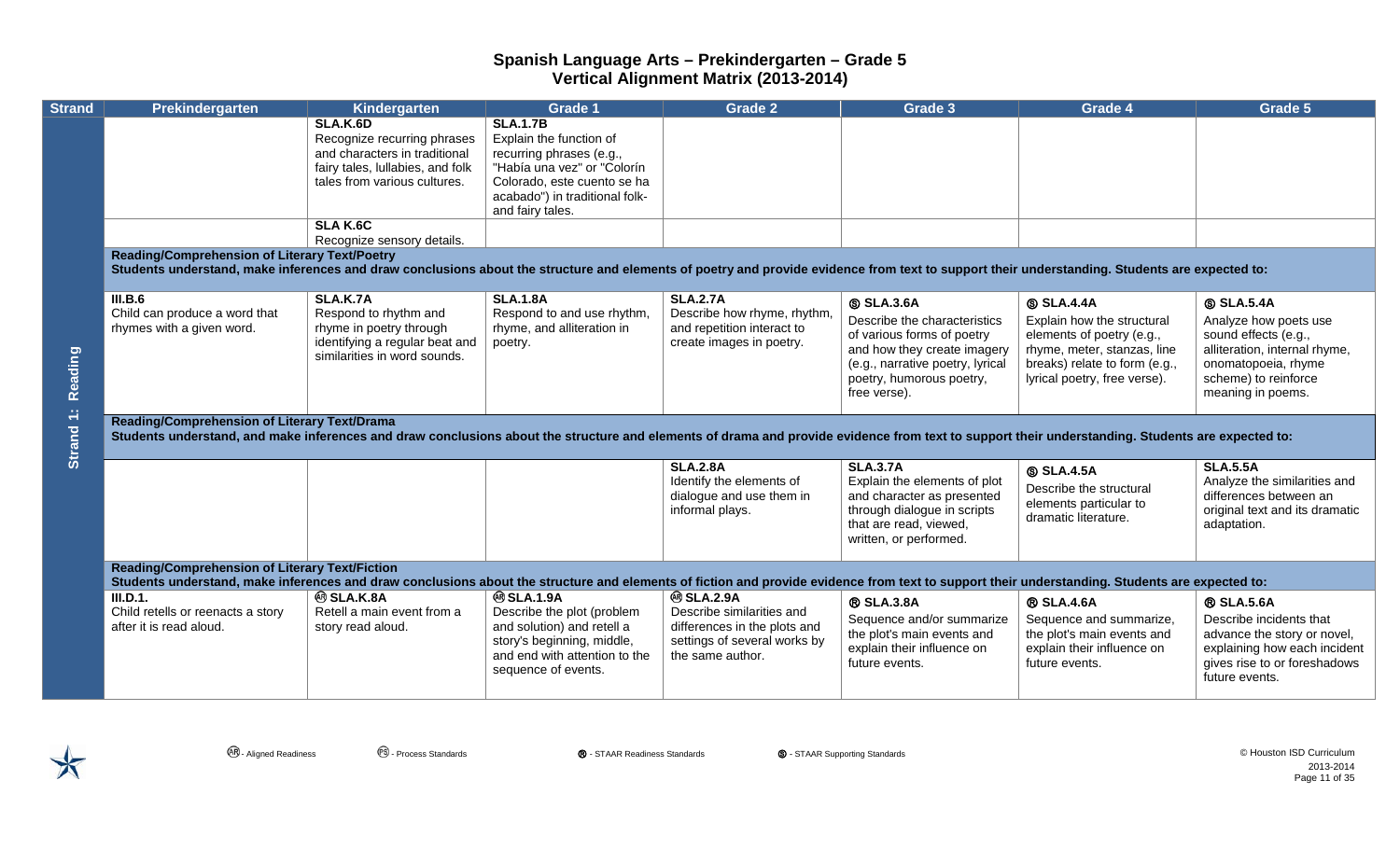| <b>Strand</b>        | Prekindergarten                                                                                                                                                                                                                                                                                                  | Kindergarten                                                                                | Grade 1                                                                                                  | <b>Grade 2</b>                                                                                                                                                 | Grade 3                                                                                                                          | Grade 4                                                                                                                                                                                                                                     | Grade 5                                                                                                                                                                              |
|----------------------|------------------------------------------------------------------------------------------------------------------------------------------------------------------------------------------------------------------------------------------------------------------------------------------------------------------|---------------------------------------------------------------------------------------------|----------------------------------------------------------------------------------------------------------|----------------------------------------------------------------------------------------------------------------------------------------------------------------|----------------------------------------------------------------------------------------------------------------------------------|---------------------------------------------------------------------------------------------------------------------------------------------------------------------------------------------------------------------------------------------|--------------------------------------------------------------------------------------------------------------------------------------------------------------------------------------|
|                      | <b>III.D.3.</b><br>Child asks and answers<br>appropriate questions about the<br>book.                                                                                                                                                                                                                            | <b>@SLA.K.8B</b><br>Describe characters in a<br>story and the reasons for<br>their actions. | <b>@SLA.1.9B</b><br>Describe characters in a<br>story and the reasons for<br>their actions and feelings. | <b>@SLA.2.9B</b><br>Describe main characters in<br>works of fiction, including<br>their traits, motivations, and<br>feelings.                                  | <b>® SLA.3.8B</b><br>Describe the interaction of<br>characters including their<br>relationships and the<br>changes they undergo. | <b>® SLA.4.6B</b><br>Describe the interaction of<br>characters including their<br>relationships and the<br>changes they undergo.                                                                                                            | <b>® SLA.5.6B</b><br>Explain the roles and<br>functions of characters in<br>various plots, including their<br>relationships and conflicts.                                           |
|                      |                                                                                                                                                                                                                                                                                                                  |                                                                                             |                                                                                                          |                                                                                                                                                                | <b>SLA.3.8C</b><br>Identify whether the narrator<br>or speaker of a story is first<br>or third person.                           | <b>SLA.4.6C</b><br>Identify whether the narrator<br>or speaker of a story is first<br>or third person.                                                                                                                                      | <b>SLA.5.6C</b><br>Explain different forms of<br>third-person points of view in<br>stories.                                                                                          |
|                      | Reading/Comprehension of Literary Text/Literary Nonfiction<br>Students understand, make inferences and draw conclusions about the varied structural patterns and features of literary nonfiction and respond by providing evidence from text to support their understanding.<br><b>Students are expected to:</b> |                                                                                             |                                                                                                          |                                                                                                                                                                |                                                                                                                                  |                                                                                                                                                                                                                                             |                                                                                                                                                                                      |
| Reading              |                                                                                                                                                                                                                                                                                                                  |                                                                                             | <b>SLA.1.10A</b><br>Determine whether a story is<br>true or a fantasy and explain<br>why.                | <b>@SLA.2.10A</b><br>Distinguish between fiction<br>and nonfiction.                                                                                            |                                                                                                                                  |                                                                                                                                                                                                                                             |                                                                                                                                                                                      |
| Strand <sub>1:</sub> |                                                                                                                                                                                                                                                                                                                  |                                                                                             |                                                                                                          |                                                                                                                                                                | <b>SLA.3.9A</b><br>Explain the difference in<br>point of view between a<br>biography and<br>autobiography.                       | <b>SLA.4.7A</b><br>Identify similarities and<br>differences between the<br>events and characters'<br>experiences in a fictional<br>work and the actual events<br>and experiences described in<br>an author's biography or<br>autobiography. | <b>SLA.5.7A</b><br>Identify the literary language<br>and devices used in<br>biographies and<br>autobiographies, including<br>how authors present major<br>events in a person's life. |
|                      | Reading/Comprehension of Literary Text/Sensory Language<br>Students understand, make inferences and draw conclusions about how an author's sensory language creates imagery in literary text and provide evidence from text to support their understanding. Students are<br>expected to:                         |                                                                                             |                                                                                                          |                                                                                                                                                                |                                                                                                                                  |                                                                                                                                                                                                                                             |                                                                                                                                                                                      |
|                      |                                                                                                                                                                                                                                                                                                                  |                                                                                             | <b>SLA.1.11A</b><br>Recognize sensory details in<br>literary text.                                       | <b>SLA.2.11A</b><br>Recognize that some words<br>and phrases have literal and<br>non-literal meanings that<br>may appeal to the senses.<br>(e.g., take steps). | <b>SLA.3.10A</b><br>Identify language that<br>creates a graphic visual<br>experience and appeals to<br>the senses.               | <b>SLA.4.8A</b><br>Identify the author's use of<br>similes and metaphors to<br>produce imagery.                                                                                                                                             | <b>® SLA.5.8A</b><br>Evaluate the impact of<br>sensory details, imagery, and<br>figurative language in literary<br>text                                                              |



**<sup>④</sup> - Aligned Readiness** ● ● Process Standards ● ● STAAR Readiness Standards ● ● STAAR Supporting Standards ● ● Aligned Readiness ● ● Process Standards ● ● Process Standards ● ● Process Standards ● ● Process Standards ●

2013-2014 Page 12 of 35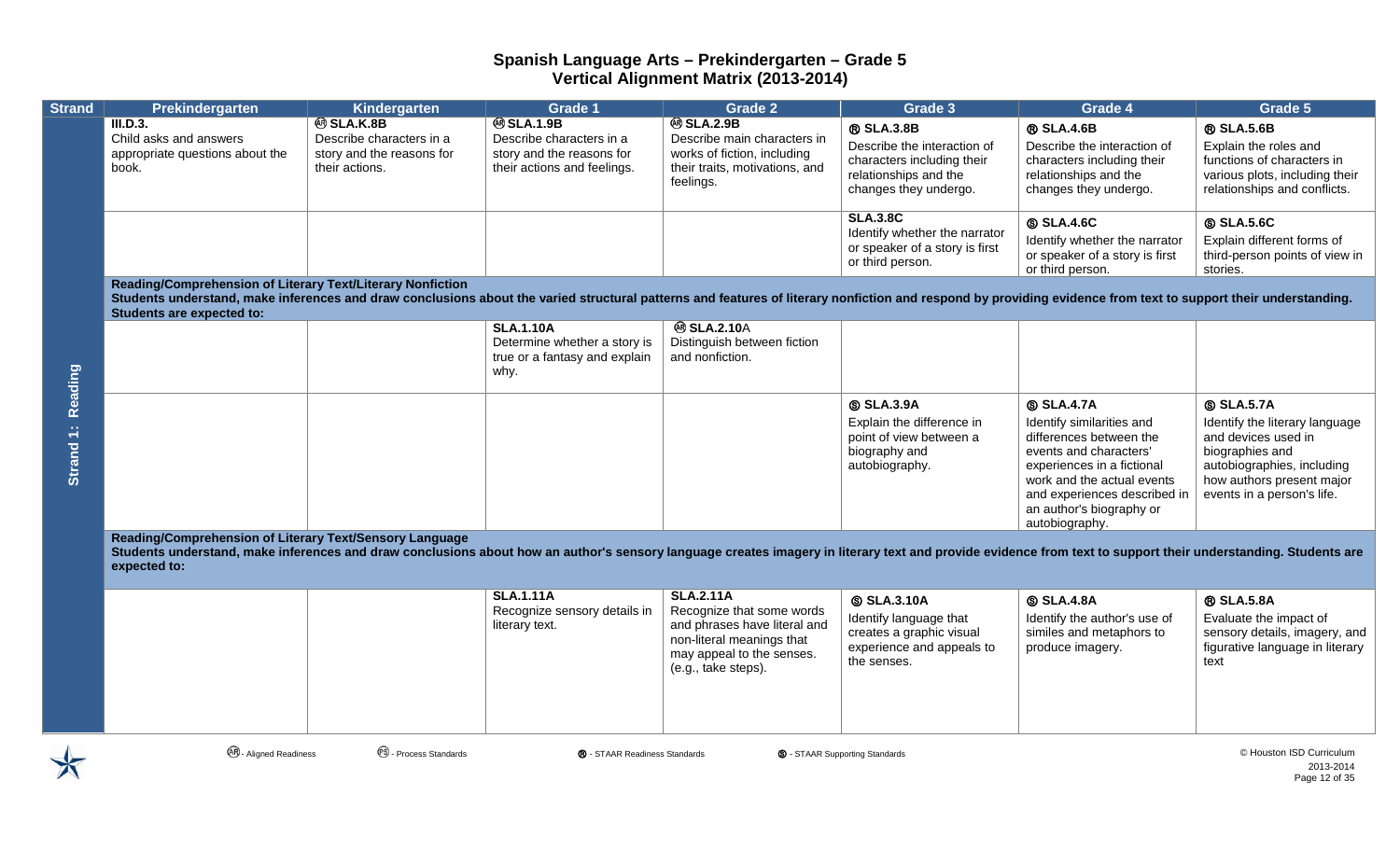| <b>Strand</b> | Prekindergarten                                                                                                                                                                                                                             | Kindergarten                                                                                                           | <b>Grade 1</b>                                                            | <b>Grade 2</b>                                                               | <b>Grade 3</b>                                                                                                      | <b>Grade 4</b>                                                                                                      | Grade 5                                                                                                              |
|---------------|---------------------------------------------------------------------------------------------------------------------------------------------------------------------------------------------------------------------------------------------|------------------------------------------------------------------------------------------------------------------------|---------------------------------------------------------------------------|------------------------------------------------------------------------------|---------------------------------------------------------------------------------------------------------------------|---------------------------------------------------------------------------------------------------------------------|----------------------------------------------------------------------------------------------------------------------|
|               | <b>Reading/Comprehension of Text/Independent Reading</b>                                                                                                                                                                                    |                                                                                                                        |                                                                           |                                                                              |                                                                                                                     |                                                                                                                     |                                                                                                                      |
|               | Students read independently for sustained periods of time and produce evidence of their reading. Students are expected to:                                                                                                                  |                                                                                                                        |                                                                           |                                                                              |                                                                                                                     |                                                                                                                     |                                                                                                                      |
|               |                                                                                                                                                                                                                                             |                                                                                                                        | <b>SLA.1.12A</b><br>Read independently for a<br>sustained period of time. | <b>SLA.2.12A</b><br>Read independently for a<br>sustained period of time and | <b>SLA.3.11A</b><br>Read independently for a<br>sustained period of time and                                        | <b>SLA.4.9A</b><br>Read independently for a<br>sustained period of time and                                         | <b>SLA.5.9A</b><br>Read independently for a<br>sustained period of time and                                          |
|               |                                                                                                                                                                                                                                             |                                                                                                                        |                                                                           | paraphrase what the reading<br>was about, maintaining<br>meaning.            | paraphrase what the reading<br>was about, maintaining<br>meaning and logical order<br>(e.g., generate a reading log | paraphrase what the reading<br>was about, maintaining<br>meaning and logical order<br>(e.g., generate a reading log | summarize or paraphrase<br>what the reading was about,<br>maintaining meaning and<br>logical order (e.g., generate a |
|               |                                                                                                                                                                                                                                             |                                                                                                                        |                                                                           |                                                                              | or journal; participate in book<br>talks).                                                                          | or journal; participate in book<br>talks).                                                                          | reading log or journal;<br>participate in book talks).                                                               |
|               | Reading/Comprehension of Informational Text/Culture and History                                                                                                                                                                             |                                                                                                                        |                                                                           |                                                                              |                                                                                                                     |                                                                                                                     |                                                                                                                      |
|               | Students analyze, make inferences and draw conclusions about the author's purpose in cultural, historical, and contemporary contexts and provide evidence from the text to support their understanding.<br><b>Students are expected to:</b> |                                                                                                                        |                                                                           |                                                                              |                                                                                                                     |                                                                                                                     |                                                                                                                      |
|               |                                                                                                                                                                                                                                             | SLA.K.9A                                                                                                               | <b>SLA.1.13A</b>                                                          | <b>SLA.2.13A</b>                                                             | <b>® SLA.3.12A</b>                                                                                                  | <b>® SLA.4.10A</b>                                                                                                  | <b>SLA.5.10A</b>                                                                                                     |
|               |                                                                                                                                                                                                                                             | Identify the topic of an<br>informational text heard.                                                                  | Identify the topic and explain<br>the author's purpose in                 | Identify the topic and explain<br>the author's purpose in                    | Identify the topic and locate                                                                                       | Explain the difference                                                                                              | Draw conclusions from the                                                                                            |
| Reading       |                                                                                                                                                                                                                                             |                                                                                                                        | writing about the text.                                                   | writing the text.                                                            | the author's stated purposes<br>in writing the text.                                                                | between a stated and an<br>implied purpose for an<br>expository text.                                               | information presented by an<br>author and evaluate how well<br>the author's purpose was<br>achieved.                 |
|               | Reading/Comprehension of Informational Text/Expository Text<br>Students analyze, make inferences and draw conclusions about expository text, and provide evidence from text to support their understanding. Students are expected to:       |                                                                                                                        |                                                                           |                                                                              |                                                                                                                     |                                                                                                                     |                                                                                                                      |
|               | II.A.1.                                                                                                                                                                                                                                     |                                                                                                                        | <b>@SLA.1.14A</b>                                                         | <b>@SLA.2.14A</b>                                                            | ® SLA.3.13A                                                                                                         | ® SLA.4.11A                                                                                                         | <b>® SLA.5.11A</b>                                                                                                   |
| Strand 1:     | Child shows understanding by<br>responding appropriately.                                                                                                                                                                                   |                                                                                                                        | Restate the main idea, heard<br>or read.                                  | Identify the main idea in a<br>text and distinguish it from<br>the topic.    | Identify the details or facts<br>that support the main idea.                                                        | Summarize the main idea<br>and supporting details in text<br>in ways that maintain<br>meaning.                      | Summarize the main ideas<br>and supporting details in a<br>text in ways that maintain<br>meaning and logical order.  |
|               | III.D.2.<br>Child uses information learned                                                                                                                                                                                                  | <b>@SLA.K.10A</b>                                                                                                      | <b>@SLA.1.14B</b>                                                         | <b>@SLA.2.14B</b><br>Locate the facts that are                               |                                                                                                                     | <b>SLA.4.11B</b>                                                                                                    | <b>SLA.5.11B</b>                                                                                                     |
|               | from books by describing,<br>relating, categorizing or<br>comparing and contrasting.                                                                                                                                                        | Identify the topic and details<br>in expository text heard or<br>read, referring to the words<br>and/or illustrations. | Identify important facts or<br>details in text, heard or read.            | clearly stated in a text.                                                    |                                                                                                                     | Distinguish fact from opinion<br>in a text and explain how to<br>verify what is a fact.                             | Determine the facts in text<br>and verify them through<br>established methods.                                       |
|               | III.A.1                                                                                                                                                                                                                                     | <b>@SLA.K.10B</b>                                                                                                      | <b>@SLA.1.14C</b>                                                         | <b>@SLA.2.14C</b>                                                            |                                                                                                                     |                                                                                                                     |                                                                                                                      |
|               | Child engages in pre-reading and                                                                                                                                                                                                            | Retell important facts in a                                                                                            | Retell the order of events in                                             | Describe the order of events                                                 |                                                                                                                     |                                                                                                                     |                                                                                                                      |
|               | reading-related activities.                                                                                                                                                                                                                 | text, heard or read.                                                                                                   | a text by referring to the<br>words and/or illustrations.                 | or ideas in a text.                                                          |                                                                                                                     |                                                                                                                     |                                                                                                                      |
|               |                                                                                                                                                                                                                                             | <b>@SLA.K.10C</b>                                                                                                      |                                                                           |                                                                              | ® SLA.3.13C                                                                                                         | ® SLA.4.11C                                                                                                         | ® SLA.5.11C                                                                                                          |
|               |                                                                                                                                                                                                                                             | Discuss the ways authors<br>group information in text.                                                                 |                                                                           |                                                                              | Identify explicit cause and<br>effect relationships among<br>ideas in texts.                                        | Describe explicit and implicit<br>relationships among ideas in<br>texts organized by cause-                         | Analyze how the<br>organizational pattern of a<br>text (e.g., cause-and-effect,                                      |
|               |                                                                                                                                                                                                                                             |                                                                                                                        |                                                                           |                                                                              |                                                                                                                     | and-effect, sequence, or                                                                                            | compare-and-contrast,                                                                                                |

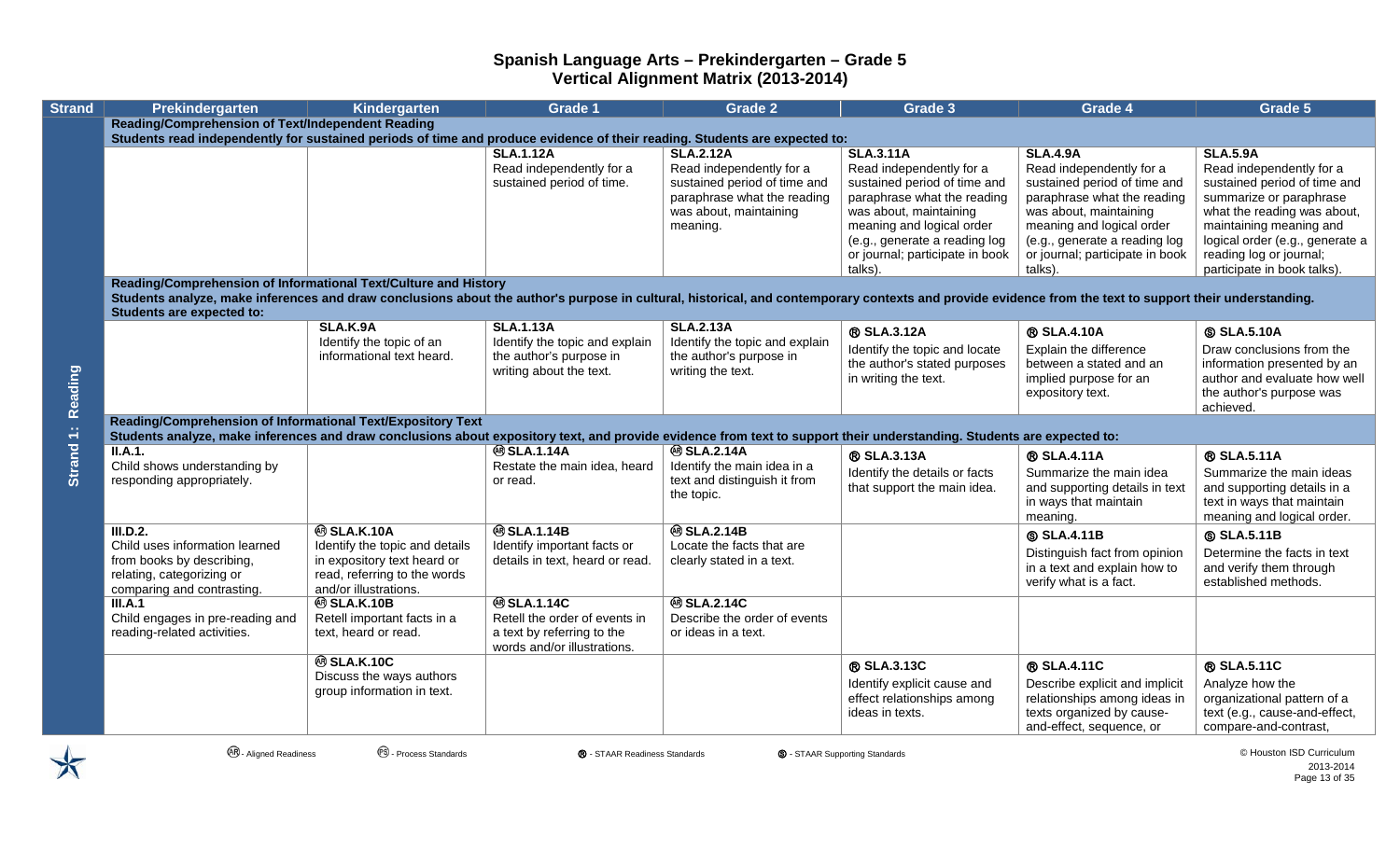| <b>Strand</b> | Prekindergarten                                                                                                                                                                                                         | Kindergarten                                                                         | <b>Grade 1</b>                                                                                                                           | <b>Grade 2</b>                                                                                                                     | Grade 3                                                                                                                                                                        | Grade 4                                                                                                                                                                             | Grade 5                                                                                                                                                                                      |
|---------------|-------------------------------------------------------------------------------------------------------------------------------------------------------------------------------------------------------------------------|--------------------------------------------------------------------------------------|------------------------------------------------------------------------------------------------------------------------------------------|------------------------------------------------------------------------------------------------------------------------------------|--------------------------------------------------------------------------------------------------------------------------------------------------------------------------------|-------------------------------------------------------------------------------------------------------------------------------------------------------------------------------------|----------------------------------------------------------------------------------------------------------------------------------------------------------------------------------------------|
|               |                                                                                                                                                                                                                         |                                                                                      |                                                                                                                                          |                                                                                                                                    |                                                                                                                                                                                | comparison.                                                                                                                                                                         | sequential order, logical<br>order, classification<br>schemes) influences the<br>relationships among the<br>ideas.                                                                           |
|               |                                                                                                                                                                                                                         |                                                                                      | <b>@SLA.1.14D</b><br>Use text features (e.g., title,<br>tables of contents,<br>illustrations) to locate specific<br>information in text. | <b>@SLA.2.14D</b><br>Use text features (e.g., table<br>of contents, index, headings)<br>to locate specific information<br>in text. | ® SLA.3.13D<br>Use text features (e.g., bold<br>print, captions, key words,<br>italics) to locate information<br>and make and verify<br>predictions about contents of<br>text. | ® SLA.4.11D<br>Use multiple text features<br>(e.g., guide words, topic and<br>concluding sentences) to<br>gain an overview of the<br>contents of text and to locate<br>information. | ® SLA.5.11D<br>Use multiple text features<br>and graphics to gain an<br>overview of the contents of<br>text and to locate<br>information.                                                    |
|               |                                                                                                                                                                                                                         | <b>@SLA.K.10D</b><br>Use titles and illustrations to<br>make predictions about text. |                                                                                                                                          |                                                                                                                                    | ® SLA.3.13B<br>Draw conclusions from the<br>facts presented in text and<br>support those assertions with<br>textual evidence.                                                  |                                                                                                                                                                                     |                                                                                                                                                                                              |
| Reading       |                                                                                                                                                                                                                         |                                                                                      |                                                                                                                                          |                                                                                                                                    |                                                                                                                                                                                |                                                                                                                                                                                     | ® SLA.5.11E<br>Synthesize and make logical<br>connections between ideas<br>within a text and across two<br>or three texts representing<br>similar or different genres.                       |
| Strand 1:     | Reading/Comprehension of Information Text/Persuasive Text<br>Students analyze, make inferences and draw conclusions about persuasive text and provide evidence from text to support analysis. Students are expected to: |                                                                                      |                                                                                                                                          |                                                                                                                                    |                                                                                                                                                                                |                                                                                                                                                                                     |                                                                                                                                                                                              |
|               |                                                                                                                                                                                                                         |                                                                                      |                                                                                                                                          |                                                                                                                                    |                                                                                                                                                                                |                                                                                                                                                                                     | <b>SLA.5.12A</b><br>Identify the author's view-<br>point or position and explain<br>the basic relationships<br>among ideas (e.g.,<br>parallelism, comparison,<br>causality) in the argument. |
|               |                                                                                                                                                                                                                         |                                                                                      |                                                                                                                                          |                                                                                                                                    | <b>SLA.3.14A</b><br>Identify what the author is<br>trying to persuade the reader<br>to think or do.                                                                            | <b>SLA.4.12A</b><br>Explain how an author uses<br>language to present<br>information to influence what<br>the reader thinks or does.                                                | <b>SLA.5.12B</b><br>Recognize exaggerated,<br>contradictory, or misleading<br>statements in text.                                                                                            |



**<sup>④</sup> - Aligned Readiness** ● ● Process Standards ● ● STAAR Readiness Standards ● ● STAAR Supporting Standards ● ● Aligned Readiness ● ● Process Standards ● ● Process Standards ● ● Process Standards ● ● Process Standards ●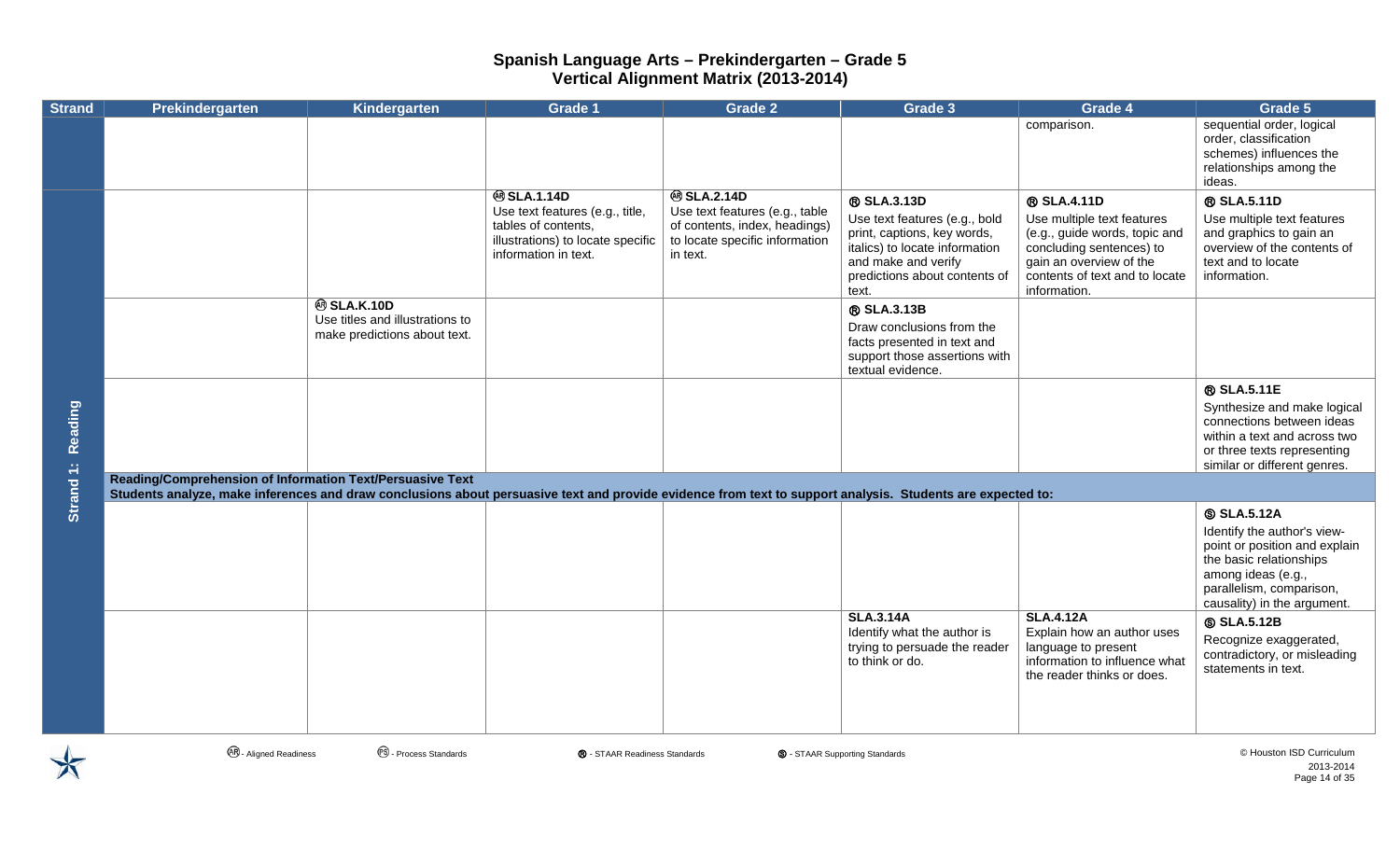| <b>Strand</b>                   | Prekindergarten                                                                                                                                                                                                                                                                        | Kindergarten                                                                                                           | <b>Grade 1</b>                                                                                               | Grade 2                                                                                                                        | <b>Grade 3</b>                                                                                                                                                              | Grade 4                                                                                                                                                                    | Grade 5                                                                                                                                                     |
|---------------------------------|----------------------------------------------------------------------------------------------------------------------------------------------------------------------------------------------------------------------------------------------------------------------------------------|------------------------------------------------------------------------------------------------------------------------|--------------------------------------------------------------------------------------------------------------|--------------------------------------------------------------------------------------------------------------------------------|-----------------------------------------------------------------------------------------------------------------------------------------------------------------------------|----------------------------------------------------------------------------------------------------------------------------------------------------------------------------|-------------------------------------------------------------------------------------------------------------------------------------------------------------|
|                                 | <b>Reading/Comprehension of Informational Text/Procedural Texts</b>                                                                                                                                                                                                                    |                                                                                                                        |                                                                                                              |                                                                                                                                |                                                                                                                                                                             |                                                                                                                                                                            |                                                                                                                                                             |
|                                 | Students understand how to glean and use information in procedural texts and documents. Students are expected to:<br>II.A.2                                                                                                                                                            | <b>SLA.K.11A</b>                                                                                                       | <b>SLA.1.15A</b>                                                                                             | <b>SLA.2.15A</b>                                                                                                               | <b>SLA.3.15A</b>                                                                                                                                                            |                                                                                                                                                                            |                                                                                                                                                             |
|                                 | Child shows understanding by<br>following two-step oral directions<br>and usually follows three-step<br>directions.                                                                                                                                                                    | Follow pictorial directions<br>(e.g., recipes, science<br>experiments).                                                | Follow written multi-step<br>directions with picture cues<br>to assist with understanding.                   | Follow written multi-step<br>directions.                                                                                       | Follow and explain a set of<br>written multi-step directions.                                                                                                               | <b>SLA.4.13A</b><br>Determine the sequence of<br>activities needed to carry out<br>a procedure (e.g., following a<br>recipe).                                              | <b>SLA.5.13A</b><br>Interpret details from<br>procedural text to complete a<br>task, solve a problem, or<br>perform procedures.                             |
|                                 | III.A.3.                                                                                                                                                                                                                                                                               | <b>SLA.K.11B</b>                                                                                                       | <b>SLA.1.15B</b>                                                                                             | <b>SLA.2.15B</b>                                                                                                               | <b>SLA.3.15B</b>                                                                                                                                                            | <b>SLA.4.13B</b>                                                                                                                                                           | <b>SLA.5.13B</b>                                                                                                                                            |
|                                 | Child asks to be read to or asks<br>the meaning of written text.                                                                                                                                                                                                                       | Identify the meaning of<br>specific signs (e.g., traffic<br>signs, warning signs).                                     | Explain the meaning of<br>specific signs and symbols<br>(e.g., map features).                                | Use common graphic<br>features to assist in the<br>interpretation of text (e.g.,<br>captions, illustrations).                  | Locate and use specific<br>information in graphic<br>features of text.                                                                                                      | Explain factual information<br>presented graphically (e.g.,<br>charts, diagrams, graphs,<br>illustrations).                                                                | Interpret factual or<br>quantitative information<br>presented in maps, charts,<br>illustrations, graphs,<br>timelines, tables, and<br>diagrams.             |
|                                 | <b>Reading/Media Literacy</b><br>Students use comprehension skills to analyze how words, images, graphics, and sounds work together in various forms to impact meaning and apply earlier standards with greater depth in increasingly more<br>complex texts. Students are expected to: |                                                                                                                        |                                                                                                              |                                                                                                                                |                                                                                                                                                                             |                                                                                                                                                                            |                                                                                                                                                             |
|                                 |                                                                                                                                                                                                                                                                                        | <b>SLA.K.12A</b>                                                                                                       | <b>SLA.1.16A</b>                                                                                             | <b>SLA.2.16A</b>                                                                                                               | <b>SLA.3.16A</b>                                                                                                                                                            | <b>SLA.4.14A</b>                                                                                                                                                           | <b>SLA.5.14A</b>                                                                                                                                            |
| Reading<br>Strand <sub>1:</sub> |                                                                                                                                                                                                                                                                                        | Identify different forms of<br>media (e.g., advertisements,<br>newspapers, radio programs)<br>(with adult assistance). | Recognize different purposes<br>of media (e.g., informational,<br>entertainment) (with adult<br>assistance). | Recognize different<br>purposes of media (e.g.,<br>informational,<br>entertainment).                                           | Understand how<br>communication changes<br>when moving from one genre<br>of media to another.                                                                               | Explain the positive and<br>negative impacts of<br>advertisement techniques<br>used in various genres of<br>media to impact consumer<br>behavior.                          | Explain how messages<br>conveyed in various forms of<br>media are presented<br>differently (e.g.,<br>documentaries, online<br>information, televised news). |
|                                 |                                                                                                                                                                                                                                                                                        | <b>SLA.K.12B</b>                                                                                                       | <b>SLA.1.16B</b>                                                                                             | <b>SLA.2.16B</b>                                                                                                               | <b>SLA.3.16B</b>                                                                                                                                                            | <b>SLA.4.14B</b>                                                                                                                                                           | <b>SLA.5.14B</b>                                                                                                                                            |
|                                 |                                                                                                                                                                                                                                                                                        | Identify techniques used in<br>media (e.g., sound,<br>movement) (with adult<br>assistance).                            | Identify techniques used in<br>media (e.g., sound,<br>movement).                                             | Describe techniques used to<br>create media messages<br>(e.g., sound, graphics).                                               | Explain how various design<br>techniques used in media<br>influence the message (e.g.,<br>shape, color, sound).                                                             | Explain how various design<br>techniques used in media<br>influence the message (e.g.,<br>pacing, close-ups, sound<br>effects).                                            | Consider the difference in<br>techniques used in media<br>(e.g., commercials,<br>documentaries, news).                                                      |
|                                 |                                                                                                                                                                                                                                                                                        |                                                                                                                        |                                                                                                              |                                                                                                                                |                                                                                                                                                                             |                                                                                                                                                                            | <b>SLA.5.14C</b>                                                                                                                                            |
|                                 |                                                                                                                                                                                                                                                                                        |                                                                                                                        |                                                                                                              |                                                                                                                                |                                                                                                                                                                             |                                                                                                                                                                            | Identify the point-of-view of<br>media presentations.                                                                                                       |
|                                 |                                                                                                                                                                                                                                                                                        |                                                                                                                        |                                                                                                              | <b>SLA.2.16C</b><br>Identify various written<br>conventions for using digital<br>media (e.g., e-mail, website,<br>video game). | <b>SLA.3.16C</b><br>Compare various written<br>conventions used for digital<br>media (e.g., language in an<br>informal e-mail vs. language<br>in a web-based news article). | <b>SLA.4.14C</b><br>Compare various written<br>conventions used for digital<br>media (e.g. language in an<br>informal e-mail vs. language<br>in a web-based news article). | <b>SLA.5.14D</b><br>Analyze various digital media<br>venues for levels of formality<br>and informality.                                                     |
|                                 | <b>48</b> - Aligned Readiness                                                                                                                                                                                                                                                          | <sup>6</sup> - Process Standards                                                                                       | ® - STAAR Readiness Standards                                                                                |                                                                                                                                | <b>S</b> - STAAR Supporting Standards                                                                                                                                       |                                                                                                                                                                            | © Houston ISD Curriculum                                                                                                                                    |

2013-2014 Page 15 of 35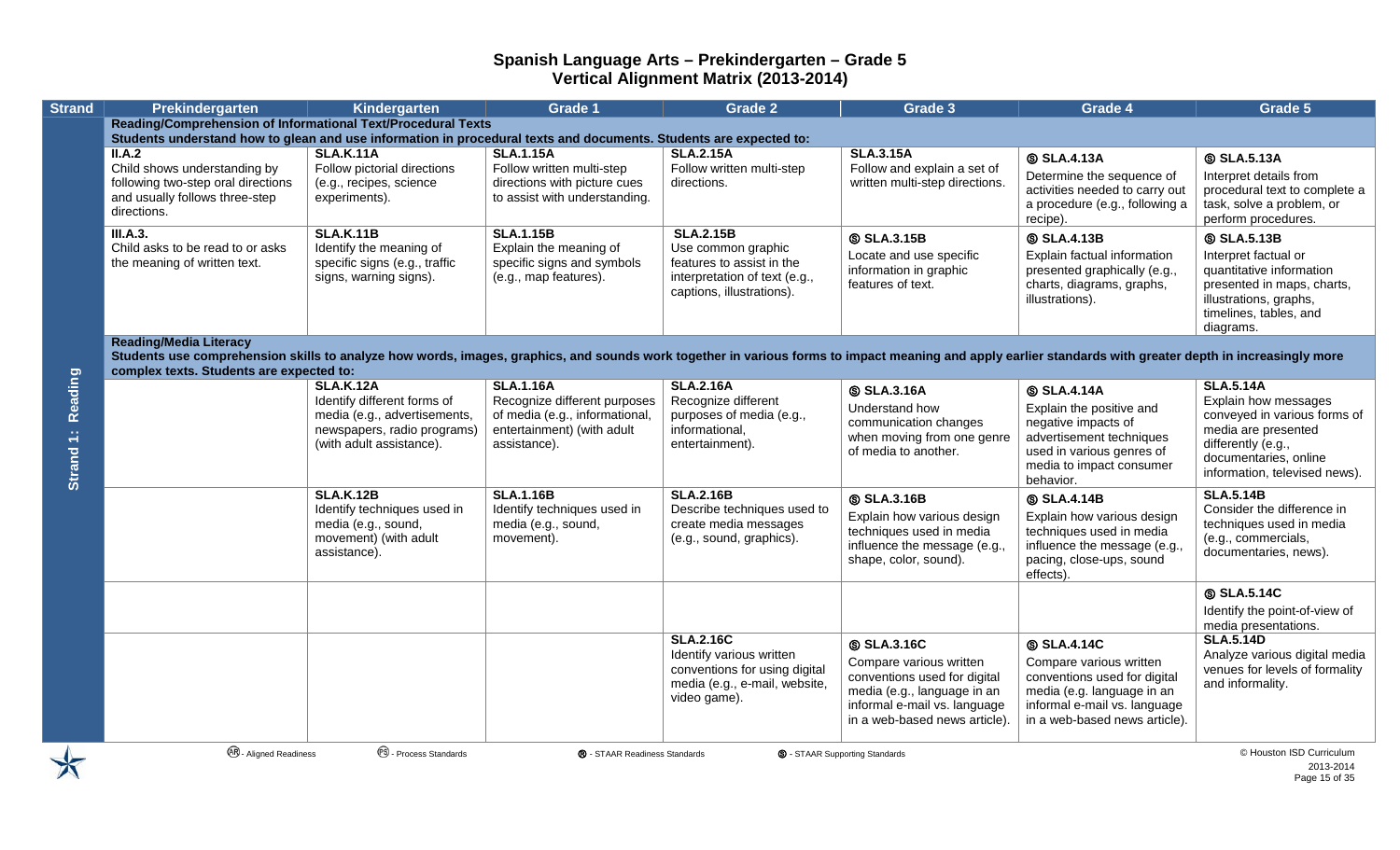| <b>Strand</b>        | Prekindergarten                                                                                                                                 | Kindergarten                                                                                                                      | <b>Grade 1</b>                                                                                                                     | <b>Grade 2</b>                                                                                                                     | Grade 3                                                                                                                                                                                                                                                     | Grade 4                                                                                                                                                                                                                                                      | Grade 5                                                                                                                                                                                                                                                                                                                                            |
|----------------------|-------------------------------------------------------------------------------------------------------------------------------------------------|-----------------------------------------------------------------------------------------------------------------------------------|------------------------------------------------------------------------------------------------------------------------------------|------------------------------------------------------------------------------------------------------------------------------------|-------------------------------------------------------------------------------------------------------------------------------------------------------------------------------------------------------------------------------------------------------------|--------------------------------------------------------------------------------------------------------------------------------------------------------------------------------------------------------------------------------------------------------------|----------------------------------------------------------------------------------------------------------------------------------------------------------------------------------------------------------------------------------------------------------------------------------------------------------------------------------------------------|
|                      | <b>Writing/Writing Process</b>                                                                                                                  |                                                                                                                                   |                                                                                                                                    |                                                                                                                                    |                                                                                                                                                                                                                                                             |                                                                                                                                                                                                                                                              |                                                                                                                                                                                                                                                                                                                                                    |
|                      | Students use elements of the writing process (planning, drafting, revising, editing, and publishing) to compose text. Students are expected to: |                                                                                                                                   |                                                                                                                                    |                                                                                                                                    |                                                                                                                                                                                                                                                             |                                                                                                                                                                                                                                                              |                                                                                                                                                                                                                                                                                                                                                    |
| Writing<br>Strand 2: | <b>IV.D.1.</b><br>Child uses some appropriate<br>writing conventions when writing<br>or giving dictation.                                       | <b>SLA.K.13A</b><br>Plan a first draft by<br>generating ideas for writing<br>through class discussion<br>(with adult assistance). | <b>SLA.1.17A</b><br>Plan a first draft by<br>generating ideas for writing<br>(e.g., drawing, sharing ideas,<br>listing key ideas). | <b>SLA.2.17A</b><br>Plan a first draft by<br>generating ideas for writing<br>(e.g., drawing, sharing ideas,<br>listing key ideas). | <b>SLA.3.17A</b><br>Plan a first draft by selecting<br>a genre appropriate for<br>conveying the intended<br>meaning to an audience and<br>generating ideas through a<br>range of strategies (e.g.,<br>brainstorming, graphic<br>organizers, logs, journals) | <b>SLA.4.15A</b><br>Plan a first draft by selecting<br>a genre appropriate for<br>conveying the intended<br>meaning to an audience and<br>generating ideas through a<br>range of strategies (e.g.,<br>brainstorming, graphic<br>organizers, logs, journals). | <b>SLA.5.15A</b><br>Plan a first draft by selecting<br>a genre appropriate for<br>conveying the intended<br>meaning to an audience,<br>determining appropriate<br>topics through a range of<br>strategies (e.g., discussion,<br>background reading,<br>personal interests,<br>interviews), and developing a                                        |
|                      |                                                                                                                                                 | <b>@SLA.K.13B</b><br>Develop drafts by<br>sequencing the action or<br>details in the story (with adult<br>assistance).            | <b>@SLA.1.17B</b><br>Develop drafts by<br>sequencing ideas through<br>writing sentences.                                           | <b>@SLA.2.17B</b><br>Develop drafts by<br>sequencing ideas through<br>writing sentences.                                           | <b>@SLA.3.17B</b><br>Develop drafts by<br>categorizing ideas and<br>organizing them into<br>paragraphs.                                                                                                                                                     | ® SLA.4.15B<br>Develop drafts by<br>categorizing ideas and<br>organizing them into<br>paragraphs.                                                                                                                                                            | thesis or controlling idea.<br><b>@SLA.5.15B</b><br>Develop drafts by choosing<br>an appropriate organizational<br>strategy (e.g., sequence of<br>events, cause-effect,<br>compare-contrast) and<br>building on ideas to create a<br>focused, organized, and<br>coherent piece of writing.                                                         |
|                      |                                                                                                                                                 | <b>@SLA.K.13C</b><br>Revise drafts by adding<br>details or sentences (with<br>adult assistance.)                                  | <b>@SLA.1.17C</b><br>Revise drafts by adding or<br>deleting a word, phrase, or<br>sentence.                                        | <b>@SLA.2.17C</b><br>Revise drafts by adding or<br>deleting words, phrases, or<br>sentences.                                       | <b>@SLA.3.17C</b><br>Revise drafts for coherence.<br>organization, use of simple<br>and compound sentences,<br>and audience.                                                                                                                                | ® SLA.4.15C<br>Revise drafts for coherence,<br>organization, use of simple<br>and compound sentences,<br>and audience.                                                                                                                                       | <sup>⑧</sup> SLA.5.15C<br>Revise drafts to clarify<br>meaning, enhance style,<br>include simple and<br>compound sentences, and<br>improve transitions by<br>adding, deleting, combining,<br>and rearranging sentences or<br>larger units of text after<br>rethinking how well questions<br>of purpose, audience, and<br>genre have been addressed. |
|                      |                                                                                                                                                 | <b>@SLA.K.13D</b><br>Edit drafts by leaving spaces<br>between letters and words<br>(with adult assistance.)                       | <b>@SLA.1.17D</b><br>Edit drafts for grammar,<br>punctuation, and spelling<br>using a teacher-developed<br>rubric.                 | <b>@SLA.2.17D</b><br>Edit drafts for grammar,<br>punctuation, and spelling<br>using a teacher-developed<br>rubric.                 | <b>@SLA.3.17D</b><br>Edit drafts for grammar,<br>mechanics, and spelling<br>using a teacher developed<br>rubric.                                                                                                                                            | ® SLA.4.15D<br>Edit drafts for grammar,<br>mechanics, and spelling<br>using a teacher developed<br>rubric.                                                                                                                                                   | <b>@ SLA.5.15D</b><br>Edit drafts for grammar,<br>mechanics, and spelling.                                                                                                                                                                                                                                                                         |

**<sup>④</sup> - Aligned Readiness** ● ● Process Standards ● ● STAAR Readiness Standards ● ● STAAR Supporting Standards ● ● Aligned Readiness ● ● Process Standards ● ● Process Standards ● ● Process Standards ● ● Process Standards ● 2013-2014 Page 16 of 35

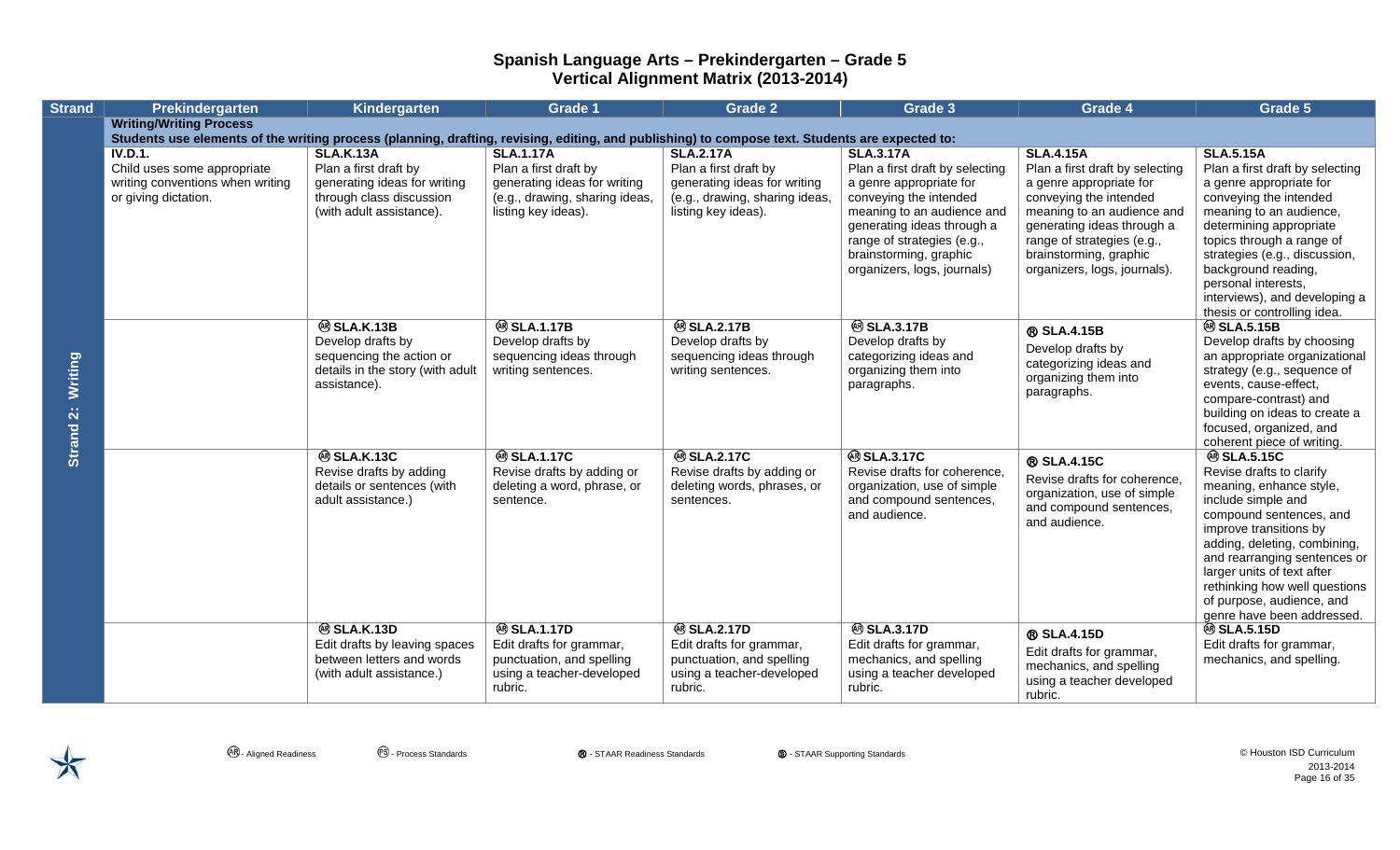| <b>Strand</b>        | Prekindergarten                                                                                                                                                                | Kindergarten                                                                                                              | <b>Grade 1</b>                                                                            | <b>Grade 2</b>                                                                            | Grade 3                                                                                                                                          | Grade 4                                                                                                                                          | Grade 5                                                                                                                                               |
|----------------------|--------------------------------------------------------------------------------------------------------------------------------------------------------------------------------|---------------------------------------------------------------------------------------------------------------------------|-------------------------------------------------------------------------------------------|-------------------------------------------------------------------------------------------|--------------------------------------------------------------------------------------------------------------------------------------------------|--------------------------------------------------------------------------------------------------------------------------------------------------|-------------------------------------------------------------------------------------------------------------------------------------------------------|
|                      |                                                                                                                                                                                | <b>SLA.K.13E</b><br>Share writing with others<br>(with adult assistance).                                                 | <b>SLA.1.17E</b><br>Publish and share writing<br>with others.                             | <b>SLA.2.17E</b><br>Publish and share writing<br>with others.                             | <b>SLA.3.17E</b><br>Publish written work for a<br>specific audience.                                                                             | <b>SLA.4.15E</b><br>Revise final draft in response<br>to feedback from peers and<br>teacher and publish written<br>work for a specific audience. | <b>SLA.5.15E</b><br>Revise final draft in response<br>to feedback from peers and<br>teacher and publish written<br>work for appropriate<br>audiences. |
| Writing<br>Strand 2: | <b>Writing/Literary Texts</b><br>Students write literary texts to express their ideas and feelings about real or imagined people, events, and ideas. Students are expected to: |                                                                                                                           |                                                                                           |                                                                                           |                                                                                                                                                  |                                                                                                                                                  |                                                                                                                                                       |
|                      | IV.D.1.<br>Child uses some appropriate<br>writing conventions when writing<br>or giving dictation.                                                                             | <b>@SLA.K.14A</b><br>Dictate or write sentences to<br>tell a story and put the<br>sentences in chronological<br>sequence. | <b>@SLA.1.18A</b><br>Write brief stories that<br>include a beginning, middle,<br>and end. | <b>@SLA.2.18A</b><br>Write brief stories that<br>include a beginning, middle,<br>and end. |                                                                                                                                                  |                                                                                                                                                  |                                                                                                                                                       |
|                      |                                                                                                                                                                                |                                                                                                                           |                                                                                           |                                                                                           | <b>SLA.3.18A</b><br>Write imaginative stories that<br>build the plot to a climax and<br>contain details about the<br>characters and setting.     | <b>SLA.4.16A</b><br>Write imaginative stories that<br>build the plot to a climax and<br>contain details about the<br>characters and setting.     | <b>SLA.5.16A.i</b><br>Write imaginative stories that<br>include a clearly defined<br>focus, plot, and point of view.                                  |
|                      |                                                                                                                                                                                |                                                                                                                           |                                                                                           |                                                                                           |                                                                                                                                                  |                                                                                                                                                  | <b>SLA.5.16A.ii</b><br>Write imaginative stories that<br>include a specific, believable<br>setting created through the<br>use of sensory details.     |
|                      |                                                                                                                                                                                |                                                                                                                           |                                                                                           |                                                                                           |                                                                                                                                                  |                                                                                                                                                  | <b>SLA.5.16A.iii</b><br>Write imaginative stories that<br>include dialogue that<br>develops the story.                                                |
|                      |                                                                                                                                                                                | <b>SLA.K.14B</b><br>Write short poems.                                                                                    | <b>SLA.1.18B</b><br>Write short poems that<br>convey sensory details.                     | <b>SLA.2.18B</b><br>Write short poems that<br>convey sensory details.                     | <b>SLA.3.18B</b><br>Write poems that convey<br>sensory details using the<br>conventions of poetry (e.g.,<br>rhyme, meter, patterns of<br>verse). | <b>SLA.4.16B</b><br>Write poems that convey<br>sensory details using the<br>conventions of poetry (e.g.,<br>rhyme, meter, patterns of<br>verse). | <b>SLA.5.16B.i</b><br>Write poems using poetic<br>techniques (e.g., alliteration,<br>onomatopoeia).                                                   |
|                      |                                                                                                                                                                                |                                                                                                                           |                                                                                           |                                                                                           |                                                                                                                                                  |                                                                                                                                                  | <b>SLA.5.16B.ii</b><br>Write poems using figurative<br>language (e.g., similes,<br>metaphors).                                                        |

 $\bigtimes$ 

**<sup>④</sup> - Aligned Readiness** ● ● Process Standards ● ● STAAR Readiness Standards ● ● STAAR Supporting Standards ● ● Aligned Readiness ● ● Process Standards ● ● Process Standards ● ● Process Standards ● ● Process Standards ●

2013-2014 Page 17 of 35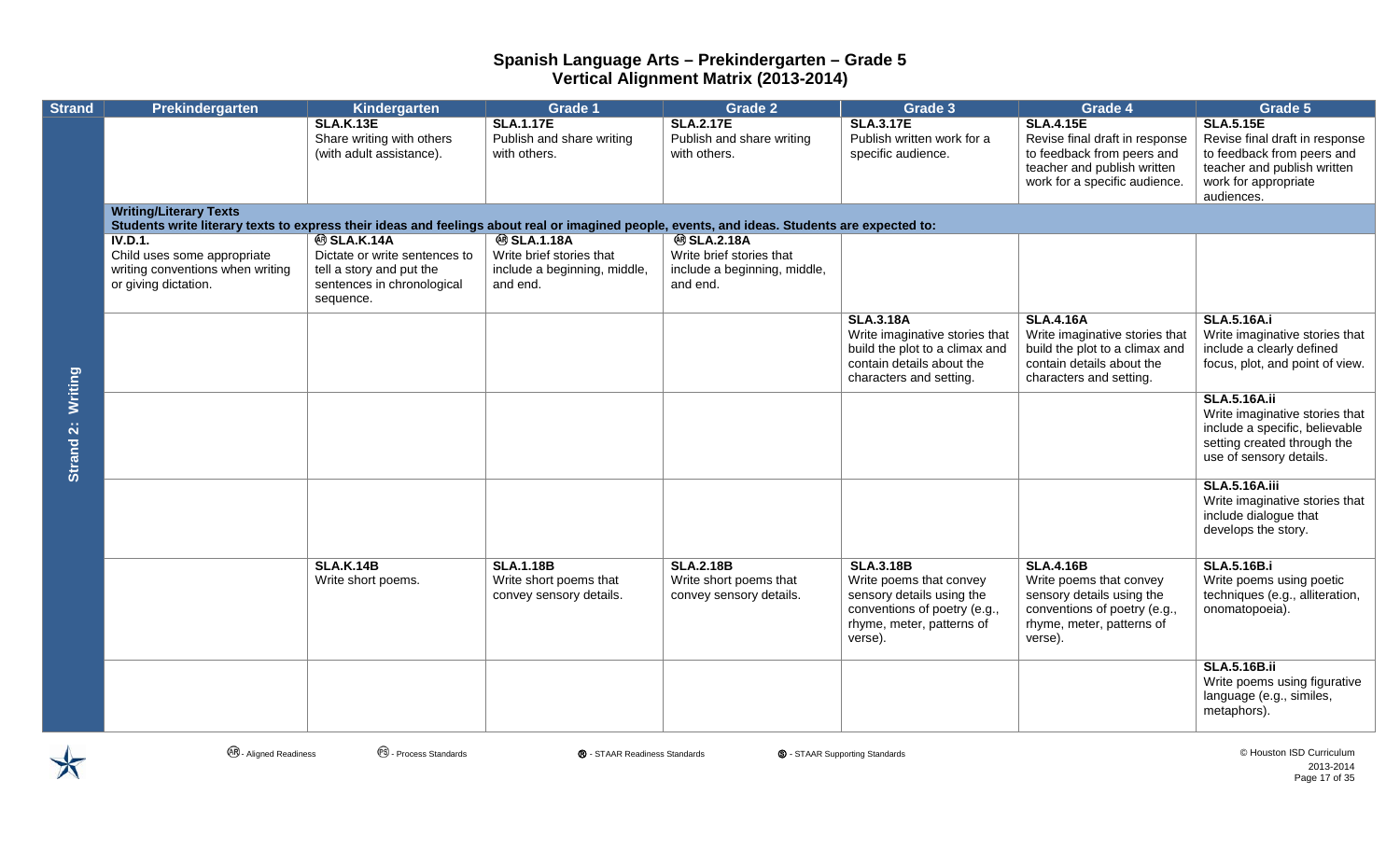| <b>Strand</b>        | <b>Prekindergarten</b>                                                                                                                                                                                                       | Kindergarten                                                                                 | <b>Grade 1</b>                                                                               | <b>Grade 2</b>                                                                               | Grade 3                                                                                                                                     | Grade 4                                                                                                                                     | Grade 5                                                                                                                                                                                                  |  |  |  |  |
|----------------------|------------------------------------------------------------------------------------------------------------------------------------------------------------------------------------------------------------------------------|----------------------------------------------------------------------------------------------|----------------------------------------------------------------------------------------------|----------------------------------------------------------------------------------------------|---------------------------------------------------------------------------------------------------------------------------------------------|---------------------------------------------------------------------------------------------------------------------------------------------|----------------------------------------------------------------------------------------------------------------------------------------------------------------------------------------------------------|--|--|--|--|
|                      |                                                                                                                                                                                                                              |                                                                                              |                                                                                              |                                                                                              |                                                                                                                                             |                                                                                                                                             | <b>SLA.5.16B.iii</b><br>Write poems using graphic<br>elements (e.g., capital letters,<br>line length).                                                                                                   |  |  |  |  |
|                      | <b>Writing/Writing</b><br>Students write about their personal experiences. Students are expected to:                                                                                                                         |                                                                                              |                                                                                              |                                                                                              |                                                                                                                                             |                                                                                                                                             |                                                                                                                                                                                                          |  |  |  |  |
|                      | IV.C.1.<br>Child independently writes some<br>letters on request (not necessarily<br>well-formed).                                                                                                                           |                                                                                              |                                                                                              |                                                                                              | <b>@SLA.3.19A</b><br>Write about important<br>personal experiences.                                                                         | ® SLA.4.17A<br>Write about important<br>personal experiences.                                                                               | <b>@SLA.5.17A</b><br>Write a personal narrative<br>that conveys thoughts and<br>feelings about an experience.                                                                                            |  |  |  |  |
|                      | <b>Writing/Expository and Procedural Texts</b><br>Students write expository and procedural or work-related texts to communicate ideas and information to specific audiences for specific purposes. Students are expected to: |                                                                                              |                                                                                              |                                                                                              |                                                                                                                                             |                                                                                                                                             |                                                                                                                                                                                                          |  |  |  |  |
| Writing<br>Strand 2: | <b>IV.B.1.</b><br>Child independently uses letters<br>or symbols to make words or<br>parts of words.                                                                                                                         | <b>@SLA.K.15A</b><br>Dictate or write information<br>for lists, captions, or<br>invitations. |                                                                                              |                                                                                              |                                                                                                                                             |                                                                                                                                             |                                                                                                                                                                                                          |  |  |  |  |
|                      |                                                                                                                                                                                                                              |                                                                                              | <b>@SLA.1.19A</b><br>Write brief compositions<br>about topics of interest to the<br>student. | <b>@SLA.2.19A</b><br>Write brief compositions<br>about topics of interest to the<br>student. | <b>@SLA.3.20A.i</b><br>Create brief compositions<br>that establish a central idea<br>in a topic sentence.                                   | <b>® SLA.4.18A.i</b><br>Create brief compositions<br>that establish a central idea<br>in a topic sentence.                                  |                                                                                                                                                                                                          |  |  |  |  |
|                      |                                                                                                                                                                                                                              |                                                                                              |                                                                                              |                                                                                              |                                                                                                                                             |                                                                                                                                             | <b><sup>49</sup> SLA.5.18A.i</b><br>Create multi-paragraph<br>essays to convey information<br>about the topic that present<br>effective introductions and<br>concluding paragraphs.                      |  |  |  |  |
|                      |                                                                                                                                                                                                                              |                                                                                              |                                                                                              |                                                                                              | <b>@ SLA.3.20A.ii</b><br>Create brief compositions<br>that include supporting<br>sentences with simple facts,<br>details, and explanations. | <b>® SLA.4.18A.ii</b><br>Create brief compositions<br>that include supporting<br>sentences with simple facts,<br>details, and explanations. | <b>@ SLA.5.18A.ii</b><br>Create multi-paragraph<br>essays to convey information<br>about the topic that guide<br>and inform the reader's<br>understanding of key ideas<br>and evidence.                  |  |  |  |  |
|                      |                                                                                                                                                                                                                              |                                                                                              |                                                                                              |                                                                                              |                                                                                                                                             |                                                                                                                                             | <b>@ SLA.5.18A.iii</b><br>Create multi-paragraph<br>essays to convey information<br>about the topic that include<br>specific facts, details, and<br>examples in an appropriately<br>organized structure. |  |  |  |  |

**<sup>④</sup> - Aligned Readiness** ● ● Process Standards ● ● STAAR Readiness Standards ● ● STAAR Supporting Standards ● ● Aligned Readiness ● ● Process Standards ● ● Process Standards ● ● Process Standards ● ● Process Standards ● 2013-2014 Page 18 of 35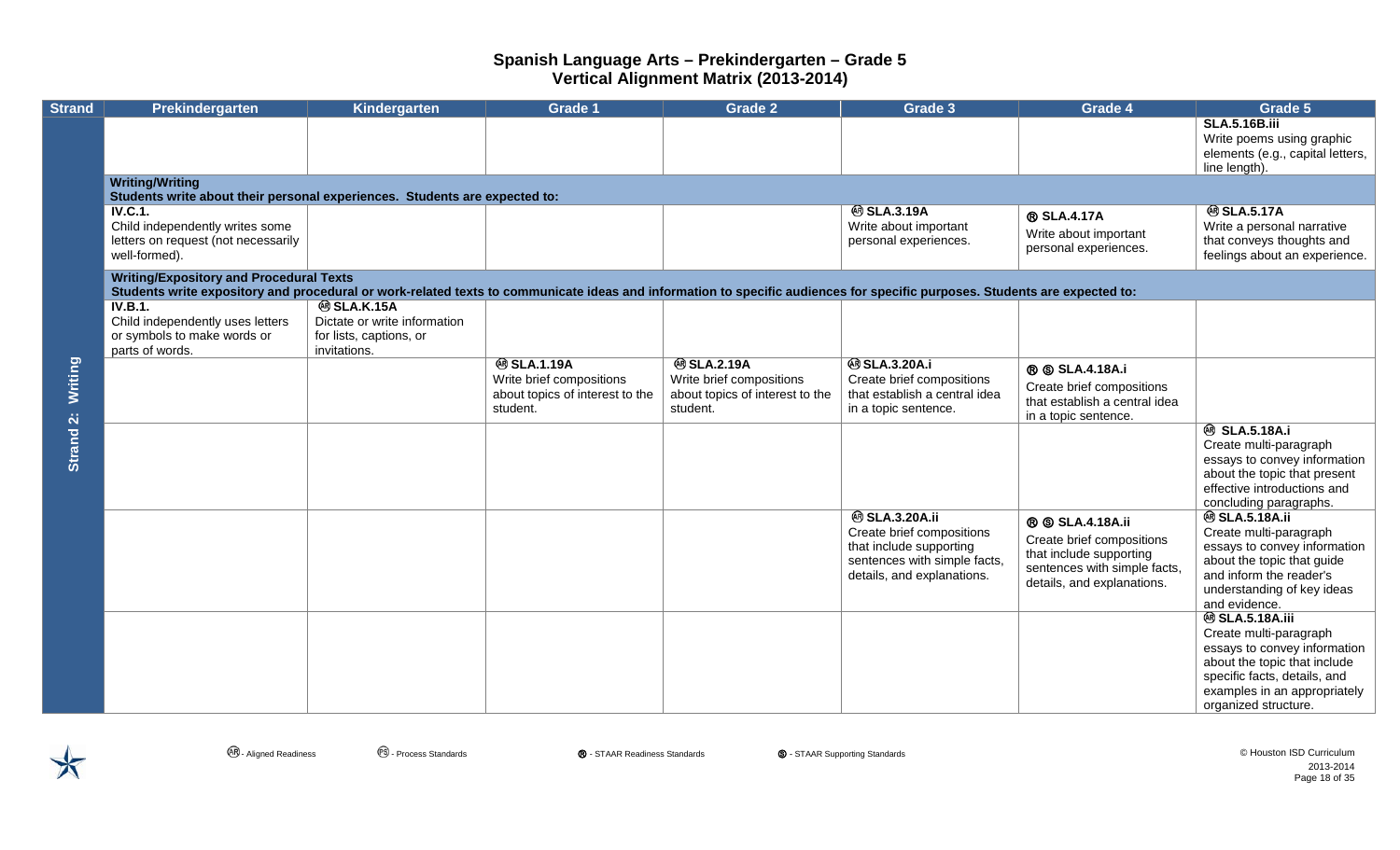| <b>Strand</b>        | Prekindergarten                                                                                                                                                               | Kindergarten | <b>Grade 1</b>                                                                                                                                                                  | <b>Grade 2</b>                                                                                                                                                                     | Grade 3                                                                                                                                                                                                                 | Grade 4                                                                                                                                                                                                                 | Grade 5                                                                                                                                                                                                                         |
|----------------------|-------------------------------------------------------------------------------------------------------------------------------------------------------------------------------|--------------|---------------------------------------------------------------------------------------------------------------------------------------------------------------------------------|------------------------------------------------------------------------------------------------------------------------------------------------------------------------------------|-------------------------------------------------------------------------------------------------------------------------------------------------------------------------------------------------------------------------|-------------------------------------------------------------------------------------------------------------------------------------------------------------------------------------------------------------------------|---------------------------------------------------------------------------------------------------------------------------------------------------------------------------------------------------------------------------------|
|                      |                                                                                                                                                                               |              |                                                                                                                                                                                 |                                                                                                                                                                                    |                                                                                                                                                                                                                         |                                                                                                                                                                                                                         | <b>@SLA.5.18A.iv</b><br>Create multi-paragraph<br>essays to convey information<br>about the topic that use a<br>variety of sentence structures<br>and transitions to link<br>paragraphs.                                        |
|                      |                                                                                                                                                                               |              |                                                                                                                                                                                 |                                                                                                                                                                                    | <b>@ SLA.3.20A.iii</b><br>Create brief compositions<br>that contain a concluding<br>statement.                                                                                                                          | <b>® SLA.4.18A.iii</b><br>Create brief compositions<br>that contain a concluding<br>statement.                                                                                                                          |                                                                                                                                                                                                                                 |
| <b>Writing</b>       | <b>IV.A.1.</b><br>Child intentionally uses<br>scribbles/writing to convey<br>meaning.                                                                                         |              | <b>SLA.1.19B</b><br>Write short letters that put<br>ideas in a chronological or<br>logical sequence and use<br>appropriate conventions<br>(e.g., date, salutation,<br>closing). | <b>SLA.2.19B</b><br>Write short letters that put<br>ideas in a chronological or<br>logical sequence and use<br>appropriate conventions<br>(e.g., date, salutation,<br>closing).    | <b>SLA.3.20B</b><br>Write letters whose language<br>is tailored to the audience<br>and purpose (e.g., a thank<br>you note to a friend) and that<br>use appropriate conventions<br>(e.g., date, salutation,<br>closing). | <b>SLA.4.18B</b><br>Write letters whose language<br>is tailored to the audience<br>and purpose (e.g., a thank<br>you note to a friend) and that<br>use appropriate conventions<br>(e.g., date, salutation,<br>closing). | <b>SLA.5.18B</b><br>Write formal and informal<br>letters that convey ideas,<br>include important<br>information, demonstrate a<br>sense of closure, and use<br>appropriate conventions<br>(e.g., date, salutation,<br>closing). |
| Strand <sub>2:</sub> |                                                                                                                                                                               |              | <b>SLA.1.19C</b><br>Write brief comments on<br>literary or informational texts.                                                                                                 | <b>SLA.2.19C</b><br>Write brief comments on<br>literary or informational texts.                                                                                                    | <b>SLA.3.20C</b><br>Write responses to literary or<br>expository texts that<br>demonstrate an<br>understanding of the text.                                                                                             | <b>SLA.4.18C</b><br>Write responses to literary or<br>expository texts and provide<br>evidence from the text to<br>demonstrate understanding.                                                                           | <b>SLA.5.18C</b><br>Write responses to literary or<br>expository texts and provide<br>evidence from the text to<br>demonstrate understanding.                                                                                   |
|                      | <b>Writing/Persuasive Texts</b><br>Students write persuasive texts to influence the attitudes or actions of a specific audience on specific issues. Students are expected to: |              |                                                                                                                                                                                 |                                                                                                                                                                                    |                                                                                                                                                                                                                         |                                                                                                                                                                                                                         |                                                                                                                                                                                                                                 |
|                      |                                                                                                                                                                               |              |                                                                                                                                                                                 | <b>SLA.2.20</b><br>Write persuasive statements<br>about issues that are<br>important to the student for<br>the appropriate audience in<br>the school, home, or local<br>community. | <b>SLA.3.21A</b><br>Write persuasive essays for<br>appropriate audiences that<br>establish a position and use<br>supporting details.                                                                                    | <b>SLA.4.19A</b><br>Write persuasive essays for<br>appropriate audiences that<br>establish a position and use<br>supporting details.                                                                                    | <b>SLA.5.19A</b><br>Write persuasive essays for<br>appropriate audiences that<br>establish a position and<br>include sound reasoning,<br>detailed and relevant<br>evidence, and consideration<br>of alternatives.               |

 $\bigtimes$ 

**<sup>④</sup> - Aligned Readiness** ● ● Process Standards ● ● STAAR Readiness Standards ● ● STAAR Supporting Standards ● ● Aligned Readiness ● ● Process Standards ● ● Process Standards ● ● Process Standards ● ● Process Standards ● 2013-2014 Page 19 of 35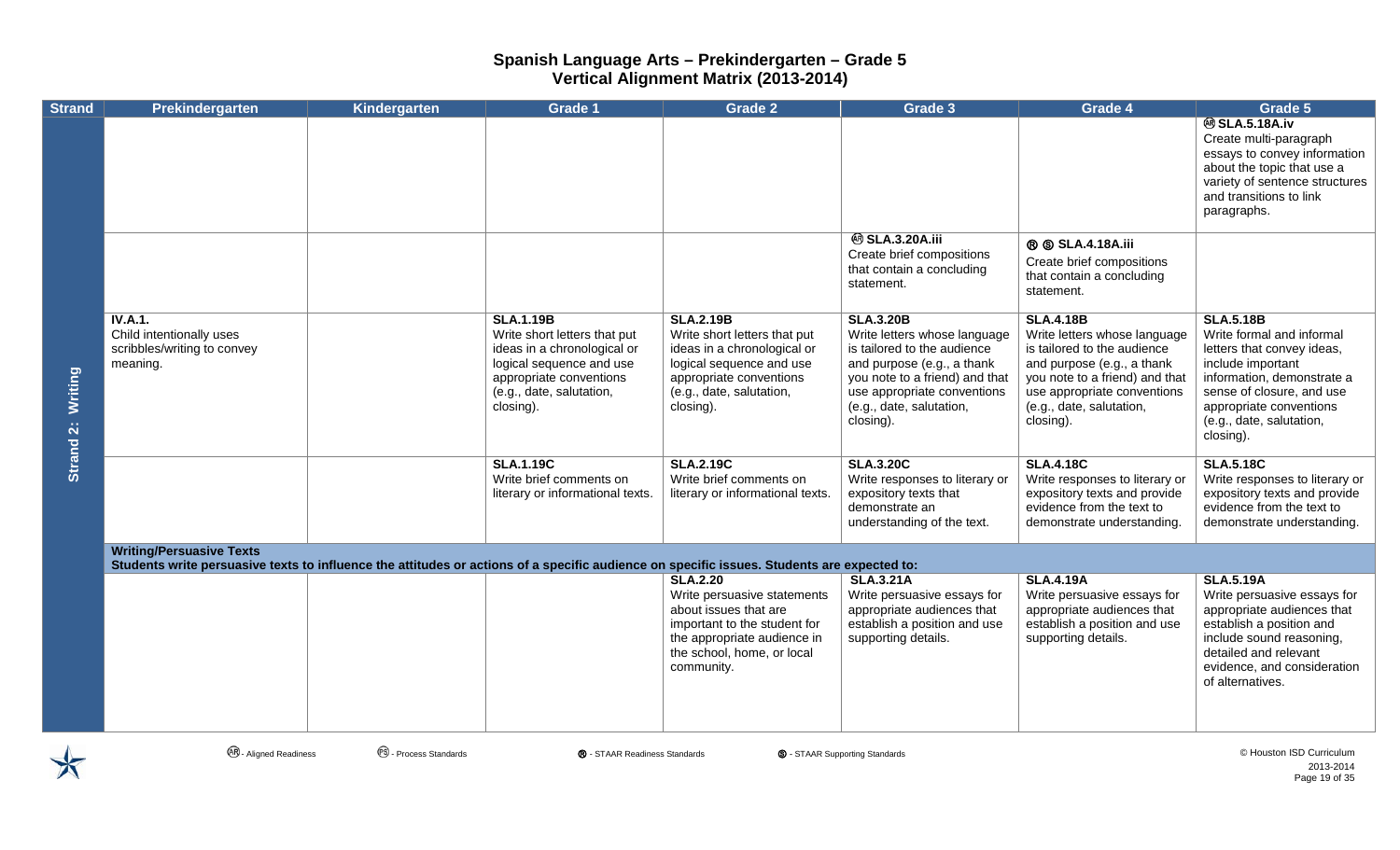| <b>Strand</b>        | Prekindergarten                                                                                                                                                                                             | Kindergarten                                                                                                                                            | <b>Grade 1</b>                                                                                                                                       | <b>Grade 2</b>                                                                                                                                                      | Grade 3                                                                                                                                                                                                        | Grade 4                                                                                                                                                                                                                            | Grade 5                                                                                                                                                                                                                                                                                                                               |
|----------------------|-------------------------------------------------------------------------------------------------------------------------------------------------------------------------------------------------------------|---------------------------------------------------------------------------------------------------------------------------------------------------------|------------------------------------------------------------------------------------------------------------------------------------------------------|---------------------------------------------------------------------------------------------------------------------------------------------------------------------|----------------------------------------------------------------------------------------------------------------------------------------------------------------------------------------------------------------|------------------------------------------------------------------------------------------------------------------------------------------------------------------------------------------------------------------------------------|---------------------------------------------------------------------------------------------------------------------------------------------------------------------------------------------------------------------------------------------------------------------------------------------------------------------------------------|
|                      | <b>Oral and Written Conventions/Conventions</b>                                                                                                                                                             |                                                                                                                                                         |                                                                                                                                                      |                                                                                                                                                                     |                                                                                                                                                                                                                |                                                                                                                                                                                                                                    |                                                                                                                                                                                                                                                                                                                                       |
|                      | Students understand the function of and use the conventions of academic language when speaking and writing. Students continue to apply earlier standards with greater complexity. Students are expected to: |                                                                                                                                                         |                                                                                                                                                      |                                                                                                                                                                     |                                                                                                                                                                                                                |                                                                                                                                                                                                                                    |                                                                                                                                                                                                                                                                                                                                       |
|                      | II.E.2.<br>Child uses regular and irregular<br>plurals, regular past tense,<br>personal and possessive<br>pronouns, and subject-verb                                                                        | SLA.K.16A.i<br>Understand and use verbs,<br>including commands and<br>past and future tenses when<br>speaking in the context of                         | <b>SLA.1.20A.i</b><br>Understand and use verbs in<br>the past, present, and future<br>in the indicative mode (canto,<br>canté) in the context of     | <b>SLA.2.21A.i</b><br>Understand and use regular<br>and irregular verbs (past,<br>present, and future in the<br>indicative mode) in the                             | <b>SLA.3.22A.i</b><br>Use and understand the<br>function of regular and<br>irregular verbs (past,<br>present, future, and perfect                                                                              | <b>® SLA.4.20A.i</b><br>Use and understand the<br>function of regular and<br>irregular verbs (past,                                                                                                                                | <b>SLA.5.20A.i</b><br>Use and understand the<br>function of regular and<br>irregular verbs (past, present,<br>future, and perfect tenses in                                                                                                                                                                                           |
|                      | agreement.                                                                                                                                                                                                  | reading, writing and speaking<br>(with adult assistance).                                                                                               | reading, writing, and<br>speaking.                                                                                                                   | context of reading, writing,<br>and speaking.                                                                                                                       | tenses in indicative mode) in<br>the context of reading,<br>writing, and speaking.                                                                                                                             | present, future, and perfect<br>tenses in indicative mode) in<br>the context of reading,<br>writing, and speaking.                                                                                                                 | indicative mode)<br>in the context of reading,<br>writing, and speaking.                                                                                                                                                                                                                                                              |
|                      | II.E.2.<br>Child uses regular and irregular<br>plurals, regular past tense,<br>personal and possessive<br>pronouns, and subject-verb<br>agreement.                                                          | <b>SLA.K.16A.ii</b><br>Understand and use nouns<br>(singular/plural) in the<br>context of reading, writing,<br>and speaking (with adult<br>assistance). | <b>SLA.1.20A.ii</b><br>Understand and use nouns<br>(singular/plural,<br>common/proper) in the<br>context of reading, writing,<br>and speaking.       | <b>SLA.2.21A.ii</b><br>Understand and use nouns<br>(singular/plural, common/<br>proper) in the context of<br>reading, writing, and<br>speaking.                     | <b>SLA.3.22A.ii</b><br>Use and understand the<br>function of nouns (singular/<br>plural; common/proper) in<br>the context of reading,<br>writing, and speaking.                                                | ® SLA.4.20A.ii<br>Use and understand the<br>function of nouns<br>(singular/plural,<br>common/proper) in the<br>context of reading, writing,<br>and speaking.                                                                       | <b>SLA.5.20A.ii</b><br>Use and understand the<br>function of collective nouns<br>(e.g., manada, rebaño) in the<br>context of reading, writing,<br>and speaking.                                                                                                                                                                       |
| Writing<br>Strand 2: | II.E.5.<br>Child combines sentences that<br>give lots of detail, sticks to the<br>topic, and clearly communicates<br>intended meaning.                                                                      | SLA.K.16A.iii<br>Understand and use<br>descriptive words in the<br>context of reading, writing,<br>and speaking (with adult<br>assistance).             | <b>SLA.1.20A.iii</b><br>Understand and use<br>adjectives (e.g., descriptive:<br>verde, alto) in the context of<br>reading, writing, and<br>speaking. | <b>SLA.2.21A.iii</b><br>Understand and use<br>adjectives (e.g., descriptive:<br>viejo, maravilloso) in the<br>context of reading, writing,<br>and speaking.         | <b>SLA.3.22A.iii</b><br>Use and understand the<br>function of adjectives (e.g.,<br>descriptive: dorado,<br>rectangular; limiting: este,<br>ese, aquel) in the context of<br>reading, writing, and<br>speaking. | <b>® SLA.4.20A.iii</b><br>Use and understand the<br>function of adjectives (e.g.,<br>descriptive, including<br>adjective phrases: vestido de<br>domingo) and their<br>comparative and superlative<br>forms (e.g., más que, la más) | <b>SLA.5.20A.iii</b><br>Use and understand the<br>function of adjectives (e.g.,<br>descriptive, including those<br>expressing origin<br>(gentilicios): (auto francés,<br>dólar Americano) and their<br>comparative and superlative<br>forms (e.g., bueno, mejor, la<br>mejor) in the context of<br>reading, writing, and<br>speaking. |
|                      |                                                                                                                                                                                                             |                                                                                                                                                         |                                                                                                                                                      | <b>SLA.2.21A.iv</b><br>Understand and use articles<br>(e.g., un, una, la, el) in the<br>context of reading, writing,<br>and speaking.                               | <b>SLA.3.22A.iv</b><br>Use and understand the<br>function of articles (e.g., un,<br>una, lo, la, el, los, las) in the<br>context of reading, writing,<br>and speaking.                                         |                                                                                                                                                                                                                                    |                                                                                                                                                                                                                                                                                                                                       |
|                      |                                                                                                                                                                                                             |                                                                                                                                                         | <b>SLA.1.20A.iv</b><br>Understand and use adverbs<br>(e.g., time: before, next) in<br>the context of reading,<br>writing, and speaking.              | <b>SLA.2.21A.v</b><br>Understand and use adverbs<br>(e.g., time: antes, después;<br>manner: cuidadosamente) in<br>the context of reading,<br>writing, and speaking. | <b>SLA.3.22A.v</b><br>Use and understand the<br>function of adverbs (e.g.,<br>time: luego, antes; manner:<br>cuidadosamente) in the<br>context of reading, writing,<br>and speaking.                           | <b>® SLA.4.20A.iv</b><br>Use and understand the<br>function of adverbs (e.g.,<br>frequency: usualmente, a<br>veces; intensity: casi, mucho) ir<br>the context of reading, writing,<br>and speaking.                                | <b>SLA.5.20A.iv</b><br>Use and understand the<br>function of adverbs (e.g.,<br>frequency: usualmente, a<br>veces; intensity: casi, mucho)<br>in the context of reading,<br>writing, and speaking.                                                                                                                                     |
| $\bigtimes$          | <b>AR</b> - Aligned Readiness                                                                                                                                                                               | <sup>®</sup> - Process Standards                                                                                                                        | ® - STAAR Readiness Standards                                                                                                                        |                                                                                                                                                                     | <b>S</b> - STAAR Supporting Standards                                                                                                                                                                          |                                                                                                                                                                                                                                    | © Houston ISD Curriculum<br>2013-2014<br>Page 20 of 35                                                                                                                                                                                                                                                                                |

2013-2014 Page 20 of 35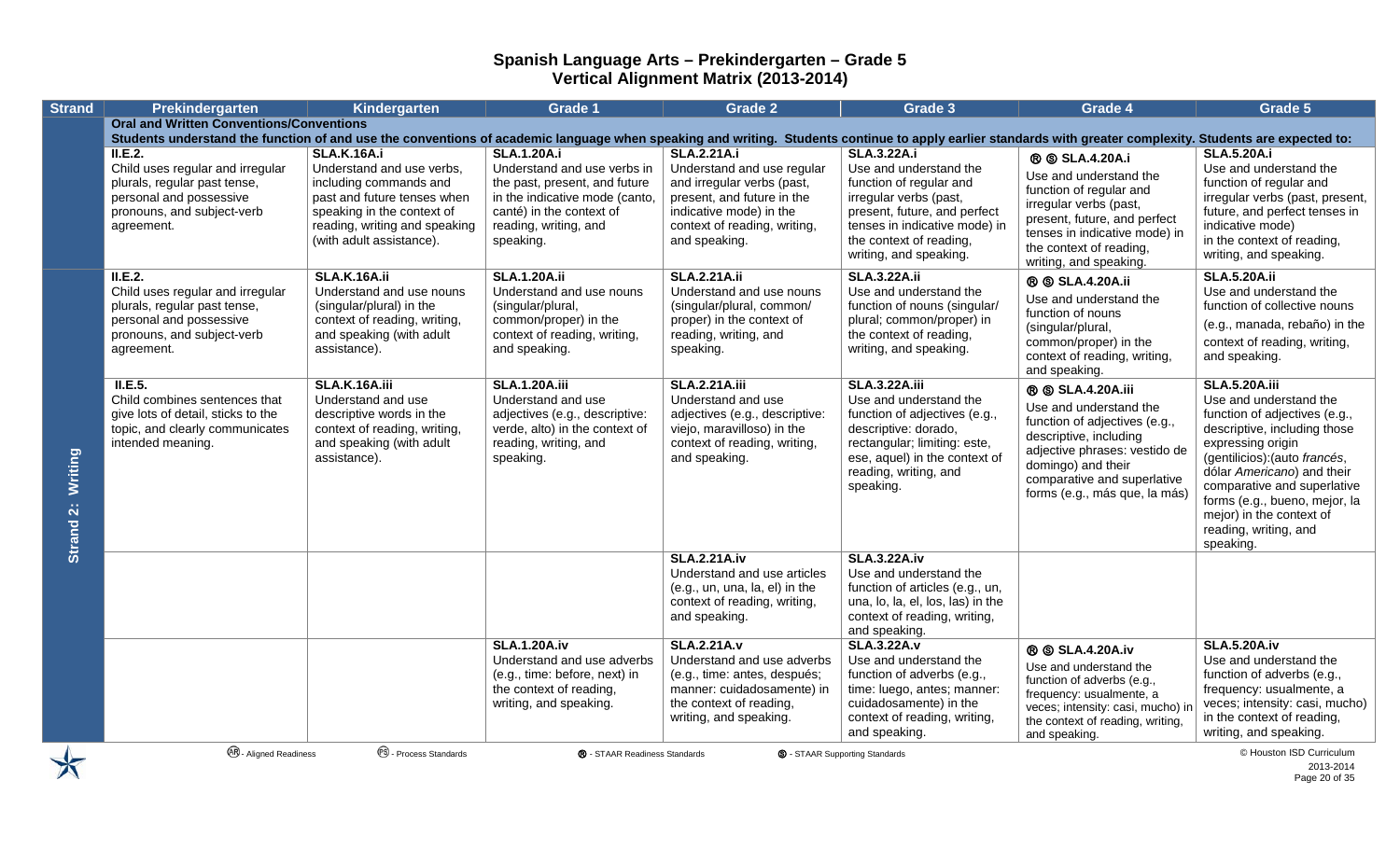| <b>Strand</b>               | Prekindergarten               | <b>Kindergarten</b>                                                                                                                                                                                                  | <b>Grade 1</b>                                                                                                                                                     | <b>Grade 2</b>                                                                                                                                 | Grade 3                                                                                                                                                                                                              | Grade 4                                                                                                                                                                                                                      | Grade 5                                                                                                                                                                                                                        |
|-----------------------------|-------------------------------|----------------------------------------------------------------------------------------------------------------------------------------------------------------------------------------------------------------------|--------------------------------------------------------------------------------------------------------------------------------------------------------------------|------------------------------------------------------------------------------------------------------------------------------------------------|----------------------------------------------------------------------------------------------------------------------------------------------------------------------------------------------------------------------|------------------------------------------------------------------------------------------------------------------------------------------------------------------------------------------------------------------------------|--------------------------------------------------------------------------------------------------------------------------------------------------------------------------------------------------------------------------------|
|                             |                               | <b>SLA.K.16A.iv</b><br>Understand and use<br>prepositions and simple<br>prepositional phrases<br>appropriately when speaking<br>or writing (e.g., en, de, por la<br>tarde, en la mañana) (with<br>adult assistance). | <b>SLA.1.20A.v</b><br>Understand and use<br>prepositions and<br>prepositional phrases ("por la<br>mañana") in the context of<br>reading, writing, and<br>speaking. | <b>SLA.2.21A.vi</b><br>Understand and use<br>prepositions and<br>prepositional phrases in the<br>context of reading, writing,<br>and speaking. | <b>SLA.3.22A.vi</b><br>Use and understand the<br>function of prepositions and<br>prepositional phrases in the<br>context of reading, writing,<br>and speaking.                                                       | ® SLA.4.20A.v<br>Use and understand the<br>function of prepositions and<br>prepositional phrases to<br>convey location, time,<br>direction, or to provide<br>details in the context of<br>reading, writing, and<br>speaking. | <b>SLA.5.20A.v</b><br>Use and understand the<br>function of prepositions and<br>prepositional phrases to<br>convey location, time,<br>direction, or to provide details<br>in the context of reading,<br>writing, and speaking. |
| <b>Writing</b><br>Strand 2: |                               | <b>SLA.K.16A.v</b><br>Understand and use<br>personal pronouns (e.g., yo,<br>ellos) in the context of<br>reading, writing, and<br>speaking with adult<br>assistance.                                                  | <b>SLA.1.20A.vi</b><br>Understand and use<br>personal pronouns (e.g., yo,<br>ellos) in the context of<br>reading, writing, and<br>speaking.                        | <b>SLA.2.21A.vii</b><br>Understand and use<br>pronouns (e.g., él, su) in the<br>context of reading, writing,<br>and speaking.                  | <b>SLA.3.22A.vii</b><br>Use and understand<br>possessive pronouns (e.g.,<br>su, sus, mi, mis, suyo) in the<br>context of reading, writing,<br>and speaking.                                                          | <b>® SLA.4.20A.vi</b><br>Use and understand the<br>function of reflexive<br>pronouns (e.g., me, te, se,<br>nos) in the context of<br>reading, writing, and<br>speaking.                                                      | <b>SLA.5.20A.vi</b><br>Use and understand the<br>function of indefinite<br>pronouns (e.g., todos, juntos,<br>nada, cualquiera) in the<br>context of reading, writing,<br>and speaking.                                         |
|                             |                               |                                                                                                                                                                                                                      |                                                                                                                                                                    |                                                                                                                                                | <b>SLA.3.22A.viii</b><br>Use and understand<br>coordinating conjunctions<br>$(e.g., y, o, pero)$ in the<br>context of reading, writing,<br>and speaking.                                                             | <b>® SLA.4.20A.vii</b><br>Use and understand the<br>function of correlative<br>conjunctions (e.g., o/o, ni/ni)<br>in the context of reading,<br>writing, and speaking.                                                       | <b>SLA.5.20A.vii</b><br>Use and understand the<br>function of subordinating<br>conjunctions (e.g., mientras,<br>porque, aunque, si) in the<br>context of reading, writing,<br>and speaking.                                    |
|                             |                               |                                                                                                                                                                                                                      | <b>SLA.1.20A.vii</b><br>Understand and use time-<br>order transition words<br>(primero, luego, después) in<br>the context of reading,<br>writing, and speaking.    | <b>SLA.2.21A.viii</b><br>Understand and use time-<br>order transition words in the<br>context of reading, writing,<br>and speaking.            | <b>SLA.3.22A.ix</b><br>Use and understand time-<br>order transition words and<br>transitions that indicate a<br>conclusion (e.g., finalmente,<br>por último) in the context of<br>reading, writing, and<br>speaking. | <b>® SLA.4.20A.viii</b><br>Use and understand the<br>function and use of time-<br>order transition words and<br>transitions that indicate a<br>conclusion in the context of<br>reading, writing, and<br>speaking.            | <b>SLA.5.20A.viii</b><br>Use and understand the<br>function of transitional words<br>(e.g., también, por lo tanto) in<br>the context of reading,<br>writing, and speaking.                                                     |
|                             |                               |                                                                                                                                                                                                                      |                                                                                                                                                                    |                                                                                                                                                |                                                                                                                                                                                                                      |                                                                                                                                                                                                                              | <b>SLA.5.20B</b><br>Become familiar with regular<br>and irregular verbs in the<br>present and past tenses in<br>the subjunctive mode (e.g.,<br>que diga; que dijera).                                                          |
|                             |                               |                                                                                                                                                                                                                      |                                                                                                                                                                    |                                                                                                                                                | <b>@SLA.3.22B</b><br>Use the complete subject<br>and the complete predicate<br>in a sentence.                                                                                                                        | ® SLA.4.20B<br>Use the complete subject<br>and the complete predicate<br>in a sentence.                                                                                                                                      | <b>@ SLA.5.20C</b><br>Use the complete subject<br>and the complete predicate<br>in a sentence.                                                                                                                                 |
| $\blacktriangleright$       | <b>48</b> - Aligned Readiness | <sup>®</sup> - Process Standards                                                                                                                                                                                     | ® - STAAR Readiness Standards                                                                                                                                      |                                                                                                                                                | <b>S</b> - STAAR Supporting Standards                                                                                                                                                                                |                                                                                                                                                                                                                              | © Houston ISD Curriculum<br>2013-2014<br>Page 21 of 35                                                                                                                                                                         |

2013-2014 Page 21 of 35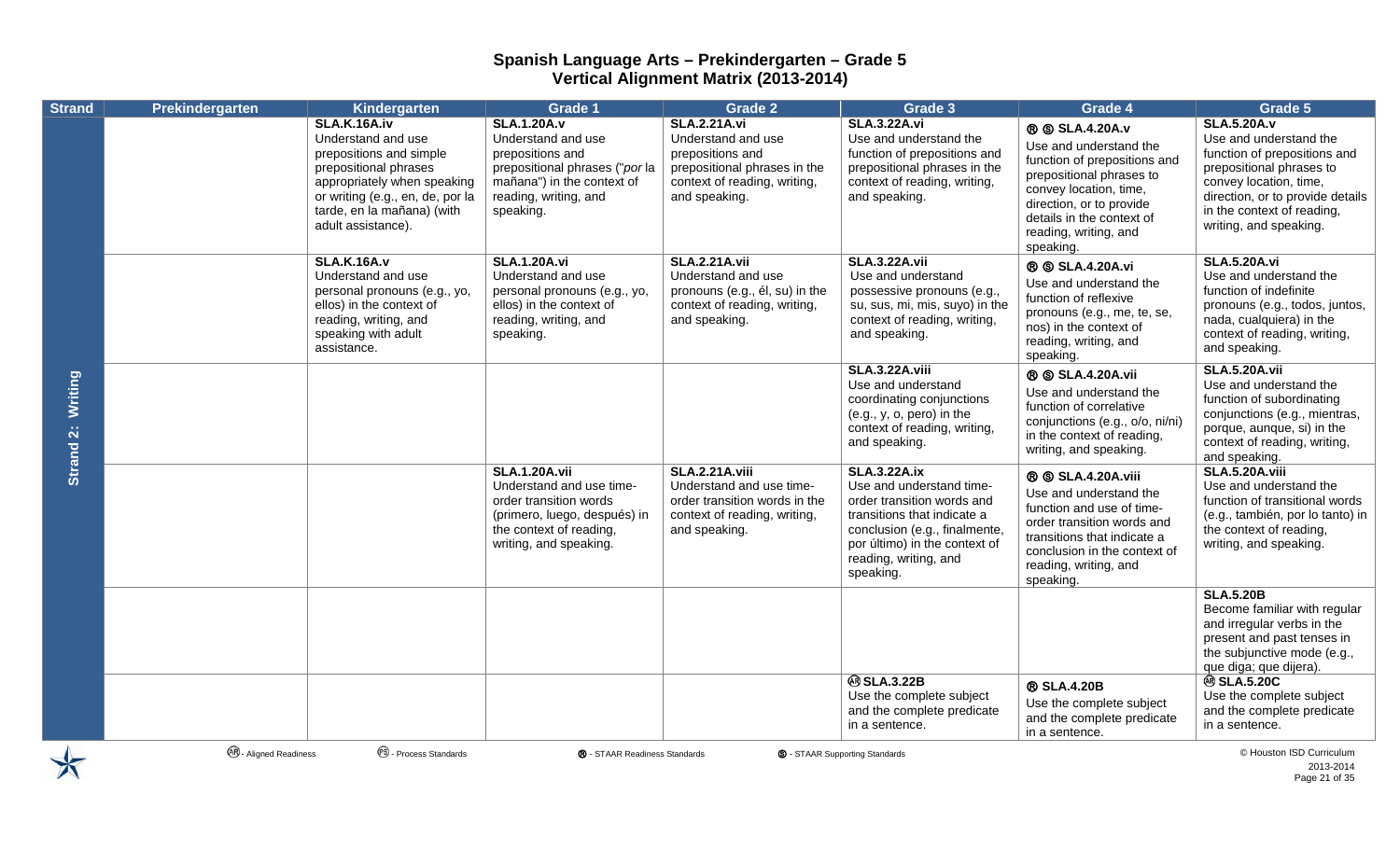| <b>Strand</b>                                    | Prekindergarten                                                                                                                                                                                                     | Kindergarten                                                                                                                                                      | Grade 1                                                                                                                                                                                                                       | <b>Grade 2</b>                                                                                                    | Grade 3                                                                                             | Grade 4                                                                                                      | Grade 5                                                                                                       |
|--------------------------------------------------|---------------------------------------------------------------------------------------------------------------------------------------------------------------------------------------------------------------------|-------------------------------------------------------------------------------------------------------------------------------------------------------------------|-------------------------------------------------------------------------------------------------------------------------------------------------------------------------------------------------------------------------------|-------------------------------------------------------------------------------------------------------------------|-----------------------------------------------------------------------------------------------------|--------------------------------------------------------------------------------------------------------------|---------------------------------------------------------------------------------------------------------------|
|                                                  | II.E.3.<br>Child uses sentences with more<br>than one phrase.<br>II.E.4.<br>Child combines more than one<br>idea using complex sentences.                                                                           | <b>@SLA.K.16B</b><br>Speak in complete<br>sentences to communicate.                                                                                               | <b>@SLA.1.20B</b><br>Speak in complete<br>sentences with correct<br>article-noun agreement (e.g.,<br>la pelota, el mapa, el agua,<br>la mano, el águila).                                                                     |                                                                                                                   | <b>@SLA.3.22C</b><br>Use complete simple and<br>compound sentences.                                 | <b>SLA.4.20C</b><br>Use complete simple and<br>compound sentences with<br>correct subject-verb<br>agreement. | <b>@SLA.5.20D</b><br>Use complete simple and<br>compound sentences with<br>correct subject-verb<br>agreement. |
| Writing                                          |                                                                                                                                                                                                                     |                                                                                                                                                                   | <b>SLA.1.20C</b><br>Identify and read<br>abbreviations (e.g., Sr.,<br>Sra.).                                                                                                                                                  |                                                                                                                   | <b>SLA.3.22D</b><br>Identify, read, and write<br>abbreviations (e.g., Sr., Dra.,<br>Atte.).         |                                                                                                              | <b>SLA.5.20E</b><br>Identify and read<br>abbreviations (e.g., Sr.,<br>Atte.).                                 |
| Strand 2:                                        | ILE.1.<br>Child typically uses complete<br>sentences of four or more words<br>and grammatical complexity<br>usually with subject, verb, and<br>object order.                                                        | <b>SLA.K.16C</b><br>Use complete simple<br>sentences.                                                                                                             |                                                                                                                                                                                                                               |                                                                                                                   |                                                                                                     |                                                                                                              |                                                                                                               |
|                                                  |                                                                                                                                                                                                                     |                                                                                                                                                                   |                                                                                                                                                                                                                               | <b>@SLA.2.21B</b><br>Distinguish among<br>declarative, interrogative,<br>exclamatory and imperative<br>sentences. |                                                                                                     |                                                                                                              |                                                                                                               |
| <b>Oral and Written Conventions</b><br>Strand 3: | Oral and Written Conventions/Handwriting, Capitalization, and Punctuation<br>Students write legibly and use appropriate capitalization and punctuation conventions in their compositions. Students are expected to: |                                                                                                                                                                   |                                                                                                                                                                                                                               |                                                                                                                   |                                                                                                     |                                                                                                              |                                                                                                               |
|                                                  | <b>IV.C.1.</b><br>Child independently writes some<br>letters on request (not necessarily<br>well-formed).                                                                                                           | <b>® SLA.K.17A</b><br>Form upper- and lower-case<br>letters legibly using the basic<br>conventions of print (left-to-<br>right and top-to-bottom<br>progression). | <b>SLA.1.21A</b><br>Form upper- and lower-case<br>letters legibly in text, using<br>the basic conventions of print<br>(left-to-right and top-to-<br>bottom progression),<br>including spacing between<br>words and sentences. | <b>@SLA.2.22A</b><br>Write legibly leaving<br>appropriate margins for<br>readability.                             | <b>SLA.3.23A</b><br>Write legibly in cursive script<br>with spacing between words<br>in a sentence. | <b>SLA.4.21A</b><br>Write legibly by selecting<br>cursive script or manuscript<br>printing as appropriate.   |                                                                                                               |
|                                                  | <b>IV.D.1.</b><br>Child uses some appropriate<br>writing conventions when writing<br>or giving dictation.                                                                                                           | <b>SLA.K.17B</b><br>Capitalize the first letter in a<br>sentence.                                                                                                 | <b>@SLA.1.21B.i</b><br>Recognize and use basic<br>capitalization for the<br>beginning of sentences.                                                                                                                           |                                                                                                                   |                                                                                                     |                                                                                                              |                                                                                                               |
|                                                  |                                                                                                                                                                                                                     |                                                                                                                                                                   | <b>@SLA.1.21B.ii</b><br>Recognize and use basic<br>capitalization for names of<br>people.                                                                                                                                     | <b>@SLA.2.22B.i</b><br>Use capitalization for proper<br>nouns.                                                    | <b>SLA.3.23B.iii</b><br>Use capitalization for official<br>titles of people.                        |                                                                                                              |                                                                                                               |



**<sup>④</sup> - Aligned Readiness** ● ● Process Standards ● ● STAAR Readiness Standards ● ● STAAR Supporting Standards ● ● Aligned Readiness ● ● Process Standards ● ● Process Standards ● ● Process Standards ● ● Process Standards ●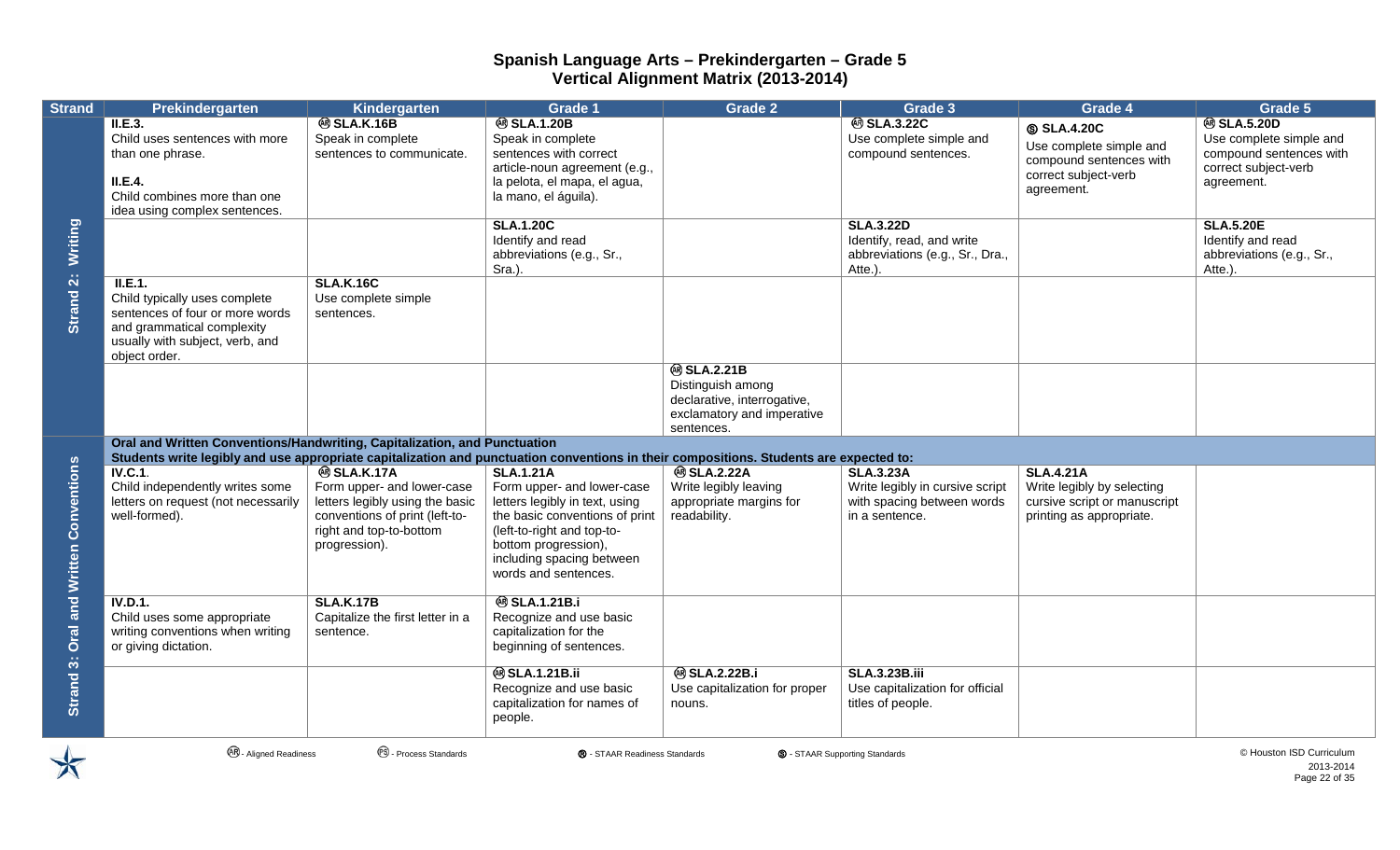| <b>Strand</b>                       | Prekindergarten                                                                                    | Kindergarten                                                                                                | <b>Grade 1</b>                                                                                                                                                                         | <b>Grade 2</b>                                                                                                              | Grade 3                                                                           | Grade 4                                                                                                        | Grade 5                                                                               |
|-------------------------------------|----------------------------------------------------------------------------------------------------|-------------------------------------------------------------------------------------------------------------|----------------------------------------------------------------------------------------------------------------------------------------------------------------------------------------|-----------------------------------------------------------------------------------------------------------------------------|-----------------------------------------------------------------------------------|----------------------------------------------------------------------------------------------------------------|---------------------------------------------------------------------------------------|
|                                     |                                                                                                    |                                                                                                             |                                                                                                                                                                                        |                                                                                                                             | <b>SLA.3.23B.i</b><br>Use capitalization for<br>geographical names and<br>places. |                                                                                                                |                                                                                       |
|                                     |                                                                                                    |                                                                                                             |                                                                                                                                                                                        |                                                                                                                             | <b>SLA.3.23B.ii</b><br>Use capitalization for<br>historical periods.              | <b>® SLA.4.21B.i</b><br>Use capitalization for<br>historical events and<br>documents.                          |                                                                                       |
|                                     |                                                                                                    |                                                                                                             |                                                                                                                                                                                        |                                                                                                                             |                                                                                   |                                                                                                                | <b>SLA.5.21A.ii</b><br>Use capitalization for initials<br>and acronyms.               |
|                                     |                                                                                                    |                                                                                                             |                                                                                                                                                                                        |                                                                                                                             |                                                                                   |                                                                                                                | <b>SLA.5.21A.iii</b><br>Use capitalization for<br>organizations.                      |
| <b>Oral and Written Conventions</b> |                                                                                                    |                                                                                                             |                                                                                                                                                                                        |                                                                                                                             |                                                                                   | <b>® SLA.4.21B.ii</b><br>Use capitalization for the first<br>words of titles of books,<br>stories, and essays. | <b>SLA.5.21C</b><br>Use proper mechanics<br>including italics for titles of<br>books. |
|                                     |                                                                                                    |                                                                                                             |                                                                                                                                                                                        | <b>@SLA.2.22B.ii</b><br>Use capitalization for the<br>salutation and closing of a<br>letter.                                |                                                                                   |                                                                                                                |                                                                                       |
| Strand 3:                           |                                                                                                    |                                                                                                             |                                                                                                                                                                                        | <b>SLA.2.22C</b><br>Understand that months and<br>days of the week are not<br>capitalized.                                  |                                                                                   |                                                                                                                |                                                                                       |
|                                     | IV.D.1.<br>Child uses some appropriate<br>writing conventions when writing<br>or giving dictation. | <b>SLA.K.17C</b><br>Use punctuation at the<br>beginning (when appropriate)<br>and at the end of a sentence. | <b>SLA.1.21C</b><br>Recognize and use<br>punctuation marks at the<br>beginning and end of<br>exclamatory and<br>interrogative sentences and<br>at the end of declarative<br>sentences. | <b>@SLA.2.22D</b><br>Recognize and use<br>punctuation marks, including<br>beginning and ending<br>punctuation in sentences. |                                                                                   |                                                                                                                |                                                                                       |
|                                     |                                                                                                    |                                                                                                             |                                                                                                                                                                                        | <b>SLA.2.22E</b><br>Identify, read, and write<br>abbreviations (e.g., Srta.,<br>Dr.).                                       |                                                                                   | <b>SLA.4.21D</b><br>Identify and read<br>abbreviations (e.g., Sr. Atte.).                                      | <b>SLA.5.21A.i</b><br>Use capitalization for<br>abbreviations.                        |
| $\blacktriangleright$               | <b>48</b> - Aligned Readiness                                                                      | <sup>®</sup> - Process Standards                                                                            | <b>®</b> - STAAR Readiness Standards                                                                                                                                                   |                                                                                                                             | <b>S</b> - STAAR Supporting Standards                                             |                                                                                                                | © Houston ISD Curriculum<br>2013-2014<br>Page 23 of 35                                |

2013-2014 Page 23 of 35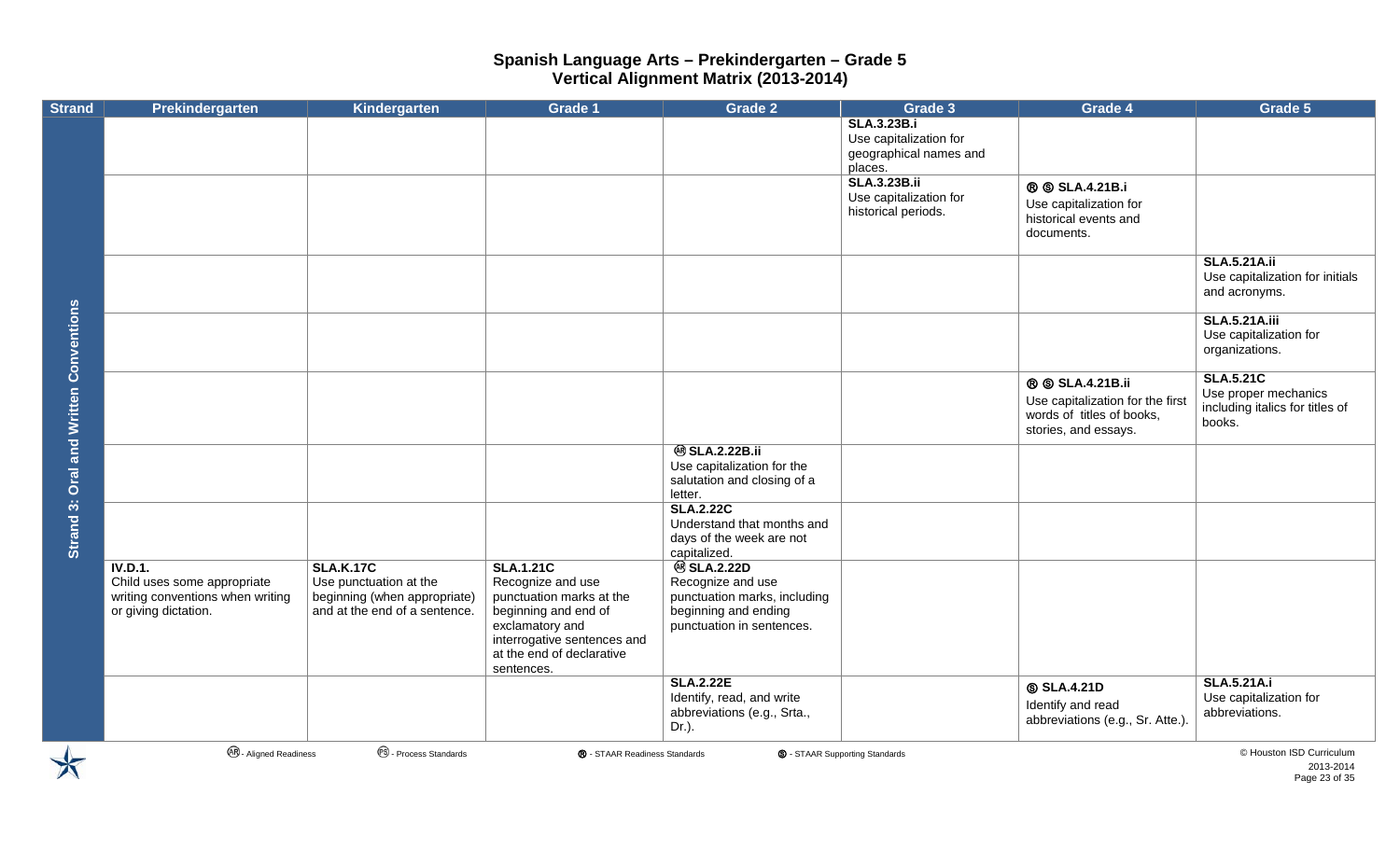| <b>Strand</b>           | Prekindergarten                                                                                     | Kindergarten                                                                                             | <b>Grade 1</b>                                                                                                                                                                  | <b>Grade 2</b> | Grade 3                                                                                         | Grade 4                                                                                                                                                                   | Grade 5                                                                                                                                     |
|-------------------------|-----------------------------------------------------------------------------------------------------|----------------------------------------------------------------------------------------------------------|---------------------------------------------------------------------------------------------------------------------------------------------------------------------------------|----------------|-------------------------------------------------------------------------------------------------|---------------------------------------------------------------------------------------------------------------------------------------------------------------------------|---------------------------------------------------------------------------------------------------------------------------------------------|
|                         |                                                                                                     |                                                                                                          |                                                                                                                                                                                 |                | <b>SLA.3.23C</b><br>Recognize and use<br>punctuation marks including<br>commas.                 | <b>® SLA.4.21C</b><br>Recognize and use<br>punctuation marks including<br>commas in compound<br>sentences; colons, semi-<br>colons, ellipses, the hyphen,<br>and em dash. | <b>SLA.5.21B.i</b><br>Recognize and use<br>punctuation marks including<br>commas in compound<br>sentences.                                  |
|                         |                                                                                                     |                                                                                                          |                                                                                                                                                                                 |                |                                                                                                 |                                                                                                                                                                           | <b>SLA.5.21B.ii</b><br>Recognize and use<br>punctuation marks including<br>proper punctuation and<br>spacing for quotations and<br>em dash. |
| and Written Conventions |                                                                                                     |                                                                                                          |                                                                                                                                                                                 |                | <b>SLA.3.23D</b><br>Use correct mechanics<br>including paragraph<br>indentations or "sangrías." |                                                                                                                                                                           |                                                                                                                                             |
|                         | <b>Oral and Written Conventions/Spelling</b><br>Students spell correctly. Students are expected to: |                                                                                                          |                                                                                                                                                                                 |                |                                                                                                 |                                                                                                                                                                           |                                                                                                                                             |
| Oral<br>Strand 3:       | III.C.3.<br>Child produces the correct<br>sounds for at least 10 letters.                           | <b>SLA.K.18A</b><br>Use phonological knowledge<br>to match sounds to individual<br>letters or syllables. | <b>SLA.1.22A</b><br>Use phonological knowledge<br>to match sounds to letters<br>and syllables to construct<br>words.                                                            |                |                                                                                                 |                                                                                                                                                                           |                                                                                                                                             |
|                         |                                                                                                     |                                                                                                          | <b>SLA.1.22B</b><br>Use syllable-sound patterns<br>to generate a series of<br>original rhyming words using<br>a variety of ending patterns<br>(e.g., -ción, -illa, -ita, -ito). |                |                                                                                                 |                                                                                                                                                                           |                                                                                                                                             |
|                         |                                                                                                     |                                                                                                          | <b>SLA.1.22C</b><br>Blend phonemes to form<br>syllables and words (e.g.,<br>mismo, tarde).                                                                                      |                |                                                                                                 |                                                                                                                                                                           |                                                                                                                                             |

2013-2014 Page 24 of 35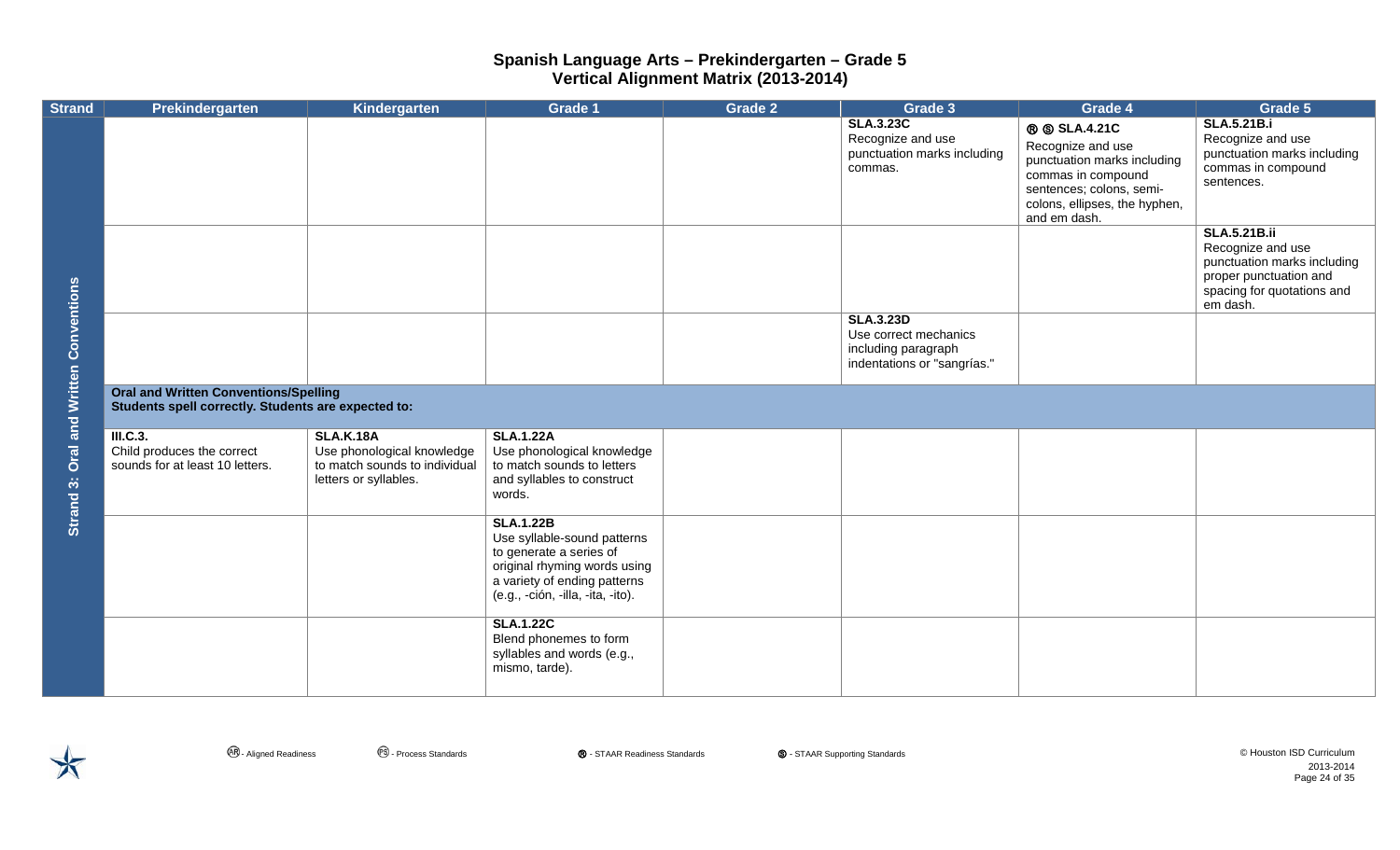| <b>Strand</b>                                 | Prekindergarten                                                                                                                                   | Kindergarten                                                                                                                                                                                                           | <b>Grade 1</b>                                                                                                                                                                                           | <b>Grade 2</b>                                                                                                                                                                                          | Grade 3                                                                                                                                                                                                                    | Grade 4 | Grade 5 |
|-----------------------------------------------|---------------------------------------------------------------------------------------------------------------------------------------------------|------------------------------------------------------------------------------------------------------------------------------------------------------------------------------------------------------------------------|----------------------------------------------------------------------------------------------------------------------------------------------------------------------------------------------------------|---------------------------------------------------------------------------------------------------------------------------------------------------------------------------------------------------------|----------------------------------------------------------------------------------------------------------------------------------------------------------------------------------------------------------------------------|---------|---------|
| <b>Strand 3: Oral and Written Conventions</b> |                                                                                                                                                   | <b>SLA.K.18B</b><br>Use letter-sound<br>correspondences to spell<br>mono- and multi-syllabic<br>words.                                                                                                                 |                                                                                                                                                                                                          |                                                                                                                                                                                                         |                                                                                                                                                                                                                            |         |         |
|                                               |                                                                                                                                                   | <b>@SLA.K.18C</b><br>Use knowledge of<br>consonant/vowel sound<br>relationships to spell<br>syllables and words in text<br>and independent of content<br>(e.g., CV, ma; VC, un; VCV,<br>oso; CVC, sol; CVCV,<br>mesa). |                                                                                                                                                                                                          |                                                                                                                                                                                                         |                                                                                                                                                                                                                            |         |         |
|                                               |                                                                                                                                                   | <b>SLA.K.18D</b><br>Use "y" to represent /i/ when<br>used as a conjunction (e.g.<br>mamá y papá).                                                                                                                      |                                                                                                                                                                                                          |                                                                                                                                                                                                         |                                                                                                                                                                                                                            |         |         |
|                                               | IV.B. 2.<br>Child writes own name (first<br>name, or frequent nickname), not<br>necessarily with full correct<br>spelling or well-formed letters. | <b>SLA.K.18E</b><br>Write one's own name.                                                                                                                                                                              |                                                                                                                                                                                                          |                                                                                                                                                                                                         |                                                                                                                                                                                                                            |         |         |
|                                               |                                                                                                                                                   |                                                                                                                                                                                                                        | <b>SLA.1.22D.i</b><br>Become familiar with<br>orthographic patterns<br>including words that use<br>syllables with hard /r/ spelled<br>as "r" or "rr," as in ratón and<br>carro.                          | <b>SLA.2.23A.i</b><br>Become familiar with<br>orthographic patterns<br>including words that use<br>syllables with hard /r/ spelled<br>as "r" or "rr," as in ratón and<br>carro.                         | <b>SLA.3.24A.i</b><br>Spell words with increased<br>accuracy using orthographic<br>rules including words that<br>use syllables with hard /r/<br>spelled as "r" or "rr," as in<br>ratón and carro.                          |         |         |
|                                               |                                                                                                                                                   |                                                                                                                                                                                                                        | <b>SLA.1.22D.ii</b><br>Become familiar with<br>orthographic patterns<br>including words that use<br>syllables with soft /r/ spelled<br>as "r" and always between<br>two vowels, as in pero and<br>perro. | <b>SLA.2.23A.ii</b><br>Become familiar with<br>orthographic patterns<br>including words that use<br>syllables with soft /r/ spelled<br>as "r" and always between<br>two vowels, as in loro and<br>cara. | <b>SLA.3.24A.ii</b><br>Spell words with increased<br>accuracy using orthographic<br>rules including words that<br>use syllables with soft /r/<br>spelled as "r" and always<br>between two vowels, as in<br>pero and perro. |         |         |



**4**. Aligned Readiness **CO.** Process Standards **®** - STAAR Readiness Standards **©** - STAAR Supporting Standards **©** - STAAR Supporting Standards © Houston ISD Curriculum

2013-2014 Page 25 of 35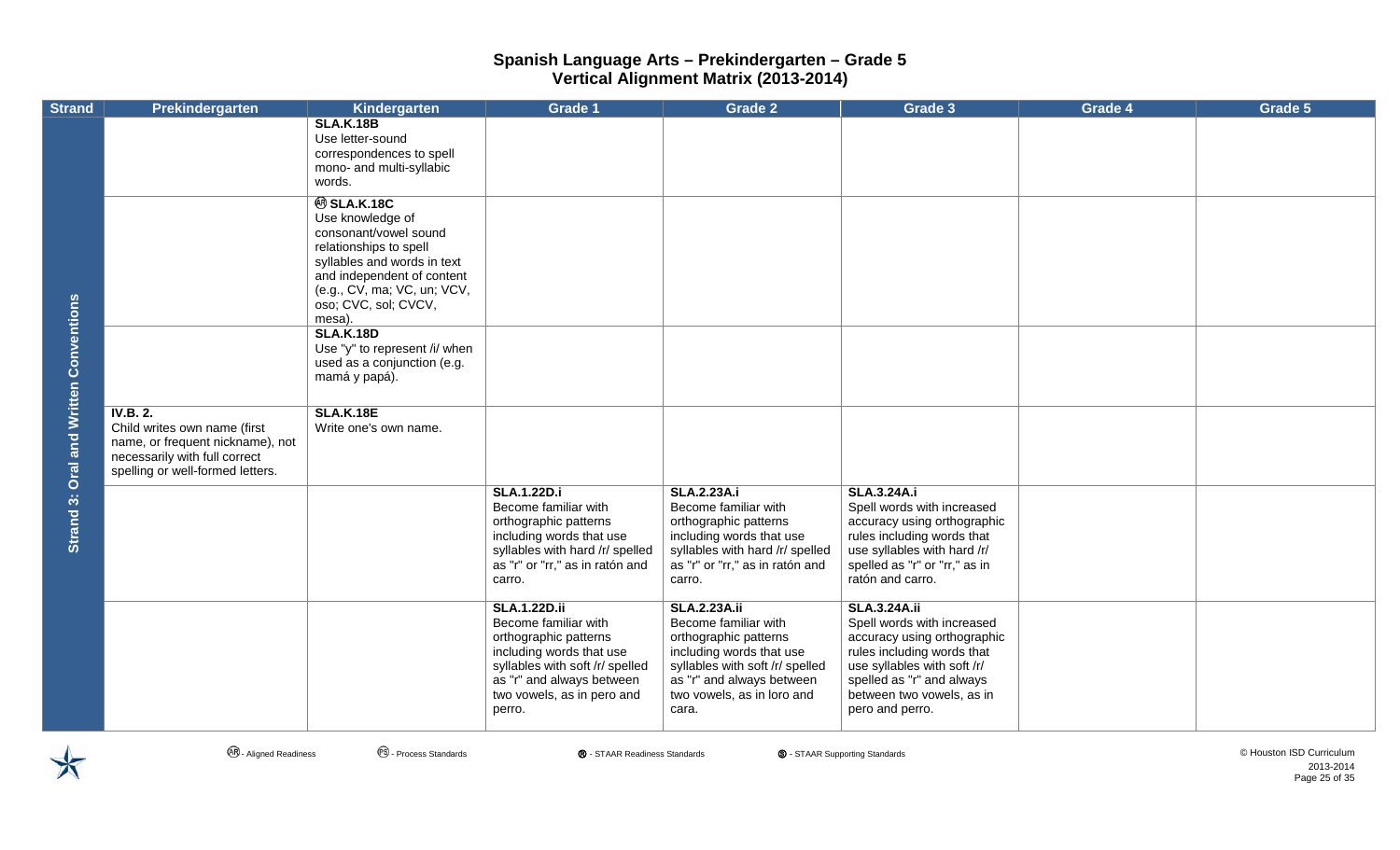| <b>Strand</b>                                | <b>Prekindergarten</b> | Kindergarten | Grade 1                                                                                                                                                                                                                                                                                                                                                                                                                                                                                                                         | <b>Grade 2</b>                                                                                                                                                                                                                                                                                                                                                                                                                                                                                                                  | Grade 3                                                                                                                                                                                                                                                                                                                                                                                                                                                                                                                                                                         | Grade 4 | Grade 5 |
|----------------------------------------------|------------------------|--------------|---------------------------------------------------------------------------------------------------------------------------------------------------------------------------------------------------------------------------------------------------------------------------------------------------------------------------------------------------------------------------------------------------------------------------------------------------------------------------------------------------------------------------------|---------------------------------------------------------------------------------------------------------------------------------------------------------------------------------------------------------------------------------------------------------------------------------------------------------------------------------------------------------------------------------------------------------------------------------------------------------------------------------------------------------------------------------|---------------------------------------------------------------------------------------------------------------------------------------------------------------------------------------------------------------------------------------------------------------------------------------------------------------------------------------------------------------------------------------------------------------------------------------------------------------------------------------------------------------------------------------------------------------------------------|---------|---------|
|                                              |                        |              | <b>SLA.1.22D.iii</b><br>Become familiar with<br>orthographic patterns<br>including words that use<br>syllables with silent "h" as in<br>hora and hoy.                                                                                                                                                                                                                                                                                                                                                                           | <b>SLA.2.23A.iii</b><br>Become familiar with<br>orthographic patterns<br>including words that use<br>syllables with silent "h" as in<br>hora and hoy.                                                                                                                                                                                                                                                                                                                                                                           | <b>SLA.3.24A.iii</b><br>Spell words with increased<br>accuracy using orthographic<br>rules including words that<br>use syllables with silent "h"<br>(e.g., ahora, almohada).                                                                                                                                                                                                                                                                                                                                                                                                    |         |         |
|                                              |                        |              | <b>SLA.1.22D.iv</b><br>Become familiar with<br>orthographic patterns<br>including words that use<br>syllables que-, qui-, as in<br>queso and quito; gue-, gui-,<br>as in guiso and juguete; and<br>güe-, güi-, as in paragüero<br>and agüita.                                                                                                                                                                                                                                                                                   | <b>SLA.2.23A.iv</b><br>Become familiar with<br>orthographic patterns<br>including words that use<br>syllables que-, qui-, as in<br>queso and quito; gue-, gui-,<br>as in guiso and juguete; and<br>güe-, güi-, as in paragüero<br>and agüita.                                                                                                                                                                                                                                                                                   | <b>SLA.3.24A.iv</b><br>Spell words with increased<br>accuracy using orthographic<br>rules including words that<br>use syllables<br>que-, qui-, as in queso and<br>quito; gue-, gui-, as in guiso<br>and juguete; and güe-, güi-,<br>as in paragüero and agüita.                                                                                                                                                                                                                                                                                                                 |         |         |
| and Written Conventions<br>Oral<br>Strand 3: |                        |              | <b>SLA.1.22D.v</b><br>Become familiar with<br>orthographic patterns<br>including words that have the<br>same sound represented by<br>different letters (e.g., "r" and<br>"rr," as in ratón and perro; "II"<br>and "y," as in llave and yate;<br>"g" and "j," as in gigante and<br>jirafa; "c," "k," and "q," as in<br>casa, kilo, and quince; "c,"<br>"s," and "z," as in cereal,<br>semilla, and zapato; "j" and<br>"x," as in cojín and México;<br>"i" and "y," as in imán and<br>doy; "b" and "v," as in burro<br>and vela). | <b>SLA.2.23A.v</b><br>Become familiar with<br>orthographic patterns<br>including words that have the<br>same sound represented by<br>different letters (e.g., "r" and<br>"rr," as in ratón and perro; "II"<br>and "y," as in llave and yate;<br>"g" and "j," as in gigante and<br>jirafa; "c," "k," and "q," as in<br>casa, kilo, and quince; "c,"<br>"s," and "z," as in cereal,<br>semilla, and zapato; "j" and<br>"x," as in cojín and México;<br>"i" and "y," as in imán and<br>doy; "b" and "v," as in burro<br>and vela). | <b>SLA.3.24A.v</b><br>Spell words with increased<br>accuracy using orthographic<br>rules including words that<br>have the same sound<br>represented by different<br>letters with increased<br>accuracy (e.g., "r" and "rr,"<br>as in ratón and perro; "II"<br>and "y," as in llave and yate;<br>"g" and "j," as in gigante and<br>jirafa; "c," "k," and "q," as in<br>casa, kilo, and quince; "c,"<br>"s," and "z," as in cereal,<br>semilla, and zapato; "j" and<br>"x," as in cojín and México;<br>"i" and "y," as in imán and<br>doy; "b" and "v," as in burro<br>and vela). |         |         |

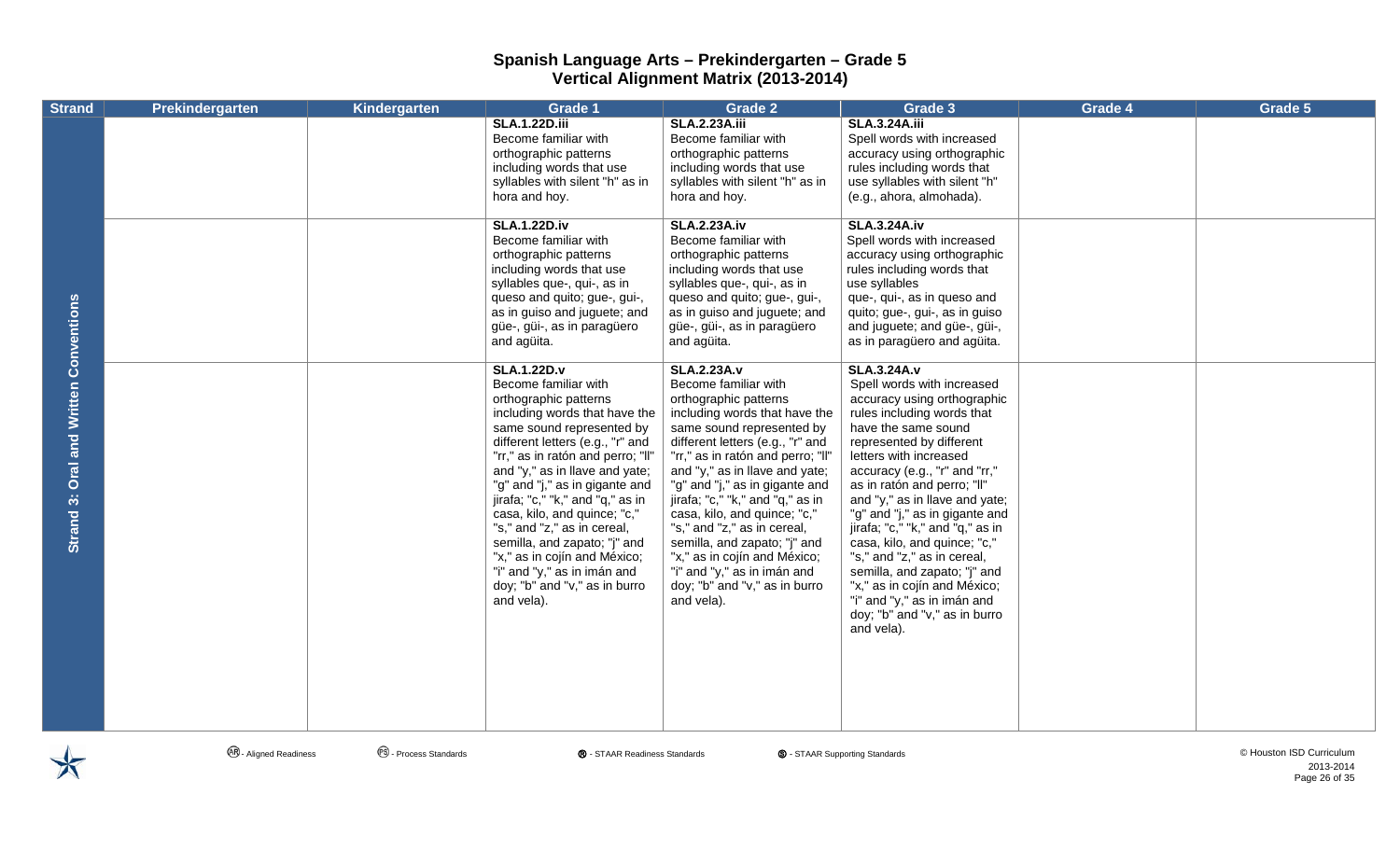| <b>Strand</b>                                 | Prekindergarten | Kindergarten | <b>Grade 1</b>                                                                                                                                                                                                   | <b>Grade 2</b>                                                                                                                                                                                                   | Grade 3                                                                                                                                                                                                              | Grade 4                                                                                                                                                                                                                | Grade 5                                                                                                                                                                                                                            |
|-----------------------------------------------|-----------------|--------------|------------------------------------------------------------------------------------------------------------------------------------------------------------------------------------------------------------------|------------------------------------------------------------------------------------------------------------------------------------------------------------------------------------------------------------------|----------------------------------------------------------------------------------------------------------------------------------------------------------------------------------------------------------------------|------------------------------------------------------------------------------------------------------------------------------------------------------------------------------------------------------------------------|------------------------------------------------------------------------------------------------------------------------------------------------------------------------------------------------------------------------------------|
| <b>Strand 3: Oral and Written Conventions</b> |                 |              | <b>SLA.1.22D.vi</b><br>Become familiar with<br>orthographic patterns<br>including words using "n"<br>before "v" (e.g., invitar), "m"<br>before "b" (e.g., cambiar),<br>and "m" before "p" (e.g.,<br>importante). | <b>SLA.2.23A.vi</b><br>Become familiar with<br>orthographic patterns<br>including words using "n"<br>before "v" (e.g., invitación),<br>"m" before "b" (e.g.,<br>cambiar), and "m" before "p"<br>(e.g., comprar). | <b>SLA.3.24A.vi</b><br>Spell words with increased<br>accuracy using "n" before "v"<br>(e.g., invitación), "m" before<br>"b" (e.g., cambiar), and "m"<br>before "p" (e.g., comprar).                                  |                                                                                                                                                                                                                        |                                                                                                                                                                                                                                    |
|                                               |                 |              | <b>SLA.1.22E</b><br>Become familiar with words<br>with consonant blends (e.g.,<br>bra/bra-zo-, glo/glo-bo-).                                                                                                     | <b>SLA.2.23B</b><br>Spell words with consonant<br>blends (e.g., bra/bra-zo-,<br>glo/glo-bo-).                                                                                                                    | <b>SLA.3.24B</b><br>Spell words with consonant<br>blends with increased<br>accuracy (e.g., bra/bra-zo-,<br>glo/glo-bo-).                                                                                             |                                                                                                                                                                                                                        |                                                                                                                                                                                                                                    |
|                                               |                 |              | <b>SLA.1.22F</b><br>Use knowledge of syllabic<br>sounds, word parts, word<br>segmentation, and<br>syllabication to spell.                                                                                        | <b>SLA.2.23D</b><br>Use knowledge of syllabic<br>sounds, word parts, word<br>segmentation, and<br>syllabication to spell.                                                                                        | <b>SLA.3.24D</b><br>Use knowledge of syllabic<br>sounds, word parts, word<br>segmentation, and<br>syllabication to spell.                                                                                            |                                                                                                                                                                                                                        |                                                                                                                                                                                                                                    |
|                                               |                 |              | <b>SLA.1.22G</b><br>Become familiar with words<br>that have a prosodic or<br>orthographic accent on the<br>last syllable (palabras<br>agudas) (e.g., calor, ratón).                                              | <b>SLA.2.23E</b><br>Spell words that have a<br>prosodic or orthographic<br>accent on the last syllable<br>(palabras agudas) (e.g., feliz,<br>canción).                                                           | <b>SLA.3.24E.i</b><br>Write with increasing<br>accuracy using accent marks<br>including words that have a<br>prosodic or orthographic<br>accent on the last syllable<br>(palabras agudas) (e.g., feliz,<br>canción). | <b>® SLA.4.22A.i</b><br>Write with increasing<br>accuracy using accent marks<br>including words that have a<br>prosodic or orthographic<br>accent on the last syllable<br>(palabras agudas) (e.g., feliz,<br>canción). | <b>SLA.5.22A.i</b><br>Spell words with more<br>advanced orthographic<br>patterns and rules including:<br>words that have a prosodic<br>or orthographic accent on the<br>last syllable (palabras<br>agudas) (e.g., feliz, canción). |
|                                               |                 |              | <b>SLA.1.22H</b><br>Become familiar with the<br>appropriate use of accents<br>on words commonly used in<br>questions and exclamations<br>(e.g., cuál, dónde, cómo).                                              | <b>SLA.2.23G</b><br>Use accents appropriately on<br>words commonly used in<br>questions and exclamations<br>(e.g., cuál, dónde, cómo).                                                                           | <b>SLA.3.24H</b><br>Use accents appropriately on<br>words commonly used in<br>questions and exclamations<br>(e.g., cuál, dónde, cómo).                                                                               |                                                                                                                                                                                                                        |                                                                                                                                                                                                                                    |

**<sup>④</sup> - Aligned Readiness** ● ● Process Standards ● ● STAAR Readiness Standards ● ● STAAR Supporting Standards ● ● Aligned Readiness ● ● Process Standards ● ● Process Standards ● ● Process Standards ● ● Process Standards ● 2013-2014 Page 27 of 35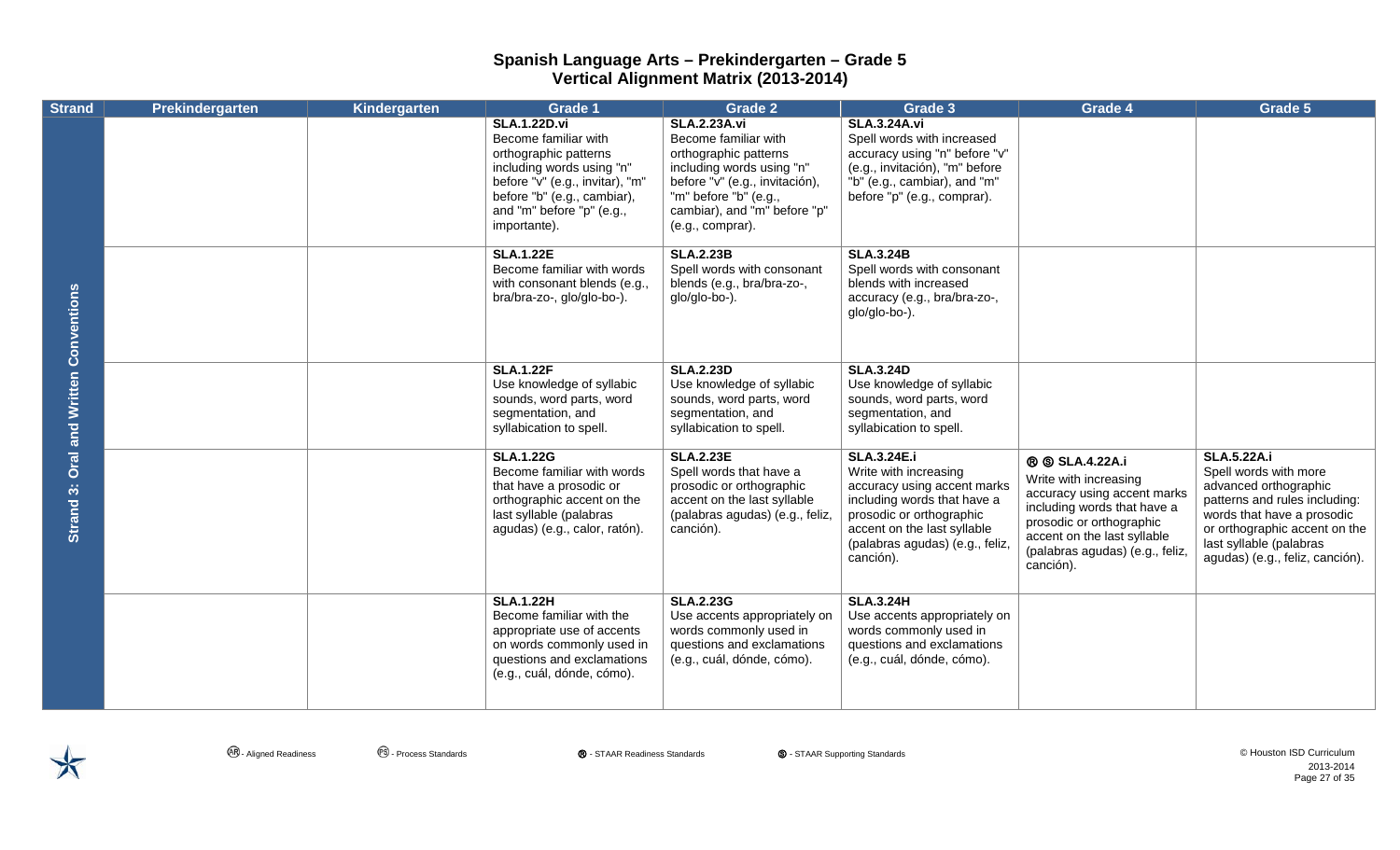| <b>Strand</b>                                    | Prekindergarten | Kindergarten | Grade 1                                                                                                                                                                                         | Grade 2                                                                                                                                                                         | Grade 3                                                                                                                                                                                                                      | Grade 4                                                                                                                                                                                                                              | Grade 5                                                                                                                                                                                                                                            |
|--------------------------------------------------|-----------------|--------------|-------------------------------------------------------------------------------------------------------------------------------------------------------------------------------------------------|---------------------------------------------------------------------------------------------------------------------------------------------------------------------------------|------------------------------------------------------------------------------------------------------------------------------------------------------------------------------------------------------------------------------|--------------------------------------------------------------------------------------------------------------------------------------------------------------------------------------------------------------------------------------|----------------------------------------------------------------------------------------------------------------------------------------------------------------------------------------------------------------------------------------------------|
|                                                  |                 |              | <b>SLA.1.221</b><br>Become familiar with<br>creating the plural form of<br>words ending in "z" by<br>replacing the "z" with "c"<br>before adding -es (e.g., lápiz,<br>lápices, feliz, felices). | <b>SLA.2.23C</b><br>Spell the plural form of words<br>ending in "z" by replacing the<br>"z" with "c" before adding -es<br>(e.g., lápiz, lápices, feliz,<br>felices).            | <b>SLA.3.24C</b><br>Spell with increased<br>accuracy the plural form of<br>words ending in "z" by<br>replacing the "z" with "c"<br>before adding -es (e.g.,<br>capaz, capaces; raíz,<br>raíces).                             |                                                                                                                                                                                                                                      |                                                                                                                                                                                                                                                    |
| <b>Oral and Written Conventions</b><br>Strand 3: |                 |              |                                                                                                                                                                                                 | <b>SLA.2.23F</b><br>Become familiar with words<br>that have a prosodic or<br>orthographic accent on the<br>second-to-last syllable<br>(palabras graves) (e.g.,<br>casa, árbol). | <b>SLA.3.24E.ii</b><br>Write with increasing<br>accuracy using accent marks<br>including words that have a<br>prosodic or orthographic<br>accent on the second-to-last<br>syllable (palabras graves)<br>(e.g., casa, árbol). | <b>® SLA.4.22A.ii</b><br>Write with increasing<br>accuracy using accent marks<br>including words that have a<br>prosodic or orthographic<br>accent on the second-to-last<br>syllable (palabras graves)<br>(e.g., casa, árbol).       | <b>SLA.5.22A.ii</b><br>Spell words with more<br>advanced orthographic<br>patterns and rules including<br>words that have a prosodic<br>or orthographic accent on the<br>second-to-last syllable<br>(palabras graves) (e.g., casa,<br>árbol).       |
|                                                  |                 |              |                                                                                                                                                                                                 |                                                                                                                                                                                 | <b>SLA.3.24F</b><br>Become familiar with words<br>that have an orthographic<br>accent on the third-to-last<br>syllable (palabras esdrújulas)<br>(e.g., último, cómico,<br>mecánico).                                         | <b>® SLA.4.22A.iii</b><br>Write with increasing<br>accuracy using accent marks<br>including words that have an<br>orthographic accent on the<br>third-to-last syllable<br>(palabras esdrújulas) (e.g.,<br>último, cómico, mecánico). | <b>SLA.5.22A.iii</b><br>Spell words with more<br>advanced orthographic<br>patterns and rules including<br>words that have an<br>orthographic accent on the<br>third-to-last syllable (palabras<br>esdrújulas) (e.g., último,<br>cómico, mecánico). |
|                                                  |                 |              |                                                                                                                                                                                                 |                                                                                                                                                                                 |                                                                                                                                                                                                                              |                                                                                                                                                                                                                                      | <b>SLA.5.22A.iv</b><br>Spell words with more<br>advanced orthographic<br>patterns and rules including<br>words that have an<br>orthographic accent on the<br>fourth-to-last syllable<br>(palabras sobreesdrújulas).                                |

 $\bigtimes$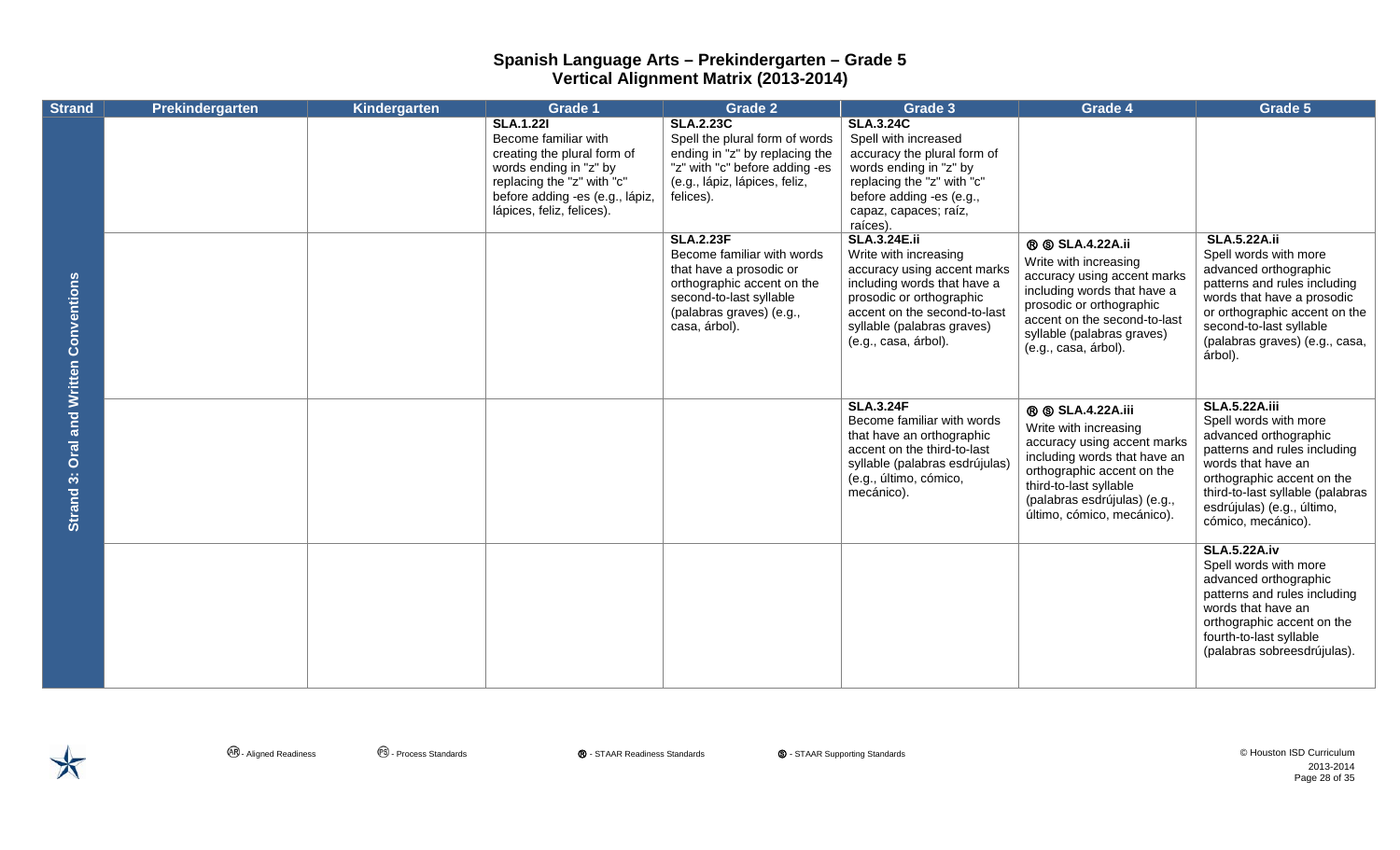| <b>Strand</b>                       | Prekindergarten | Kindergarten | <b>Grade 1</b> | <b>Grade 2</b> | Grade 3                                                                                                                                                                | Grade 4                                                                                                                              | Grade 5                                                                                                                                                                      |
|-------------------------------------|-----------------|--------------|----------------|----------------|------------------------------------------------------------------------------------------------------------------------------------------------------------------------|--------------------------------------------------------------------------------------------------------------------------------------|------------------------------------------------------------------------------------------------------------------------------------------------------------------------------|
|                                     |                 |              |                |                | <b>SLA.3.24G</b><br>Become familiar with the<br>concept of hiatus and<br>dipthongs and the<br>implications for orthographic<br>accents (le-er, rí-o; quie-ro,<br>vio). | <b>SLA.4.22B</b><br>Spell words with hiatus and<br>dipthongs (le-er, rí-o; quie-ro,<br>vio).                                         | <b>SLA.5.22D</b><br>Correctly spell words<br>containing of hiatus and<br>dipthongs and the<br>implications for orthographic<br>accents (e.g., le-er, rí-o;<br>quie-ro, vio). |
|                                     |                 |              |                |                |                                                                                                                                                                        | <b>SLA.4.22C</b><br>Spell base words and roots<br>with affixes (e.g., ex-, pre-,<br>post-, -able).                                   |                                                                                                                                                                              |
|                                     |                 |              |                |                |                                                                                                                                                                        | <b>SLA.4.22D.i</b><br>Spell words with Greek roots<br>(e.g., tele-, foto-, grafo-,<br>metro-).                                       | <b>SLA.5.22C.i</b><br>Spell words with Greek roots<br>(e.g., tele-, foto-, grafo-,<br>metro-).                                                                               |
| <b>Oral and Written Conventions</b> |                 |              |                |                |                                                                                                                                                                        | <b>SLA.4.22D.ii</b><br>Spell words with Latin roots<br>(e.g., spec, scrib, rupt, port,<br>dict).                                     | <b>SLA.5.22C.ii</b><br>Spell words with Latin roots<br>(e.g., spec, scrib, rupt, port,<br>dict).                                                                             |
| Strand 3:                           |                 |              |                |                |                                                                                                                                                                        | <b>SLA.4.22D.iii</b><br>Spell words with Greek<br>suffixes (e.g., -ología, -fobia,<br>-ismo, -ista).                                 | <b>SLA.5.22C.iii</b><br>Spell words with Greek<br>suffixes (e.g., -ología, -fobia,<br>-ismo, -ista).                                                                         |
|                                     |                 |              |                |                |                                                                                                                                                                        | <b>SLA.4.22D.iv</b><br>Spell words with Latin<br>derived suffixes (e.g., -able,<br>-ible; -ancia).                                   | <b>SLA.5.22C.iv</b><br>Spell words with Latin<br>derived suffixes (e.g., -able,<br>-ible; -ancia).                                                                           |
|                                     |                 |              |                |                | <b>SLA.3.241</b><br>Differentiate the meaning or<br>function of a word based on<br>the diacritical accent (e.g.,<br>se/sé, el/él, mas/más).                            | <b>SLA.4.22E</b><br>Differentiate the meaning or<br>function of a word based on<br>the diacritical accent (e.g.,<br>dé, de; tú, tu). |                                                                                                                                                                              |

 $\bigtimes$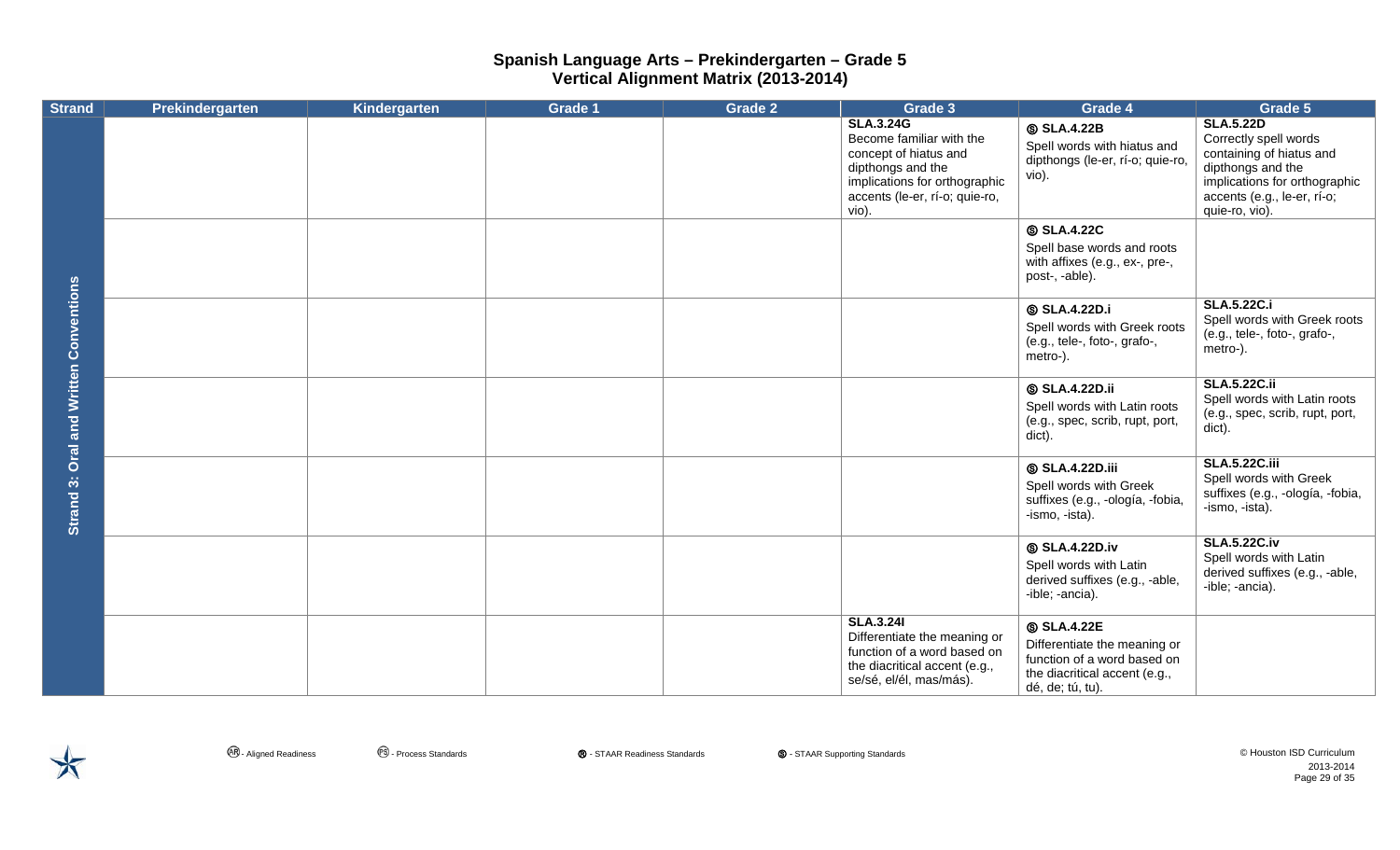| <b>Strand</b>                          | Prekindergarten                                                                              | Kindergarten | Grade 1                                                         | <b>Grade 2</b>                                                                                                                                    | Grade 3                                                                                                                                                                                                      | Grade 4                                                                                                                                                                                                      | Grade 5                                                                                                                                                                                                   |
|----------------------------------------|----------------------------------------------------------------------------------------------|--------------|-----------------------------------------------------------------|---------------------------------------------------------------------------------------------------------------------------------------------------|--------------------------------------------------------------------------------------------------------------------------------------------------------------------------------------------------------------|--------------------------------------------------------------------------------------------------------------------------------------------------------------------------------------------------------------|-----------------------------------------------------------------------------------------------------------------------------------------------------------------------------------------------------------|
|                                        |                                                                                              |              |                                                                 | <b>SLA.2.23H</b><br>Mark accents appropriately<br>when conjugating verbs in<br>the simple past in the<br>indicative mode (e.g., corrió,<br>jugó). | <b>SLA.3.24J</b><br>Mark accents appropriately<br>when conjugating verbs in<br>simple and imperfect past,<br>perfect, conditional, and<br>future tenses (e.g., corrió,<br>jugó, tenía, gustaría,<br>vendrá). | <b>SLA.4.22F</b><br>Mark accents appropriately<br>when conjugating verbs in<br>simple and imperfect past,<br>perfect, conditional, and<br>future tenses (e.g., corrió,<br>jugó, tenía, gustaría,<br>vendrá). | <b>SLA.5.22B</b><br>Mark accents appropriately<br>when conjugating verbs in<br>simple and imperfect past,<br>perfect, conditional, and<br>future tenses (e.g., corrió,<br>jugó, tenía, gustaría, vendrá). |
|                                        |                                                                                              |              |                                                                 | <b>SLA.2.231</b><br>Identify, read, and write<br>abbreviations (e.g., Sr.,<br>Dra.).                                                              |                                                                                                                                                                                                              |                                                                                                                                                                                                              |                                                                                                                                                                                                           |
|                                        |                                                                                              |              |                                                                 |                                                                                                                                                   |                                                                                                                                                                                                              |                                                                                                                                                                                                              | <b>SLA.5.22E</b><br>Differentiate between<br>commonly confused terms<br>(e.g. porque, por, que,<br>asimismo, así mismo; sino, si<br>no; también, tan bien).                                               |
| Strand 3: Oral and Written Conventions | IV.B.1.<br>Child independently uses letters<br>or symbols to make words or<br>parts of words |              | <b>SLA.1.22J</b><br>Use resources to find correct<br>spellings. | <b>SLA.2.23J</b><br>Use resources to find correct<br>spellings.                                                                                   | <b>@SLA.3.24K</b><br>Use print and electronic<br>resources to find and check<br>correct spellings.                                                                                                           | <b>SLA.4.22G</b><br>Use spelling patterns and<br>rules and print and electronic<br>resources to determine and<br>check correct spellings.                                                                    | <b>@SLA.5.22F</b><br>Use spelling patterns and<br>rules and print and electronic<br>resources to determine and<br>check correct spellings.                                                                |
|                                        |                                                                                              |              |                                                                 |                                                                                                                                                   |                                                                                                                                                                                                              |                                                                                                                                                                                                              | <b>@SLA.5.22G</b><br>Know how to use the spell-<br>check function in word<br>processing while<br>understanding its limitations.                                                                           |
|                                        |                                                                                              |              |                                                                 |                                                                                                                                                   |                                                                                                                                                                                                              |                                                                                                                                                                                                              |                                                                                                                                                                                                           |



**⊕** - Aligned Readiness **●** Process Standards **◎** - STAAR Readiness Standards ● ● STAAR Supporting Standards ● △ Process Standards ● △ Process Standards ● △ Process Standards ● △ Process Standards ● △ Process Standards ●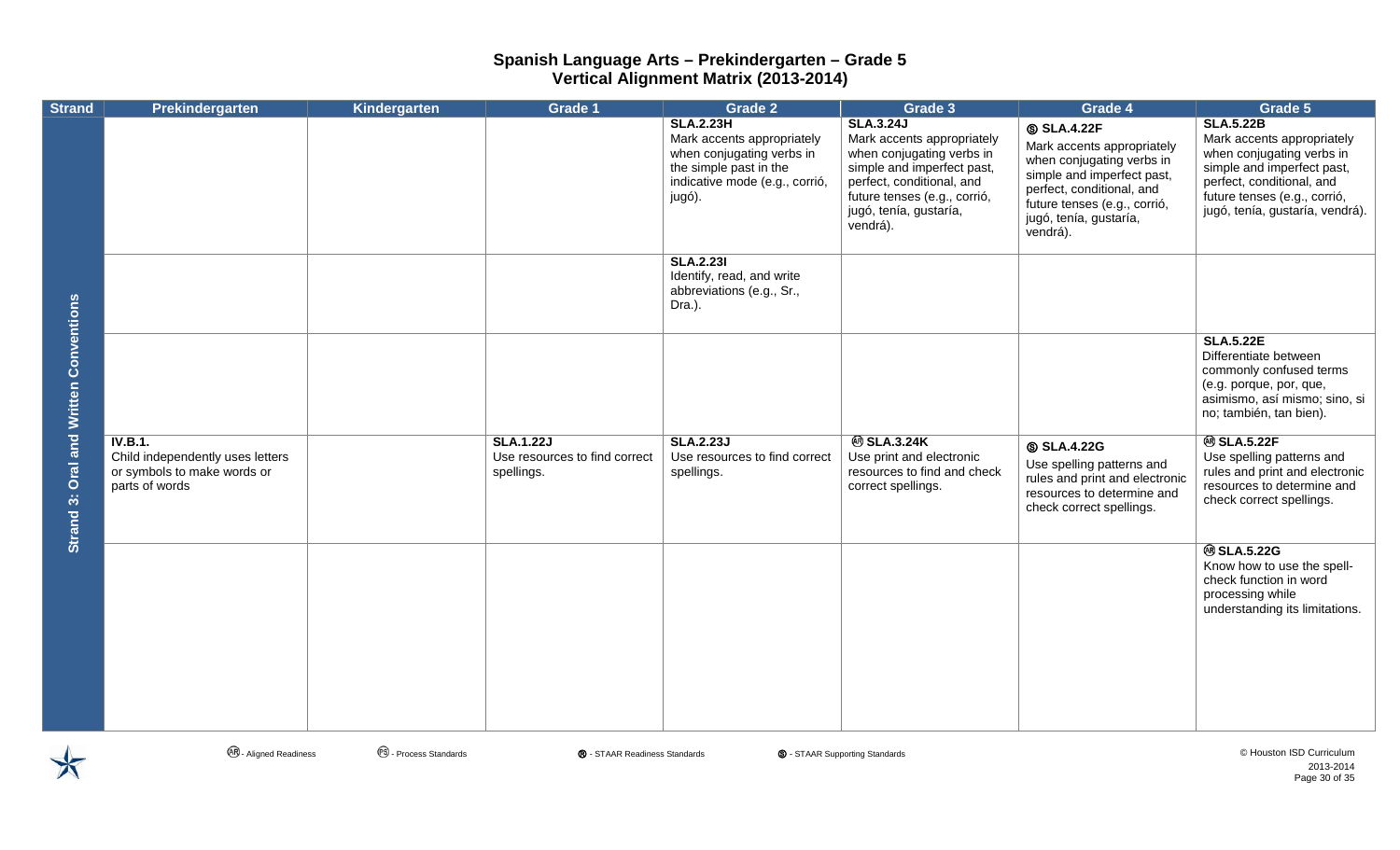| <b>Strand</b>             | Prekindergarten                                                                                                                                                                                                                 | Kindergarten                                                 | <b>Grade 1</b>                                         | <b>Grade 2</b>                                         | Grade 3                                                        | Grade 4                                                      | Grade 5                                                     |
|---------------------------|---------------------------------------------------------------------------------------------------------------------------------------------------------------------------------------------------------------------------------|--------------------------------------------------------------|--------------------------------------------------------|--------------------------------------------------------|----------------------------------------------------------------|--------------------------------------------------------------|-------------------------------------------------------------|
|                           | <b>Research/Research Plan</b>                                                                                                                                                                                                   |                                                              |                                                        |                                                        |                                                                |                                                              |                                                             |
|                           | Students ask open-ended research questions and develop a plan for answering them. Students are expected to:                                                                                                                     |                                                              |                                                        |                                                        |                                                                |                                                              |                                                             |
|                           |                                                                                                                                                                                                                                 | <b>SLA.K.19A</b>                                             | <b>SLA.1.23A</b>                                       | <b>SLA.2.24A</b>                                       | <b>SLA.3.25A</b>                                               | <b>SLA.4.23A</b>                                             | <b>SLA.5.23A</b>                                            |
|                           |                                                                                                                                                                                                                                 | Ask questions about topics of                                | Generate a list of topics of                           | Generate a list of topics of                           | Generate research topics                                       | Generate research topics                                     | Brainstorm, consult with                                    |
|                           |                                                                                                                                                                                                                                 | class-wide interest (with<br>adult assistance).              | class-wide interest and<br>formulate open-ended        | class-wide interest and<br>formulate open-ended        | from personal interests or by<br>brainstorming with others,    | from personal interests or by<br>brainstorming with others,  | others, decide upon a topic,<br>and formulate open-ended    |
|                           |                                                                                                                                                                                                                                 |                                                              | questions about one or two                             | questions about one or two                             | narrow to one topic, and                                       | narrow to one topic, and                                     | questions to address the                                    |
|                           |                                                                                                                                                                                                                                 |                                                              | of the topics (with adult                              | of the topics.                                         | formulate open-ended                                           | formulate open-ended                                         | major research topic.                                       |
|                           |                                                                                                                                                                                                                                 |                                                              | assistance).                                           |                                                        | questions about the major<br>research topic.                   | questions about the major<br>research topic.                 |                                                             |
|                           |                                                                                                                                                                                                                                 |                                                              |                                                        |                                                        |                                                                |                                                              |                                                             |
|                           |                                                                                                                                                                                                                                 | <b>SLA.K.19B</b><br>Decide what sources or                   | <b>SLA.1.23B</b><br>Decide what sources of             | <b>SLA.2.24B</b><br>Decide what sources of             | <b>SLA.3.25B</b><br>Generate a research plan for               | <b>SLA.4.23B</b><br>Generate a research plan for             | <b>SLA.5.23B</b>                                            |
|                           |                                                                                                                                                                                                                                 | people in the classroom,                                     | information might be relevant                          | information might be relevant                          | gathering relevant                                             | gathering relevant                                           | Generate a research plan for<br>gathering relevant          |
|                           |                                                                                                                                                                                                                                 | school, library, or home can                                 | to answer these questions                              | to answer these questions.                             | information (e.g., surveys,                                    | information (e.g., surveys,                                  | information about the major                                 |
|                           |                                                                                                                                                                                                                                 | answer questions about the<br>topic (with adult assistance). | about the topic (with adult<br>assistance).            |                                                        | interviews, encyclopedias)<br>about the major research         | interviews, encyclopedias)<br>about the major research       | research question.                                          |
| <b>Strand 4: Research</b> |                                                                                                                                                                                                                                 |                                                              |                                                        |                                                        | question.                                                      | question.                                                    |                                                             |
|                           |                                                                                                                                                                                                                                 |                                                              |                                                        |                                                        |                                                                |                                                              |                                                             |
|                           | <b>Research/Gathering Sources</b><br>Students determine, locate, and explore the full range of relevant sources addressing a research question and systematically record the information they gather. Students are expected to: |                                                              |                                                        |                                                        |                                                                |                                                              |                                                             |
|                           |                                                                                                                                                                                                                                 |                                                              |                                                        |                                                        |                                                                |                                                              |                                                             |
|                           |                                                                                                                                                                                                                                 | <b>SLA.K.20A</b>                                             | <b>SLA.1.24A</b>                                       | <b>SLA.2.25A</b>                                       | <b>SLA.3.26A.i</b>                                             | <b>SLA.4.24A.i</b>                                           | <b>SLA.5.24A</b>                                            |
|                           |                                                                                                                                                                                                                                 | Gather evidence from<br>provided text sources (with          | Gather evidence from<br>available sources (natural     | Gather evidence from<br>available sources (natural     | Follow the research plan to<br>collect information from        | Follow the research plan to<br>collect information from      | Follow the research plan to<br>collect data from a range of |
|                           |                                                                                                                                                                                                                                 | adult assistance).                                           | and personal)as well as from                           | and personal) as well as                               | multiple sources of                                            | multiple sources of                                          | print and electronic                                        |
|                           |                                                                                                                                                                                                                                 |                                                              | interviews with local experts                          | from interviews with local                             | information, both oral and                                     | information both oral and                                    | resources in Spanish (e.g.,                                 |
|                           |                                                                                                                                                                                                                                 |                                                              | (with adult assistance).                               | experts.                                               | written including: student-<br>initiated surveys, on-site      | written including student-<br>initiated surveys, on-site     | reference texts, periodicals,<br>web pages, online sources) |
|                           |                                                                                                                                                                                                                                 |                                                              |                                                        |                                                        | inspections, and interviews.                                   | inspections, and interviews.                                 | and data from experts.                                      |
|                           |                                                                                                                                                                                                                                 |                                                              |                                                        |                                                        |                                                                |                                                              |                                                             |
|                           |                                                                                                                                                                                                                                 |                                                              | <b>SLA.1.24B</b>                                       | <b>SLA.2.25B</b>                                       | <b>SLA.3.26A.ii</b>                                            | <b>SLA.4.24A.ii</b>                                          |                                                             |
|                           |                                                                                                                                                                                                                                 |                                                              | Use text features (e.g., table                         | Use text features (e.g., table                         | Follow the research plan to<br>collect information from        | Follow the research plan to<br>collect information from      |                                                             |
|                           |                                                                                                                                                                                                                                 |                                                              | of contents, alphabetized<br>index) in age-appropriate | of contents, alphabetized<br>index, headings) in age-  | multiple sources of                                            | multiple sources of                                          |                                                             |
|                           |                                                                                                                                                                                                                                 |                                                              | reference works (e.g., picture                         | appropriate reference works                            | information, both oral and                                     | information both oral and                                    |                                                             |
|                           |                                                                                                                                                                                                                                 |                                                              | dictionaries) to locate<br>information (with adult     | (e.g., picture dictionaries) to<br>locate information. | written, including: data from<br>experts, reference texts, and | written including data from<br>experts, reference texts, and |                                                             |
|                           |                                                                                                                                                                                                                                 |                                                              | assistance).                                           |                                                        | online searches.                                               | online searches.                                             |                                                             |
|                           |                                                                                                                                                                                                                                 |                                                              |                                                        |                                                        |                                                                |                                                              |                                                             |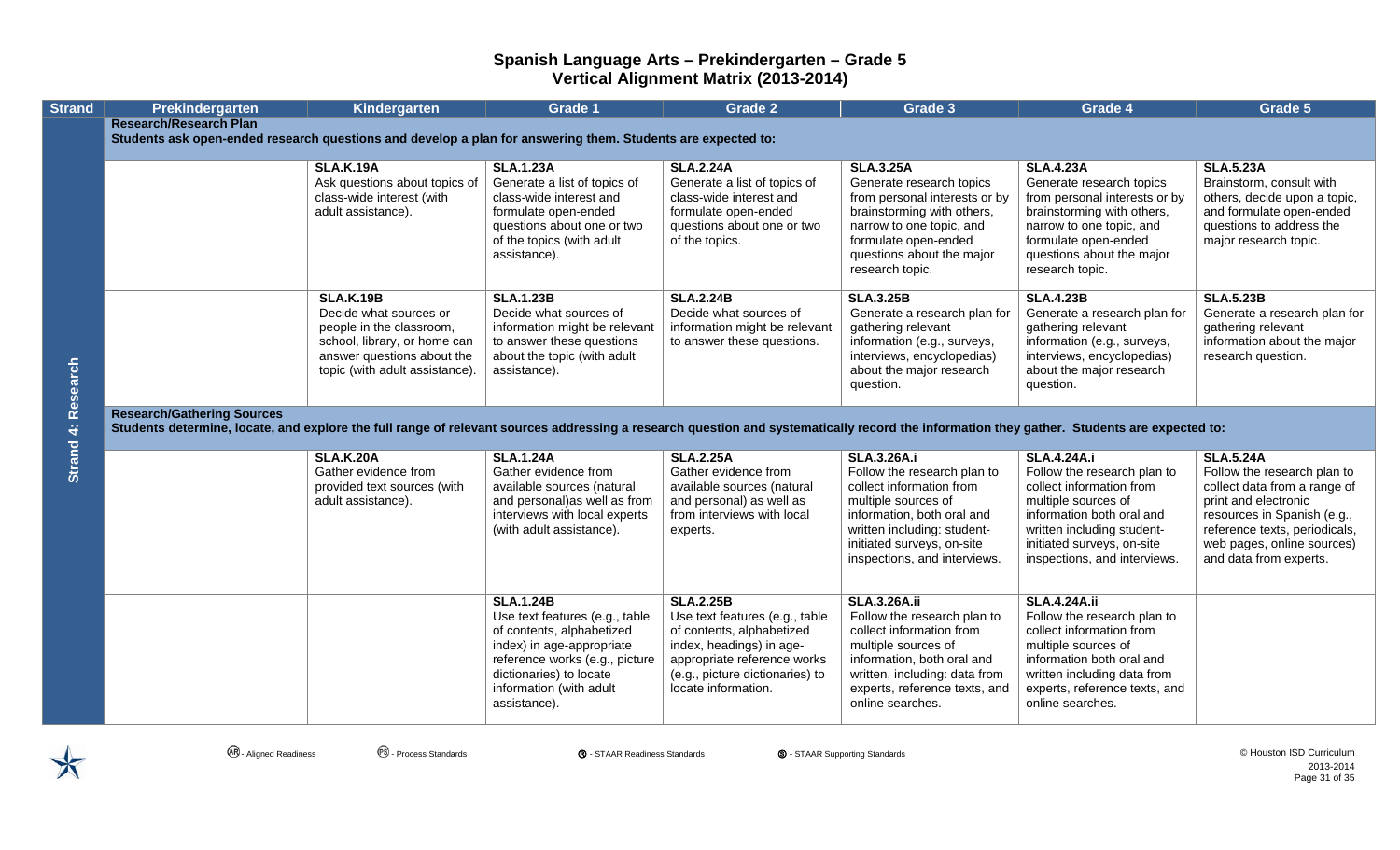| <b>Strand</b> | Prekindergarten | Kindergarten                                                                                                             | <b>Grade 1</b>                                                                                                                                             | <b>Grade 2</b>                                                                                                                  | Grade 3                                                                                                                                                                                                                                               | Grade 4                                                                                                                                                                                                                                            | Grade 5                                                                                                                                                                                                                                               |
|---------------|-----------------|--------------------------------------------------------------------------------------------------------------------------|------------------------------------------------------------------------------------------------------------------------------------------------------------|---------------------------------------------------------------------------------------------------------------------------------|-------------------------------------------------------------------------------------------------------------------------------------------------------------------------------------------------------------------------------------------------------|----------------------------------------------------------------------------------------------------------------------------------------------------------------------------------------------------------------------------------------------------|-------------------------------------------------------------------------------------------------------------------------------------------------------------------------------------------------------------------------------------------------------|
|               |                 |                                                                                                                          |                                                                                                                                                            |                                                                                                                                 |                                                                                                                                                                                                                                                       |                                                                                                                                                                                                                                                    | <b>SLA.5.24B</b><br>Differentiate between primary<br>and secondary sources.                                                                                                                                                                           |
|               |                 |                                                                                                                          |                                                                                                                                                            |                                                                                                                                 | <b>SLA.3.26A.iii</b><br>Follow the research plan to<br>collect information from<br>multiple sources of<br>information, both oral and<br>written, including: visual<br>sources of information (e.g.,<br>maps, timelines, graphs)<br>where appropriate. | <b>SLA.4.24A.iii</b><br>Follow the research plan to<br>collect information from<br>multiple sources of<br>information both oral and<br>written including visual<br>sources of information (e.g.,<br>maps, timelines, graphs)<br>where appropriate. |                                                                                                                                                                                                                                                       |
| Research      |                 |                                                                                                                          |                                                                                                                                                            |                                                                                                                                 | <b>SLA.3.26B</b><br>Use skimming and scanning<br>techniques to identify data by<br>looking at text features (e.g.,<br>bold print, captions, key<br>words, italics).                                                                                   | <b>SLA.4.24B</b><br>Use skimming and scanning<br>techniques to identify data by<br>looking at text features (e.g.,<br>bold print, italics).                                                                                                        |                                                                                                                                                                                                                                                       |
| Strand 4:     |                 | <b>SLA.K.20B</b><br>Use pictures in conjunction<br>with writing when<br>documenting research (with<br>adult assistance). | <b>SLA.1.24C</b><br>Record basic information in<br>simple visual formats (e.g.,<br>notes, charts, picture graphs,<br>diagrams) (with adult<br>assistance). | <b>SLA.2.25C</b><br>Record basic information in<br>simple visual formats (e.g.,<br>notes, charts, picture graphs,<br>diagrams). | <b>SLA.3.26C</b><br>Take simple notes and sort<br>evidence into provided<br>categories or an organizer.                                                                                                                                               | <b>SLA.4.24C</b><br>Take simple notes and sort<br>evidence into provided<br>categories or an organizer.                                                                                                                                            | <b>SLA.5.24C</b><br>Record data, utilizing<br>available technology (e.g.,<br>word processors) in order to<br>see the relationships<br>between ideas, and convert<br>graphic/visual data (e.g.,<br>charts, diagrams, timelines)<br>into written notes. |
|               |                 |                                                                                                                          |                                                                                                                                                            |                                                                                                                                 | <b>SLA.3.26D</b><br>Identify the author, title,<br>publisher, and publication<br>year of sources.                                                                                                                                                     | <b>SLA.4.24D</b><br>Identify the author, title,<br>publisher, and publication<br>year of sources.                                                                                                                                                  | <b>SLA.5.24D</b><br>Identify the source of notes<br>(e.g., author, title, page<br>number) and record<br>bibliographic information<br>concerning those sources<br>according to a standard<br>format.                                                   |

 $\bigstar$ 

**<sup>④</sup> - Aligned Readiness** ● ● Process Standards ● ● STAAR Readiness Standards ● ● STAAR Supporting Standards ● ● Process Standards ● ● STAAR Readiness Standards ● ● STAAR Supporting Standards → ● Process Standards ● ● Pr 2013-2014 Page 32 of 35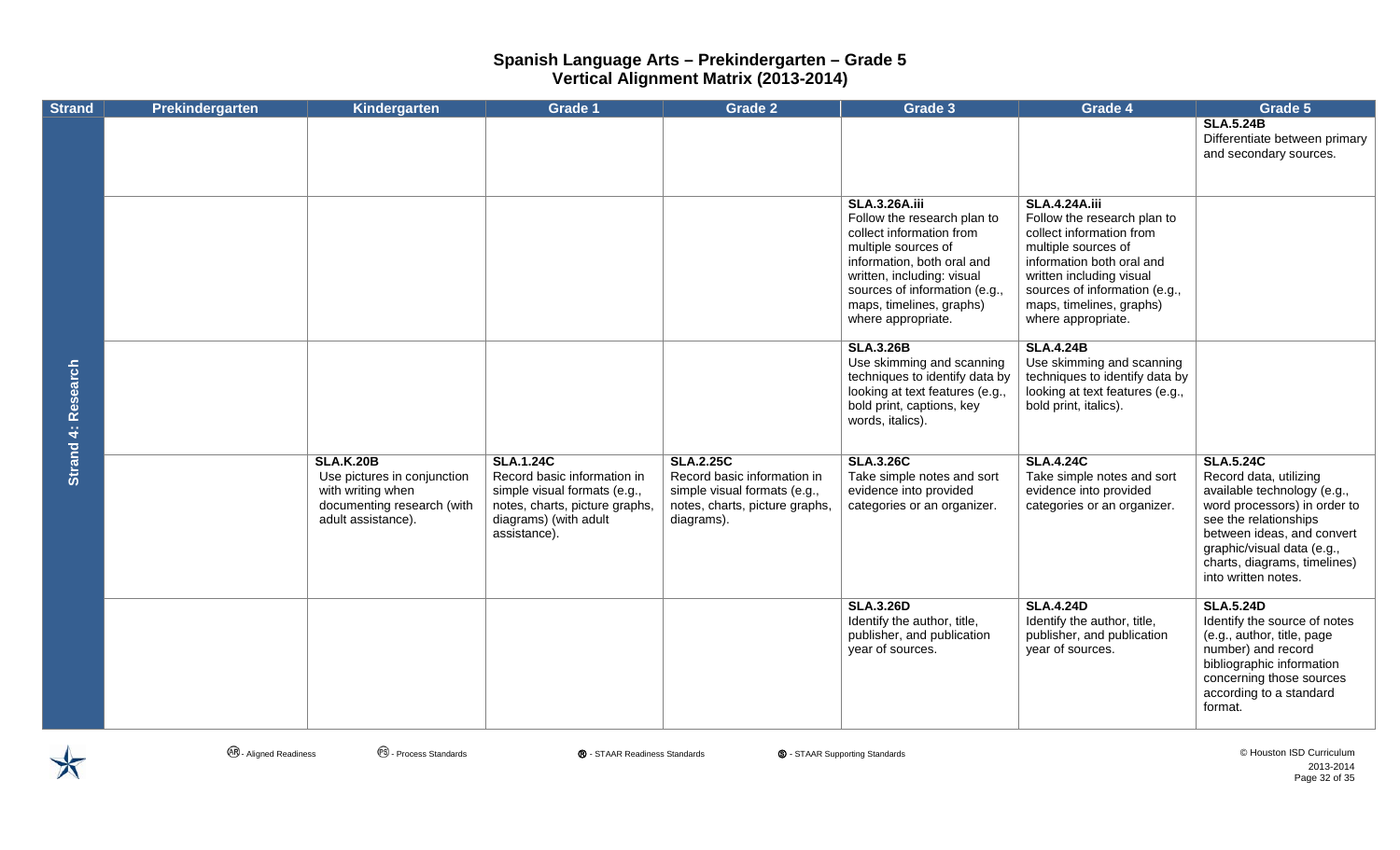| <b>Strand</b>      | Prekindergarten                                                                                                                                                                                     | Kindergarten                     | <b>Grade 1</b>                                                                                                              | <b>Grade 2</b>                                                                                   | Grade 3                                                                                                                                                                | Grade 4                                                                                                                                                                | Grade 5                                                                                                                                                                                           |
|--------------------|-----------------------------------------------------------------------------------------------------------------------------------------------------------------------------------------------------|----------------------------------|-----------------------------------------------------------------------------------------------------------------------------|--------------------------------------------------------------------------------------------------|------------------------------------------------------------------------------------------------------------------------------------------------------------------------|------------------------------------------------------------------------------------------------------------------------------------------------------------------------|---------------------------------------------------------------------------------------------------------------------------------------------------------------------------------------------------|
|                    |                                                                                                                                                                                                     |                                  |                                                                                                                             |                                                                                                  | <b>SLA.3.26E</b><br>Differentiate between<br>paraphrasing and plagiarism<br>and identify the importance<br>of citing valid and reliable<br>sources.                    | <b>SLA.4.24E</b><br>Differentiate between<br>paraphrasing and plagiarism<br>and identify the importance<br>of citing valid and reliable<br>sources.                    | <b>SLA.5.24E</b><br>Differentiate between<br>paraphrasing and plagiarism<br>and identify the importance<br>of citing valid and reliable<br>sources.                                               |
|                    | <b>Research/Synthesizing Information</b><br>Students clarify research questions and evaluate and synthesize collected information. Students are expected to:                                        |                                  |                                                                                                                             |                                                                                                  |                                                                                                                                                                        |                                                                                                                                                                        |                                                                                                                                                                                                   |
|                    |                                                                                                                                                                                                     |                                  | <b>SLA.1.25A</b><br>Revise the topic as a result<br>of answers to initial research<br>questions (with adult<br>assistance). | <b>SLA.2.26A</b><br>Revise the topic as a result<br>of answers to initial research<br>questions. | <b>SLA.3.27A</b><br>Improve the focus of<br>research as a result of<br>consulting expert sources<br>(e.g., reference librarians<br>and local experts on the<br>topic). | <b>SLA.4.25A</b><br>Improve the focus of<br>research as a result of<br>consulting expert sources<br>(e.g., reference librarians<br>and local experts on the<br>topic). | <b>SLA.5.25A</b><br>Refine the major research<br>question, if necessary,<br>guided by the answers to a<br>secondary set of questions.                                                             |
| Strand 4: Research |                                                                                                                                                                                                     |                                  |                                                                                                                             |                                                                                                  |                                                                                                                                                                        |                                                                                                                                                                        | <b>SLA.5.25B</b><br>Evaluate the relevance,<br>validity, and reliability of<br>sources for the research.                                                                                          |
|                    | <b>Research/Organizing and Presenting Ideas</b><br>Students organize and present their ideas and information according to the purpose of the research and their audience. Students are expected to: |                                  |                                                                                                                             |                                                                                                  |                                                                                                                                                                        |                                                                                                                                                                        |                                                                                                                                                                                                   |
|                    |                                                                                                                                                                                                     |                                  |                                                                                                                             |                                                                                                  |                                                                                                                                                                        |                                                                                                                                                                        | <b>SLA.5.26A</b><br>Synthesize the research into<br>a written or an oral<br>presentation that compiles<br>important information from<br>multiple sources.                                         |
|                    |                                                                                                                                                                                                     |                                  |                                                                                                                             |                                                                                                  |                                                                                                                                                                        |                                                                                                                                                                        | <b>SLA.5.26B</b><br>Synthesize the research into<br>a written or an oral<br>presentation that) develops a<br>topic sentence, summarizes<br>findings, and uses evidence<br>to support conclusions. |
|                    | <b>AB</b> - Aligned Readiness                                                                                                                                                                       | <sup>®</sup> - Process Standards | ® - STAAR Readiness Standards                                                                                               |                                                                                                  | <b>S</b> - STAAR Supporting Standards                                                                                                                                  |                                                                                                                                                                        | © Houston ISD Curriculum<br>2013-2014<br>Page 33 of 35                                                                                                                                            |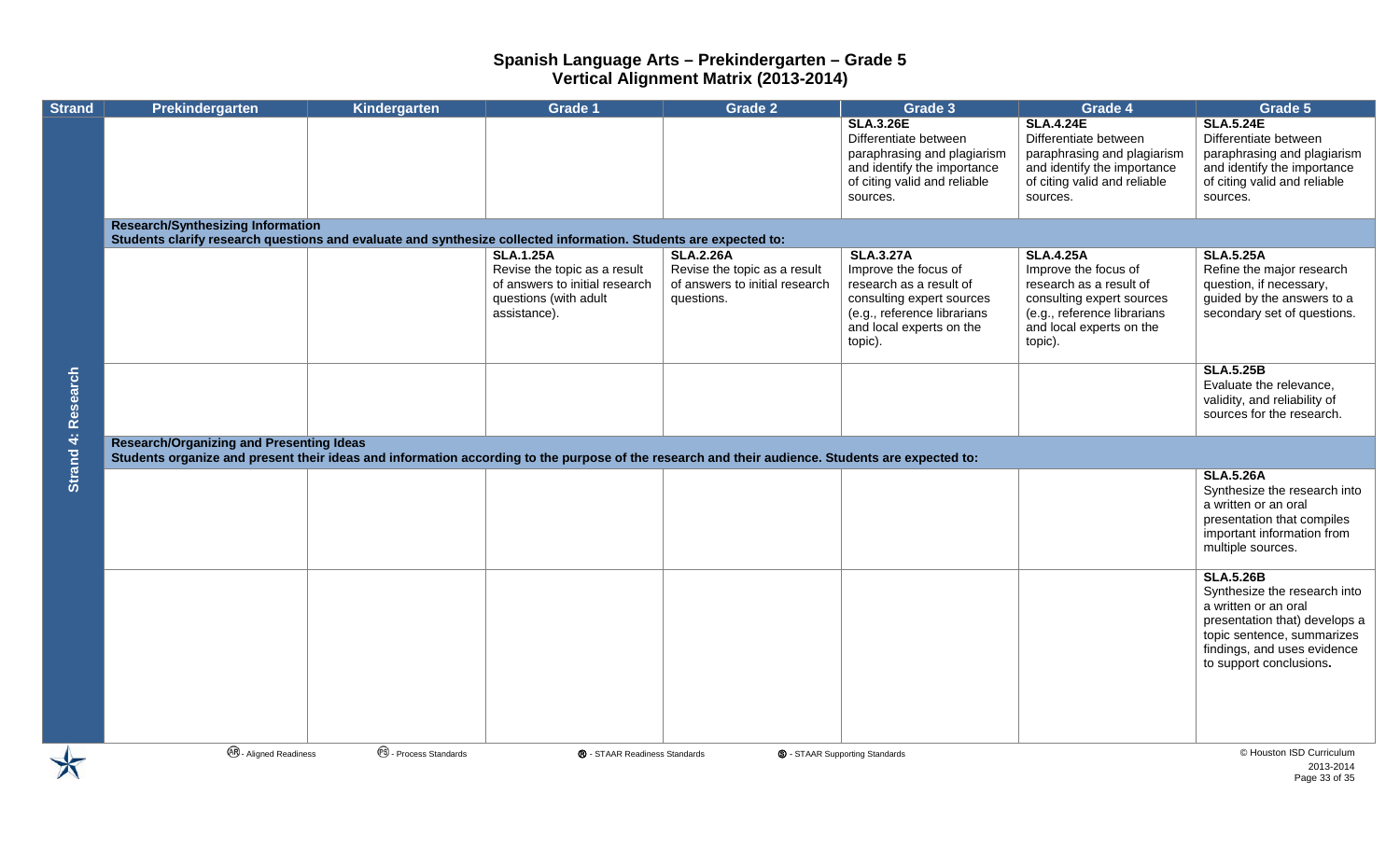| <b>Strand</b>                  | Prekindergarten                                                                                                                                                                                                                               | Kindergarten                                                                                                    | <b>Grade 1</b>                                                                                                                       | <b>Grade 2</b>                                                                                                                       | Grade 3                                                                                                                                                                                                                 | Grade 4                                                                                                                                                                                                                 | Grade 5                                                                                                                                                                                                                                          |
|--------------------------------|-----------------------------------------------------------------------------------------------------------------------------------------------------------------------------------------------------------------------------------------------|-----------------------------------------------------------------------------------------------------------------|--------------------------------------------------------------------------------------------------------------------------------------|--------------------------------------------------------------------------------------------------------------------------------------|-------------------------------------------------------------------------------------------------------------------------------------------------------------------------------------------------------------------------|-------------------------------------------------------------------------------------------------------------------------------------------------------------------------------------------------------------------------|--------------------------------------------------------------------------------------------------------------------------------------------------------------------------------------------------------------------------------------------------|
| Research                       |                                                                                                                                                                                                                                               |                                                                                                                 | <b>SLA.1.26A</b><br>Create a visual display or<br>dramatization to convey the<br>results of the research (with<br>adult assistance). | <b>SLA.2.27A</b><br>Create a visual display or<br>dramatization to convey the<br>results of the research (with<br>adult assistance). |                                                                                                                                                                                                                         |                                                                                                                                                                                                                         | <b>SLA.5.26C</b><br>Synthesize the research into<br>a written or an oral<br>presentation that presents<br>the findings in a consistent<br>format.                                                                                                |
| Strand 4:                      |                                                                                                                                                                                                                                               |                                                                                                                 |                                                                                                                                      |                                                                                                                                      | <b>SLA.3.28A</b><br>Draw conclusions through a<br>brief written explanation and<br>create a works-cited page<br>from notes, including the<br>author, title, publisher, and<br>publication year for each<br>source used. | <b>SLA.4.26A</b><br>Draw conclusions through a<br>brief written explanation and<br>create a works-cited page<br>from notes, including the<br>author, title, publisher, and<br>publication year for each<br>source used. | <b>SLA.5.26D</b><br>Synthesize the research into<br>a written or an oral<br>presentation that uses<br>quotations to support ideas<br>and an appropriate form of<br>documentation to<br>acknowledge sources (e.g.,<br>bibliography, works cited). |
|                                | <b>Listening and Speaking/Listening</b><br>Students use comprehension skills to listen attentively to others in formal and informal settings. Students continue to apply earlier standards with greater complexity. Students are expected to: |                                                                                                                 |                                                                                                                                      |                                                                                                                                      |                                                                                                                                                                                                                         |                                                                                                                                                                                                                         |                                                                                                                                                                                                                                                  |
| Listening and Speaking         |                                                                                                                                                                                                                                               | <b>SLA.K.21A</b><br>Listen attentively by facing<br>speakers and asking<br>questions to clarify<br>information. | <b>SLA.1.27A</b><br>Listen attentively to speakers<br>and ask relevant questions to<br>clarify information.                          | <b>SLA.2.28A</b><br>Listen attentively to speakers<br>and ask relevant questions to<br>clarify information.                          | <b>SLA.3.29A</b><br>Listen attentively to<br>speakers, ask relevant<br>questions, and make<br>pertinent comments.                                                                                                       | <b>SLA.4.27A</b><br>Listen attentively to<br>speakers, ask relevant<br>questions, and make<br>pertinent comments.                                                                                                       | <b>SLA.5.27A</b><br>Listen to and interpret a<br>speaker's messages (both<br>verbal and nonverbal) and<br>ask questions to clarify the<br>speaker's purpose or<br>perspective.                                                                   |
| $\ddot{\mathbf{S}}$<br>Strands | II.A.2.<br>Child shows understanding by<br>following two-step oral directions<br>and usually follows three-step<br>directions.                                                                                                                | <b>SLA.K.21B</b><br>Follow oral directions that<br>involve a short related<br>sequence of actions.              | <b>SLA.1.27B</b><br>Follow, restate, and give oral<br>instructions that involve a<br>short related sequence of<br>actions.           | <b>SLA.2.28B</b><br>Follow, restate, and give oral<br>instructions that involve a<br>short related sequence of<br>actions.           | <b>SLA.3.29B</b><br>Follow, restate, and give oral<br>instructions that involve a<br>series of related sequences<br>of action.                                                                                          | <b>SLA.4.27B</b><br>Follow, restate, and give oral<br>instructions that involve a<br>series of related sequences<br>of action.                                                                                          | <b>SLA.5.27B</b><br>Follow, restate, and give oral<br>instructions that include<br>multiple action steps.                                                                                                                                        |
|                                |                                                                                                                                                                                                                                               |                                                                                                                 |                                                                                                                                      |                                                                                                                                      |                                                                                                                                                                                                                         |                                                                                                                                                                                                                         | <b>SLA.5.27C</b><br>Determine both main and<br>supporting ideas in the<br>speaker's message.                                                                                                                                                     |
|                                | <b>48</b> - Aligned Readiness                                                                                                                                                                                                                 | <sup>®</sup> - Process Standards                                                                                | ® - STAAR Readiness Standards                                                                                                        |                                                                                                                                      | <b>S</b> - STAAR Supporting Standards                                                                                                                                                                                   |                                                                                                                                                                                                                         | © Houston ISD Curriculum                                                                                                                                                                                                                         |